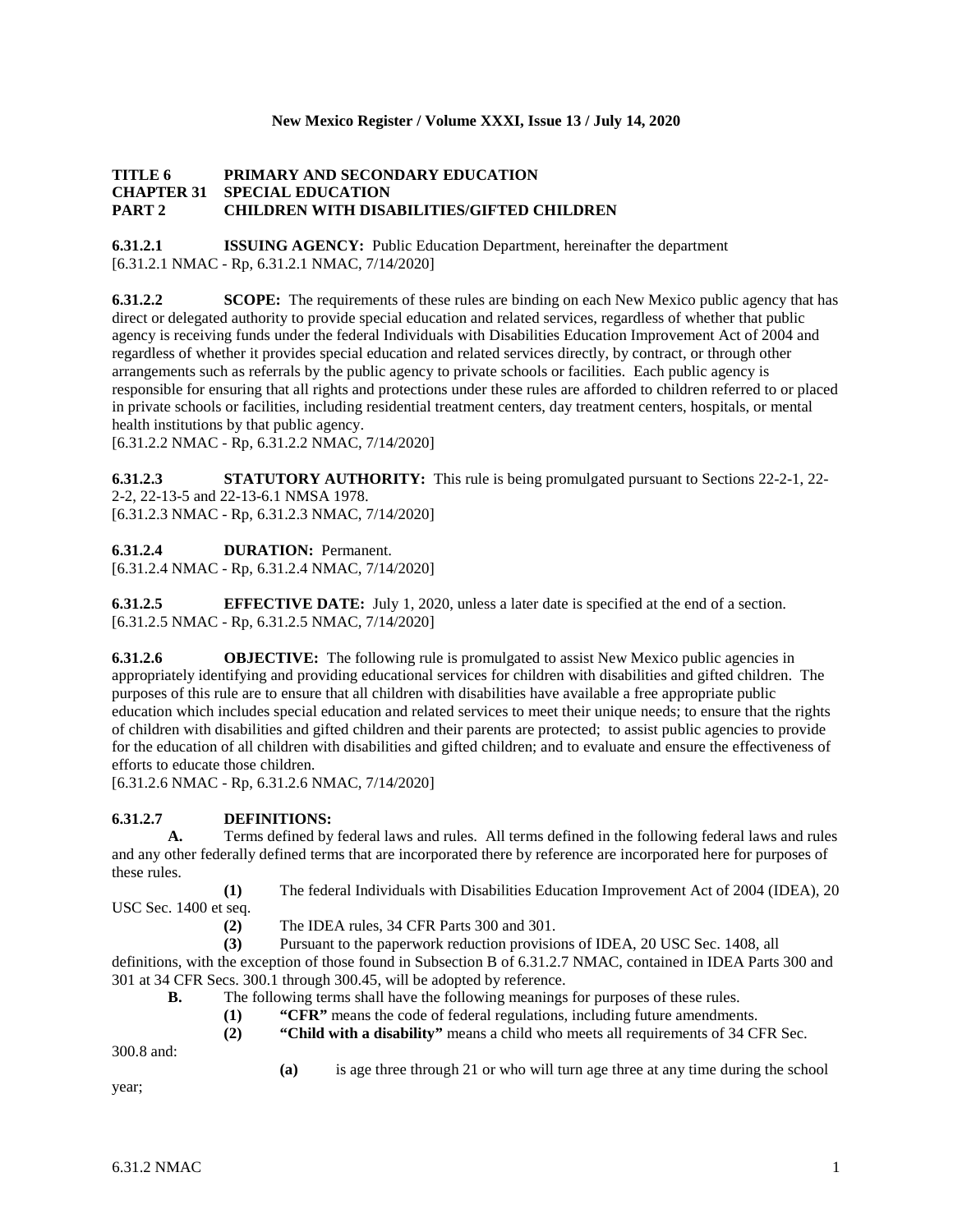**(b)** has been evaluated in accordance with 34 CFR Secs. 300.304 through 300.311 and any additional requirements of these or other department rules and standards and as having one or more of the disabilities specified in 34 CFR Sec. 300.8 including an intellectual disability; a hearing impairment, including deafness, speech or language impairment; a visual impairment, including blindness; emotional disturbance; orthopedic impairment; autism; traumatic brain injury; other health impairment; a specific learning disability; deafblindness; or being developmentally delayed as defined in Paragraph (4) of Subsection B of 6.31.2.7 NMAC; and who has not received a high school diploma; and

**(c)** at the discretion of each local educational agency and subject to the additional requirements of Paragraph (2) of Subsection F of 6.31.2.10 NMAC, may include a child age three through nine who is evaluated as being developmentally delayed and who, because of that condition, needs special education and related services.

**(3) "Developmentally delayed"** means a child age three through nine or who will turn age three at any time during the school year with documented delays in development which are at least two standard deviations below the mean on a standardized test instrument or thirty percent below chronological age and who in the professional judgment of the IEP team and one or more qualified evaluators needs special education and related services in at least one of the following areas: communication development, cognitive development, physical development, social or emotional development, or adaptive development. Use of the developmentally delayed option by individual local educational agencies is subject to the further requirements of Paragraph (2) of Subsection F of 6.31.2.10 NMAC. Local educational agencies shall use appropriate diagnostic instruments and procedures to ensure that the child qualifies as a child with a developmental delay in accordance with the definition in this paragraph.

**(4) "Dual discrepancy"** means the child does not achieve adequately for the child's age or to meet grade-level standards established in New Mexico standards for excellence, 6.29.1 through 6.29.17 NMAC; and

**(a)** does not make sufficient progress to meet age or grade-level standards; or

**(b)** exhibits a pattern of strengths and weaknesses in performance, achievement, or both, relative to age, grade level standards, or intellectual development.

**(5)** "**Dyslexia**" means a condition of neurological origin that is characterized by difficulty with accurate or fluent word recognition and by poor spelling and decoding abilities, which characteristics typically result from a deficit in the phonological component of language that is often unexpected in relation to other cognitive abilities and the provision of effective classroom instruction and may result in problems in reading comprehension and reduced reading experience that may impede the growth of vocabulary and background knowledge.

**(6)** The **"educational jurisdiction"** of a public agency includes the geographic area, age range, and all facilities including residential treatment centers, day treatment centers, hospitals, mental health institutions, juvenile justice facilities, state supported schools, or programs within which the public agency is obligated under state laws, rules, or by enforceable agreements including joint powers agreements (JPAs) or memoranda of understanding (MOUs) to provide educational services for children with disabilities. In situations such as transitions, transfers, and special placements, the educational jurisdiction of two or more public agencies may overlap and result in a shared obligation to ensure that a particular child receives all the services to which the child is entitled.

**(7)** A **"free appropriate public education" or "FAPE"** means special education and related services which meet all requirements of 34 CFR Sec. 300.17 and which, pursuant to 34 CFR Sec. 300.17(b), meet all applicable department rules and standards, including but not limited to these rules; the New Mexico standards for excellence; and department rules governing school personnel preparation, licensure, and performance; student rights and responsibilities; and student transportation.

**(8)** The **"general education curriculum,"** pursuant to 34 CFR Sec. 300.320, means the same curriculum that a public agency offers for nondisabled children. For New Mexico public agencies whose nonspecial education programs are subject to department rules, the general curriculum includes the content standards, benchmarks, and all other applicable requirements of the New Mexico standards for excellence and any other department rules defining curricular requirements.

**(9) "LEA"** means a local educational agency as defined in 34 CFR Sec. 300.28.

**(10) "Individualized education program"** or **"IEP"** means a written statement for a child with a disability that is developed, reviewed, and revised in accordance with 34 CFR Secs. 300.320 through 300.324.

**(11) "IEP team"** means, pursuant to 34 CFR Sec. 300.321, the public agency shall ensure that the IEP team for each child with a disability includes: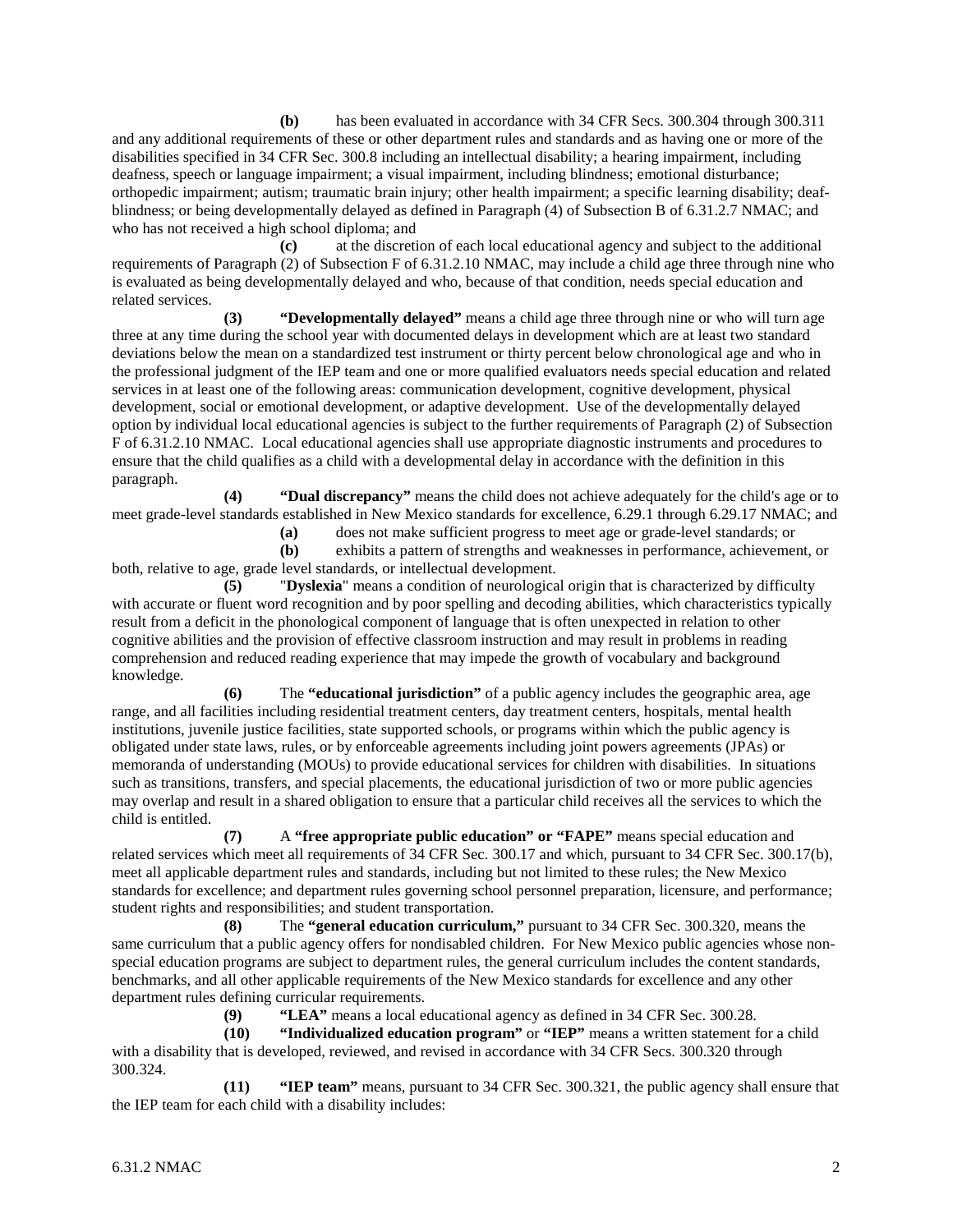**(a)** the parents of the child;

**(b)** not less than one regular education teacher of the child (if the child is, or may be, participating in the regular education environment);

**(c)** not less than one special education teacher of the child, or where appropriate, not less than one special education provider of the child;

**(d)** a representative of the public agency who:

**(i)** is qualified to provide, or supervise the provision of, specially designed instruction to meet the unique needs of children with disabilities;

**(ii)** is knowledgeable about the general education curriculum; and

(iii) is knowledgeable about the availability of resources of the public

agency;

**(e)** an individual who can interpret the instructional implications of evaluation results, who may be a member of the team described in Subparagraphs (b) through (e) of Paragraph (11) of Subsection B of 6.31.2.7 NMAC;

**(f)** at the discretion of the parent or public agency, other individuals who have knowledge or special expertise regarding the child, including related services personnel as appropriate; and

**(g)** whenever appropriate, the child with a disability.

**(12) "Individuals with Disabilities Education Improvement Act" or "IDEA"** means the federal Individuals with Disabilities Education Improvement Act of 2004, 20 USC Secs. 1401 et seq., including future amendments.

**(13) "NMAC"** means the New Mexico administrative code, including future amendments. **(14) "NMSA 1978"** means the 1978 compilation of New Mexico statutes annotated, including

future amendments.

**(15) "Parent"** includes, in addition to the persons specified in 34 CFR Sec. 300.30, a child with a disability who has reached age 18 and for whom there is no court-appointed general guardian, limited guardian, or other court-appointed person who has legal custody or has otherwise been authorized by a court to make educational decisions on the child's behalf as provided in Subsection K of 6.31.2.13 NMAC. Pursuant to 34 CFR Sec. 300.519 and department policy, a foster parent of a child with a disability may act as a parent under Part B of IDEA if: (i) the foster parent or the state children, youth, and families department (CYFD) provides appropriate documentation to establish that CYFD has legal custody and has designated the person in question as the child's foster parent; and (ii) the foster parent is willing to make the educational decisions required of parents under IDEA, and has no interest that would conflict with the interests of the child. A foster parent who does not qualify under the requirements but who meets all requirements for a surrogate parent under 34 CFR Sec. 300.519 may be appointed as a surrogate if the public agency responsible for making the appointment deems such action appropriate.

**(16) "Public agency"** means the state educational agency, local educational agencies (LEAs), educational services agencies (ESAs), or nonprofit public charter schools that are not otherwise included as LEAs or ESAs and are not a school of an LEA or ESA and any other political subdivisions of the state that are responsible for providing education to children with disabilities pursuant to 34 CFR Sec. 300.33.

**(17) "Puente para los ninos fund"** means a risk pool fund in New Mexico to support high cost students with disabilities identified by LEAs pursuant to 34 CFR Sec. 300.704(c)(3)(i).

**(18) "SAT"** means the student assistance team, which is a school-based group of people whose purpose is to provide additional educational support to students who are experiencing difficulties that are preventing them from benefiting from general education.

**(19) "SED"** means the special education division of the department.

**(20) "Special education"** means specially designed instruction, at no cost to the parents, to meet the unique needs of a child with a disability, including instruction conducted in the classroom, in the home, in hospitals and institutions, and in other settings; and instruction in physical education.

**(a)** As authorized by 34 CFR Secs. 300.8(a)(2)(ii) and 300.39(a)(2)(i), "special education" in New Mexico may include speech-language pathology services.

**(b)** Speech-language pathology services shall meet the following standards to be considered special education:

**(i)** the service is provided to a child who has received appropriate tier I universal screening under Subsection D of 6.29.1.9 NMAC as it may be amended from time to time, before being properly evaluated under 34 CFR Secs. 300.301 through300.306 and Subsection D of 6.31.2.10 NMAC;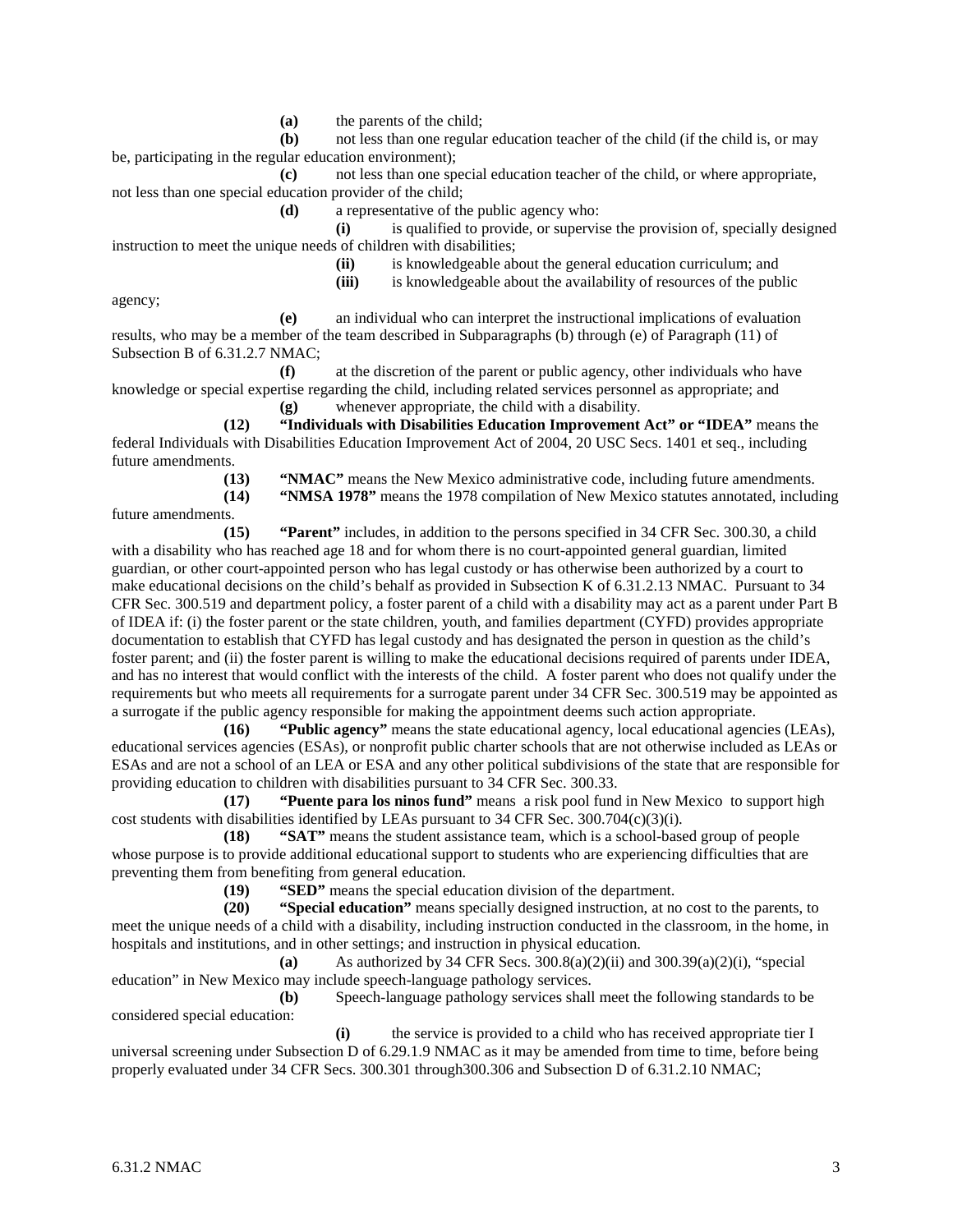**(ii)** the IEP team that makes the eligibility determination finds that the child has a communication disorder, such as stuttering, impaired articulation, a language impairment, or a voice impairment, that adversely affects a child's educational performance;

**(iii)** the speech language pathology service consists of specially designed instruction that is provided to enable the child to have access to the general curriculum and meet the educational standards of the public agency that apply to all children; and

**(iv)** the service is provided at no cost to the parents under a properly developed IEP that meets the requirements of Subsection B of 6.31.2.11 NMAC.

**(c)** If all of the standards are met, the service shall be considered as special education rather than a related service.

**(d)** Student/staff caseloads for special education shall meet the requirements of Paragraphs (1) and (2) of Subsection H of 6.29.1.9 NMAC.

**(21)** A **"state-supported educational program"** means a publicly-funded program that:

**(a)** provides special education and related services to children with disabilities who come within the program's educational jurisdiction;

**(b)** is operated by, or under contractual arrangements for, a state school, state educational institution, other state institution, state hospital, or state agency; and

**(c)** is primarily funded through direct legislative appropriations or other direct state support to a public agency other than a local school district.

**(22) "USC"** means the United States code, including future amendments.

**C.** Definitions related to dispute resolution. The following terms are listed in the order that reflects a continuum of dispute resolution options and shall have the following meanings for the purposes of these rules.

**(1) "Facilitated IEP meeting"** or **"FIEP meeting"** or "**FIEP"** means an IEP meeting that utilizes an independent, state-approved, state-funded, trained facilitator as an IEP facilitator to assist the IEP team to communicate openly and effectively, in order to resolve conflicts related to a student's IEP.

**(2) "Mediation"** means a meeting or series of meetings that utilizes an independent, stateapproved, state-funded, trained mediator to assist parties to reconcile disputed matters related to a student's IEP or other educational, non-IEP-related issues.

**D.** The definitions in Subsection D of 6.31.2.7 NMAC apply only to 6.31.2.12 NMAC.

**(1) "Creativity/divergent thinking"** means outstanding performance on a test of creativity/divergent thinking or in creativity/divergent thinking as documented by information from other sources as specified in Paragraph (2) of Subsection C of 6.31.2.12 NMAC.

**(2) "Gifted child"** means a school-age person as defined in Subsection D of Section 22-13-6 NMSA 1978 whose intellectual ability paired with subject matter aptitude/achievement, creativity/divergent thinking, or problem-solving/critical thinking meets the eligibility criteria in 6.31.2.12 NMAC and for whom a properly constituted IEP team determines that services are required to meet the child's educational needs.

**(3) "Intellectual ability"** means a score two standard deviations above the mean as defined by the test author on a properly administered intelligence measure. The test administrator shall also consider the standard error of measure (SEM) in the determination of whether or not criteria have been met in this area.

**(4) "Problem-solving/critical thinking"** means an outstanding performance on a test of problem-solving/critical thinking or in problem-solving/critical thinking as documented by information from other sources as specified in Subparagraph (b) of Paragraph (2) of Subsection B of 6.31.2.12 NMAC.

**(5) "Subject matter aptitude/achievement"** means superior academic performance on a total subject area score on a standardized measure or as documented by information from other sources as specified in Paragraph (2) of Subsection C of 6.31.2.12 NMAC.

**E.** The definitions in Subsection E of 6.31.2.7 NMAC apply only to Subsection I of 6.31.2.13 NMAC.

**(1) "Expedited hearing"** means a hearing that is available on request by a parent or a public agency under 34 CFR Sec. 300.532(c) and is subject to the requirements of 34 CFR Sec. 300.532(c).

**(2) "Gifted services"** means services to gifted children as defined in Subsection A of 6.31.2.12 NMAC.

**(3) "Transmit"** means to mail, send by electronic mail (email) or telecopier (facsimile machine), or hand deliver a written notice or other document and obtain written proof of delivery by one of the following means:

**(a)** an email system's confirmation of a completed transmission to an email address that is shown to be valid for the individual to whom the transmission was sent;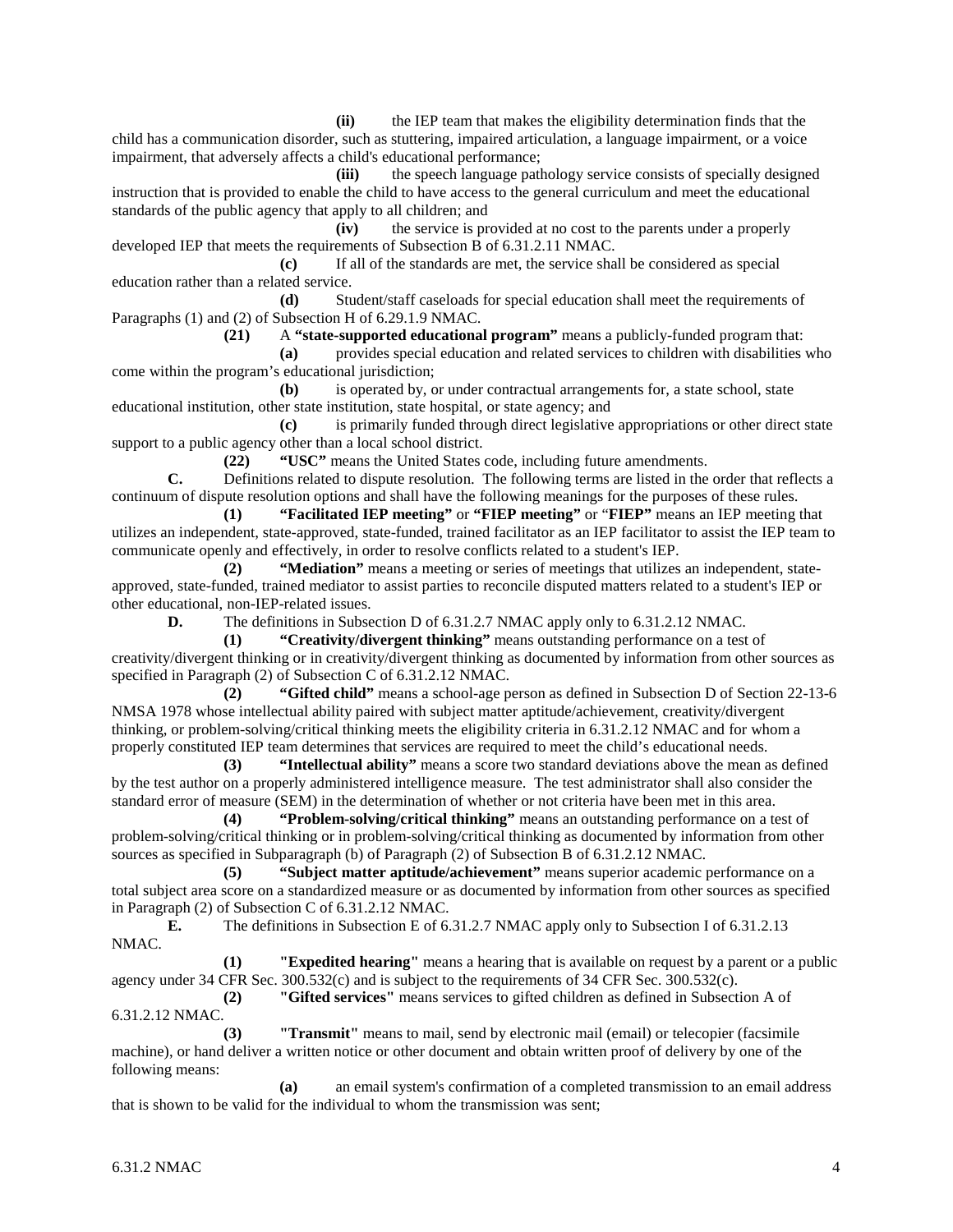**(b)** a telecopier machine's confirmation of a completed transmission to a number which is shown to be valid for the individual to whom the transmission was sent;

**(c)** a receipt from a commercial or government carrier showing to whom the article was delivered and the date of delivery;

**(d)** a written receipt signed by the secretary of education or designee showing to whom the article was hand-delivered and the date delivered; or

**(e)** a final decision to any party not represented by counsel for a due process hearing by the U.S. postal service, certified mail, return receipt requested, showing to whom the articles was delivered and the date of delivery.

**F.** The definitions in Subsection F of 6.31.2.7 NMAC apply only to Subsection B of 6.31.2.9 NMAC and Subsection L of 6.31.2.11 NMAC:

**(1) "Qualified student"** means, pursuant to Paragraph (1) of Subsection A of Section 22-13- 8 NMSA 1978, a public school student who:

**(a)** has not graduated from high school;

**(b)** is regularly enrolled in one-half or more of the minimum course requirements approved by the department for public school students; and

**(c)** in terms of age:

**(i)** is at least five years of age prior to 12:01 a.m. on September 1 of the school year or will be five years of age prior to 12:01 a.m. on September 1 of the school year if the student is enrolled in a public school extended-year kindergarten program that begins prior to the start of the regular school year;

**(ii)** is at least three years of age at any time during the school year and is receiving special education pursuant to rules of the department; or

 $(iii)$  has not reached the student's  $22<sup>nd</sup>$  birthday on the first day of the school year and is receiving special education in accordance with federal law.<br>(2) **School-age person**" means, pursuant to Pa

**(2) "School-age person"** means, pursuant to Paragraph (2) of Subsection A of Section 22- 13-8 NMSA 1978, a person who is not a qualified student but who meets the federal requirements for special education and who:

**(a)** will be at least three years old at any time during the school year;

**(b)** is not more than 21 years of age; and

**(c)** has not received a high school diploma or its equivalent.

[6.31.2.7 NMAC - Rp, 6.31.2.7 NMAC, 7/14/2020]

# **6.31.2.8 RIGHT TO A FREE APPROPRIATE PUBLIC EDUCATION (FAPE):**<br>**A.** All children with disabilities aged three through 21 or who will turn three at a

**A.** All children with disabilities aged three through 21 or who will turn three at any time during the school year who reside in New Mexico, including children with disabilities who have been suspended or expelled from school, have the right to a FAPE that is made available by one or more public agencies in compliance with all applicable requirements of 34 CFR Secs. 300.101 and 300.120 and these or other department rules and standards. Children with disabilities who are enrolled in private schools have the rights provided by 34 CFR Secs. 300.129- 300.148 and Subsection L of 6.31.2.11 NMAC.

**B.** Only children who meet the criteria in these rules may be included in calculating special education program units for state funding and counted as eligible children for federal flow-through funds under Part B of IDEA.

[6.31.2.8 NMAC - Rp, 6.31.2.8 NMAC, 7/14/2020]

# **6.31.2.9 PUBLIC AGENCY RESPONSIBILITIES:**<br>**A.** Compliance with applicable laws and rules. E

**A.** Compliance with applicable laws and rules. Each New Mexico public agency, within the scope of its authority, shall develop and implement appropriate policies, procedures, programs, and services to ensure that all children with disabilities who reside within the public agency's educational jurisdiction, including children who are enrolled in private schools or facilities such as residential treatment centers, day treatment centers, hospitals, mental health institutions, or are schooled at home, are identified and evaluated and have access to a free appropriate public education (FAPE) in compliance with all applicable requirements of state and federal laws and rules. This obligation applies to all New Mexico public agencies that are responsible under laws, rules, rules, or written agreements for providing educational services for children with disabilities, regardless of whether that public agency receives funds under IDEA and regardless of whether it provides special education and related services directly, by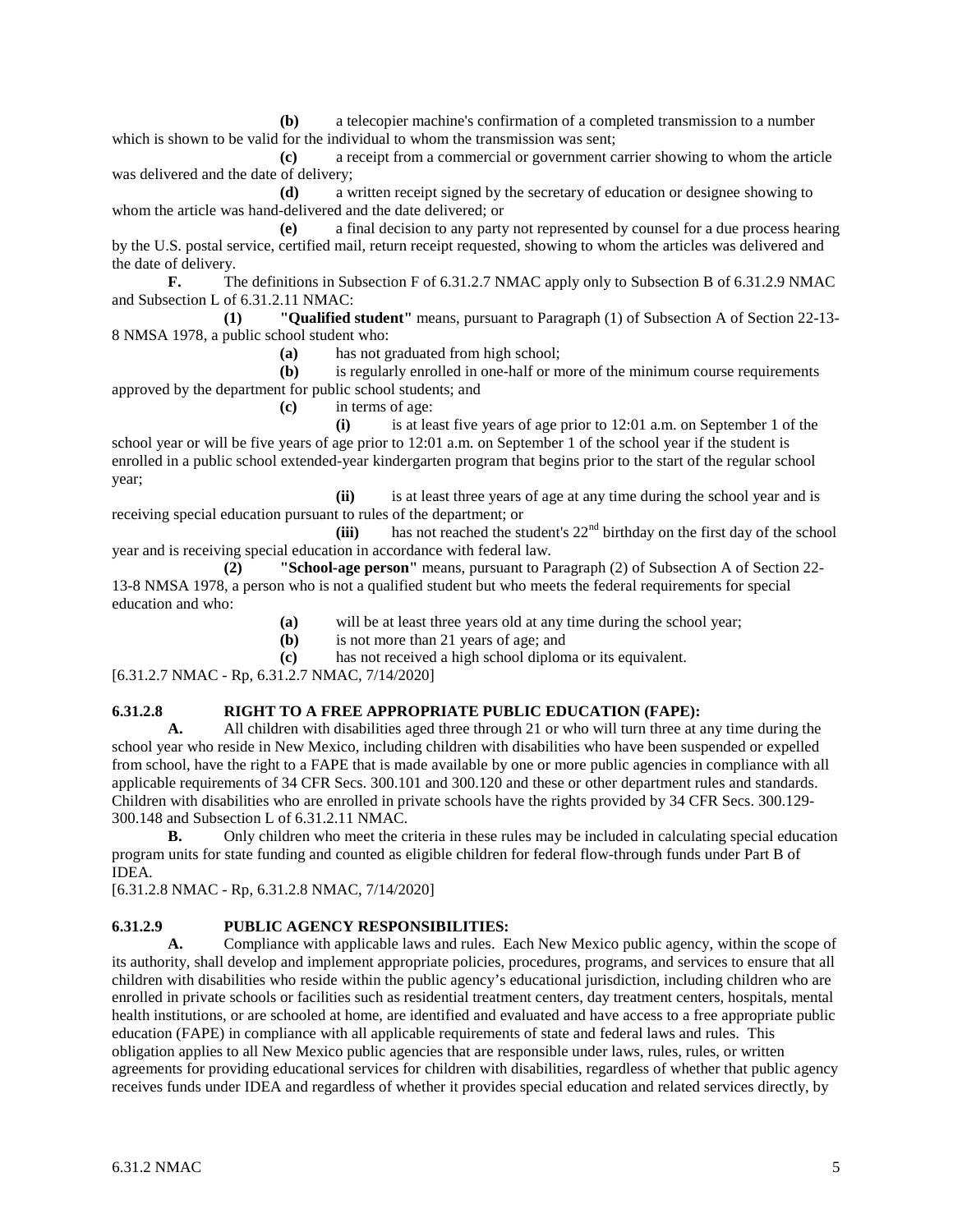contract, by referrals to private schools or facilities including residential treatment centers, day treatment centers, hospitals, mental health institutions, or through other arrangements.

**B.** Public agency funding and staffing.

**(1)** Each public agency that provides special education or related services to children with disabilities shall allocate sufficient funds, staff, facilities and equipment to ensure that the requirements of IDEA and all department rules and standards that apply to programs for children with disabilities are met.

**(2)** The public agency with primary responsibility for ensuring that FAPE is available to a child with a disability on the date set by the department for a child count or other report shall include that child in its report for that date. Public agencies with shared or successive responsibilities for serving a particular child during a single fiscal year are required to negotiate equitable arrangements through joint powers agreements or memorandums of understanding or interstate agreements for sharing the funding and other resources available for that child. Such agreements shall include provisions with regard to resolving disputes between the parties to the agreement.

**(3)** Placement of students in private residential treatment centers, or other out of home treatment or habilitation programs, by the IEP team, or by a due process decision. In no event shall a child with an IEP be allowed to remain in an out of home treatment or habilitation program for more than 10 days without receiving special education and related services. The school district in which the qualified student or school-age person lives, whether in-state or out-of-state, is responsible for the educational, nonmedical care and room and board costs of that placement. The sending school shall be responsible for the provision of special education and related services.

**(a)** Agreements between the resident school district of the qualified student or school-age person and a private residential treatment center shall be on the form posted on the department's website or on a form otherwise approved by the department and shall be reviewed and approved by the secretary of public education.

- **(b)** Agreements shall provide for:
	- **(i)** student evaluations and eligibility;

**(ii)** an educational program for each qualified student or school-age person that meets state standards for such programs, except that teachers employed by private schools are not required to be highly qualified;

**(iii)** the provision of special education and related services in conformance with an IEP that meets the requirements of federal and state law and applicable rules;

**(iv)** adequate classroom or other physical space that allows the school district to provide an appropriate education;

(v) a detailed description of the costs for the placement; and (vi) an acknowledgement of the authority of the local school l

**(vi)** an acknowledgement of the authority of the local school board and the

department to conduct on-site evaluations of programs and student progress to ensure that state standards are met. **(4)** Educational agencies may seek payment or reimbursement from noneducational agencies

or public or private insurance for services or devices covered by those agencies that are necessary to ensure FAPE to children with disabilities. Claims for payment or reimbursement shall be subject to the procedures and limitations established in 34 CFR Secs. 300.154(b) and 300.154(d) through (g), Section 22-13-8 NMSA 1978 and any laws, rules, executive orders, contractual arrangements, or other requirements governing the noneducational payor's obligations.

**(5)** Risk pool fund. (Puente para los ninos fund.)

**(a)** Local educational agency high cost fund.

**(i)** In compliance with 34 CFR Sec. 300.704(c), the department may maintain a risk pool fund to support high cost children with disabilities identified by LEAs.

**(ii)** Funds distributed under this program will be on a reimbursable basis.

**(b)** Application for funds. LEAs desiring to be reimbursed for the cost of children with disabilities with high needs shall file an application in accordance with the department's puente para los ninos fund as described on the department's website.

**(6)** Children with disabilities who are covered by public benefits or insurance. Pursuant to 34 CFR Sec. 300.154(d), a public agency may use the medicaid or other public benefits or insurance in which a child participates to provide or pay for services required under IDEA-Part B rules, as permitted under the public insurance program, except as provided in Subparagraph (a) of Paragraph (6) of Section B of 6.31.2.9 NMAC.

**(a)** With regard to services required to provide FAPE to an eligible child, the public agency: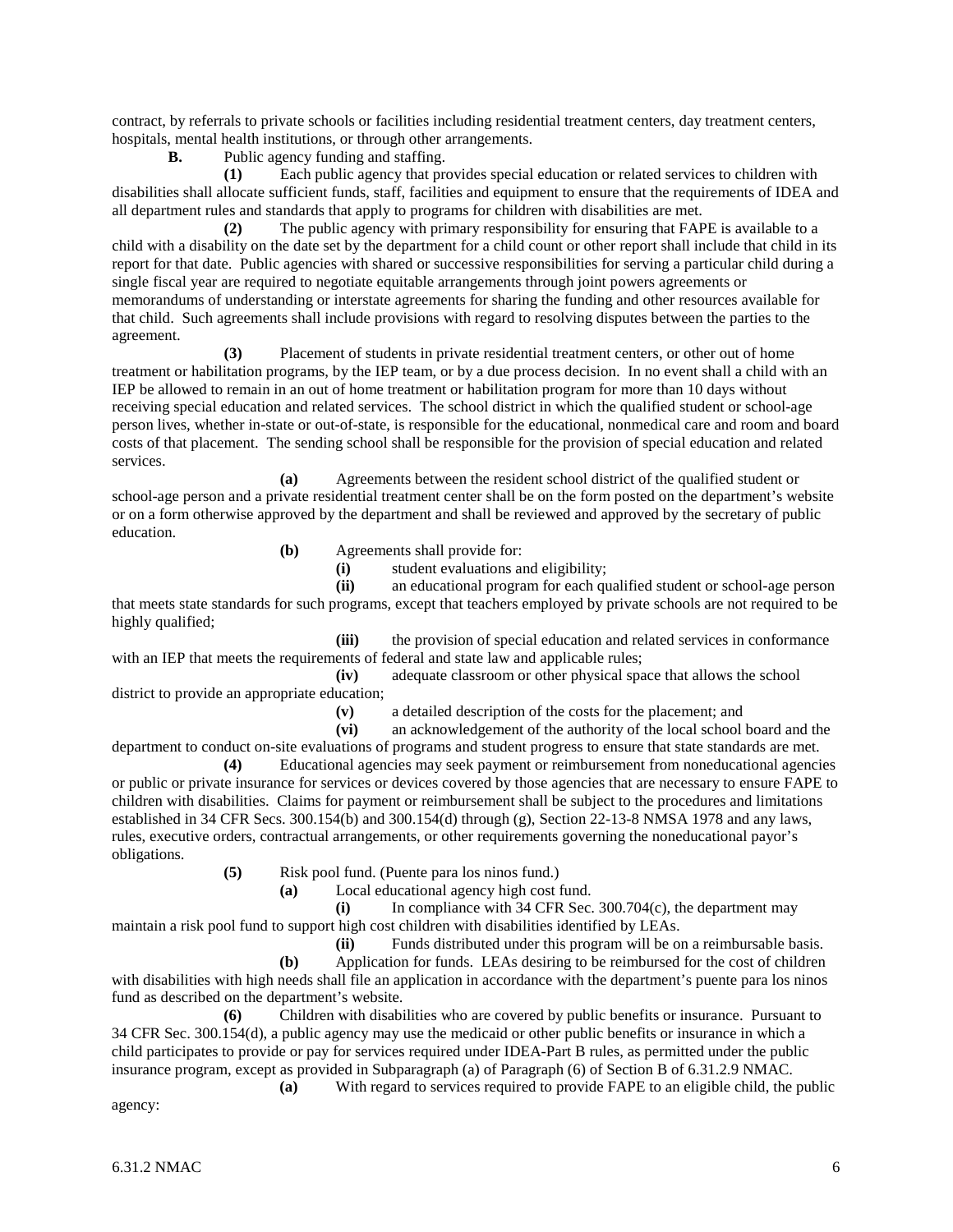**(i)** may not require parents to sign up for or enroll in public insurance programs in order for their child to receive FAPE under Part B of IDEA;

**(ii)** may not require parents to incur an out-of-pocket expense such as the payment of a deductible or co-pay amount incurred in filing a claim for services provided pursuant to IDEA-Part B rules, but pursuant to 34 CFR Sec. 300.154(f)(2), may pay the cost that the parent otherwise would be required to pay; and

**(iii)** may not use a child's benefits under a public benefits or insurance program if that use would: (A) decrease available lifetime coverage or any other insured benefit; (B) result in the family paying for services that would otherwise be covered by the public insurance program and that are required for the child outside of the time the child is in school; (C) increase premiums or lead to the discontinuation of benefits or insurance; or (D) risk loss of eligibility for home- and community-based waivers, based on aggregate health-related expenditures.

**(b)** Prior to obtaining the parental consent described in Subparagraph (c) of this paragraph, and prior to accessing the parent's or child's public benefits, the public agency shall provide written notice to the child's parents, consistent with 34 CFR Sec. 300.503(c). The written notice shall be provided annually thereafter.

**(i)** The notice shall include a statement of the parental consent provisions in 34 CFR Secs. 99.30 and 300.622 and shall specify: (A) the personally identifiable information that may be disclosed (e.g., records or information about the services that may be provided to the child; (B) the purpose of the disclosure (e.g., billing for services under 34 CFR Part 300; (C) the public agency to which the disclosure may be made (e.g, New Mexico medicaid program); and (D) that the parent understands and agrees that the public agency may access the parent's or child's public benefits or insurance to pay for services under 34 CFR Part 300.

**(ii)** The notice shall further include: (A) a statement of the "no cost" provisions in 34 CFR Secs.  $300.154(d)(2)(i)$  through  $300.154(d)(2)(iii)$ ; (B) a statement that the parents have the right under 34 CFR Parts 99 and 300 to withdraw their consent to disclosure of their child's personally identifiable information to the New Mexico medicaid program at any time; and (C) a statement that the withdrawal of consent or refusal to provide consent under 34 CFR Parts 99 and 300 to disclose personally identifiable information to the New Mexico medicaid program does not relieve the public agency of its responsibility to ensure that all required services are provided at no cost to the parents.

**(c)** Prior to accessing a child's or parent's public benefits or insurance for the first time, and after providing notice to the child's parents consistent with Subparagraph (b) of this paragraph, the public agency shall obtain written parental consent as defined by 34 CFR Sec. 300.9. The written consent, consistent with the requirements of 34 CFR Sec. 300.154(d)(2)(iv), shall:

**(i)** meet the requirements of 34 CFR Secs. 99.30 and 300.622 and shall specify: (A) the personally identifiable information that may be disclosed (e.g., records or information about the services that may be provided to the child; (B) the purpose of the disclosure (e.g., billing for services under 34 CFR Part 300; (C) the public agency to which the disclosure may be made (e.g, New Mexico medicaid program); and

**(ii)** shall specify that the parent understands and agrees that the public agency may access the parent's or child's public benefits or insurance to pay for services under 34 CFR Part 300. **(d)** The public agency is not required to obtain a new parental consent if the

following conditions are present: **(i)** there is no change in any of the following: (A)the type of services to be

provided to the child; (B) the amount of services to be provided to the child; or (C) the cost of the services to be charged to the public benefits or insurance program; and

**(ii)** the public agency has on file a parental consent meeting the requirements of 34 CFR Secs. 300.9, 99.30, and 300.622.

**(e)** Once the public agency obtains the one-time consent consistent with 34 CFR Sec. 300.154(d)(2)(iv), the public agency is not required to obtain parental consent before it accesses the child's or parent's public benefits or insurance in the future, regardless of whether there is a change in the type or amount of services to be provided to the child or a change in the cost of the services to be charged to the public benefits or insurance program.

**(f)** If a child transfers to a new public agency, the new public agency shall provide the written notification described in 34 CFR Sec.  $300.154(d)(2)(v)$  and Subparagraph (b) of this paragraph, and shall then obtain parental consent meeting the requirements of 34 CFR Sec. 300.154(d)(2)(iv).

**(7)** Children with disabilities who are covered by private insurance benefits. Pursuant to 34 CFR Sec. 300.154(e), an educational agency shall obtain a parent's informed written consent for each proposed use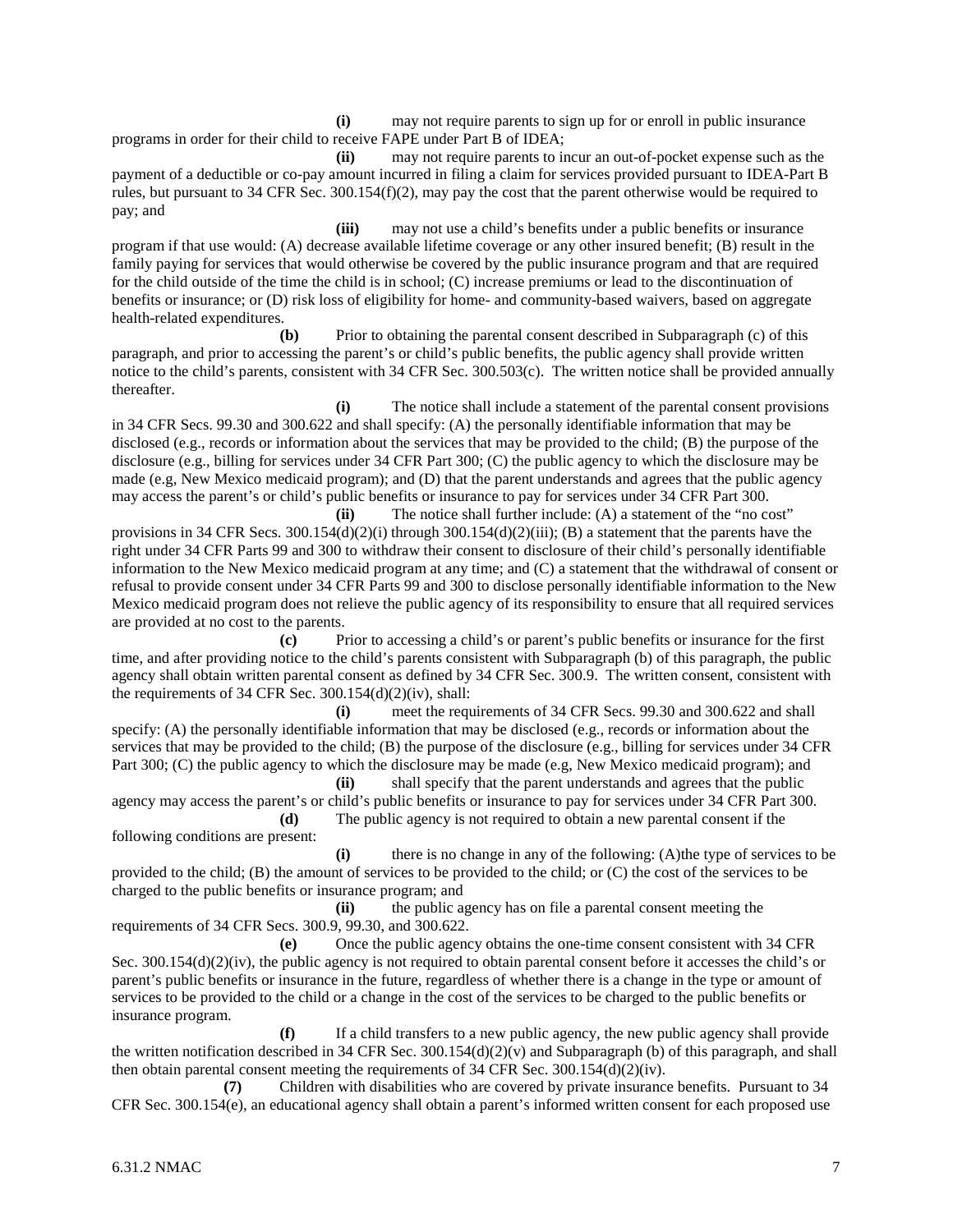of private insurance benefits and shall inform parents that their refusal to permit the use of their private insurance will not relieve the educational agency of its responsibility to ensure that all required services are provided at no cost to the parents. The public agency may not require parents to incur an out-of-pocket expense such as the payment of a deductible or co-pay amount incurred in filing a claim for services provided pursuant to IDEA-Part B rules.

**(8)** Pursuant to 34 CFR Sec. 300.154(f):

**(a)** if a public agency is unable to obtain parental consent to use the parent's private insurance, or public benefits or insurance when the parent would incur a cost for a specified service required under IDEA-Part B rules, to ensure FAPE the public agency may use its Part B funds to pay for the service; and

**(b)** to avoid financial cost to parents who otherwise would consent to use private insurance, or public benefits or insurance if the parent would incur a cost, the public agency may use its Part B funds to pay the cost the parents otherwise would have to pay to use the parent's insurance (e.g., the deductible or co-pay amounts).

**(9)** Staff training and qualifications.

**(a)** Each public agency is responsible for ensuring that personnel serving children with disabilities are qualified under state licensure requirements and are adequately prepared for their assigned responsibilities, pursuant to 34 CFR Sec. 300.156. Paraprofessionals and assistants who are appropriately trained and supervised in accordance with applicable department licensure rules or written department policy may be used to assist in the provision of special education and related services to children with disabilities under Part B of IDEA.

**(b)** Each public agency and charter school shall train their school administrators and teachers who teach reading to implement appropriate research-based reading interventions prior to referring the student for a special education evaluation and shall train their special education teachers to provide appropriate specialized reading instruction for students with dyslexia who have been identified as eligible for special education services.

**C.** IDEA applications and assurances. Each New Mexico public agency that desires to receive IDEA flow-through funds shall file an annual application with the department in the form prescribed by the department. Each application shall:

**(1)** provide all information requested by the department;

**(2)** demonstrate to the department's satisfaction that the public agency is in compliance with all applicable requirements of 34 CFR Secs. 300.200 through 300.230 and these or other department rules and standards;

**(3)** include an agreement that the public agency upon request will provide any further information the department requires to determine the public agency's initial or continued compliance with all applicable requirements;

**(4)** include assurances satisfactory to the department that the public agency does and will continue to operate its programs in compliance with all applicable federal and state programmatic, fiscal and procedural requirements including the development of joint powers agreements, memoranda of understanding or other interagency agreements to address shared or successive responsibilities to meet the educational needs of a particular child during a single fiscal year; and

**(5)** pursuant to Subsection C of Section 22-8-11 NMSA 1978, the department shall not approve and certify an operating budget of any school district or state-chartered charter school that fails to demonstrate that parental involvement in the process was solicited.

**D.** Early intervening services set aside funds. Fifteen percent set aside.

**(1)** Pursuant to 34 CFR Secs. 300.208(a)(2) and 300.226, LEAs may use up to fifteen percent of the amount the LEA receives under Part B of IDEA to implement early intervening services for children with or without disabilities in kindergarten through grade 12 with particular emphasis on children in kindergarten through grade three.

**(2)** Prior to the implementation or use of these set aside funds, the LEA shall have on record with the department an approved plan for use of these funds as described by 34 CFR Sec. 300.226(b) and how such activities will be coordinated with regional education cooperatives as described in 34 CFR Sec. 300.226(e), if applicable.

**(3)** The LEA plan for use of set aside funds shall be submitted as an addendum to its annual application for Part B funding. If the LEA determines to implement a set aside plan after the initial application, a request for implementation of a set aside plan shall be submitted for approval 60 days before the implementation of the plan.

**(4)** Each LEA that develops and maintains coordinated, early intervening services shall report annually to the department as provided in 34 CFR Sec. 300.226(d).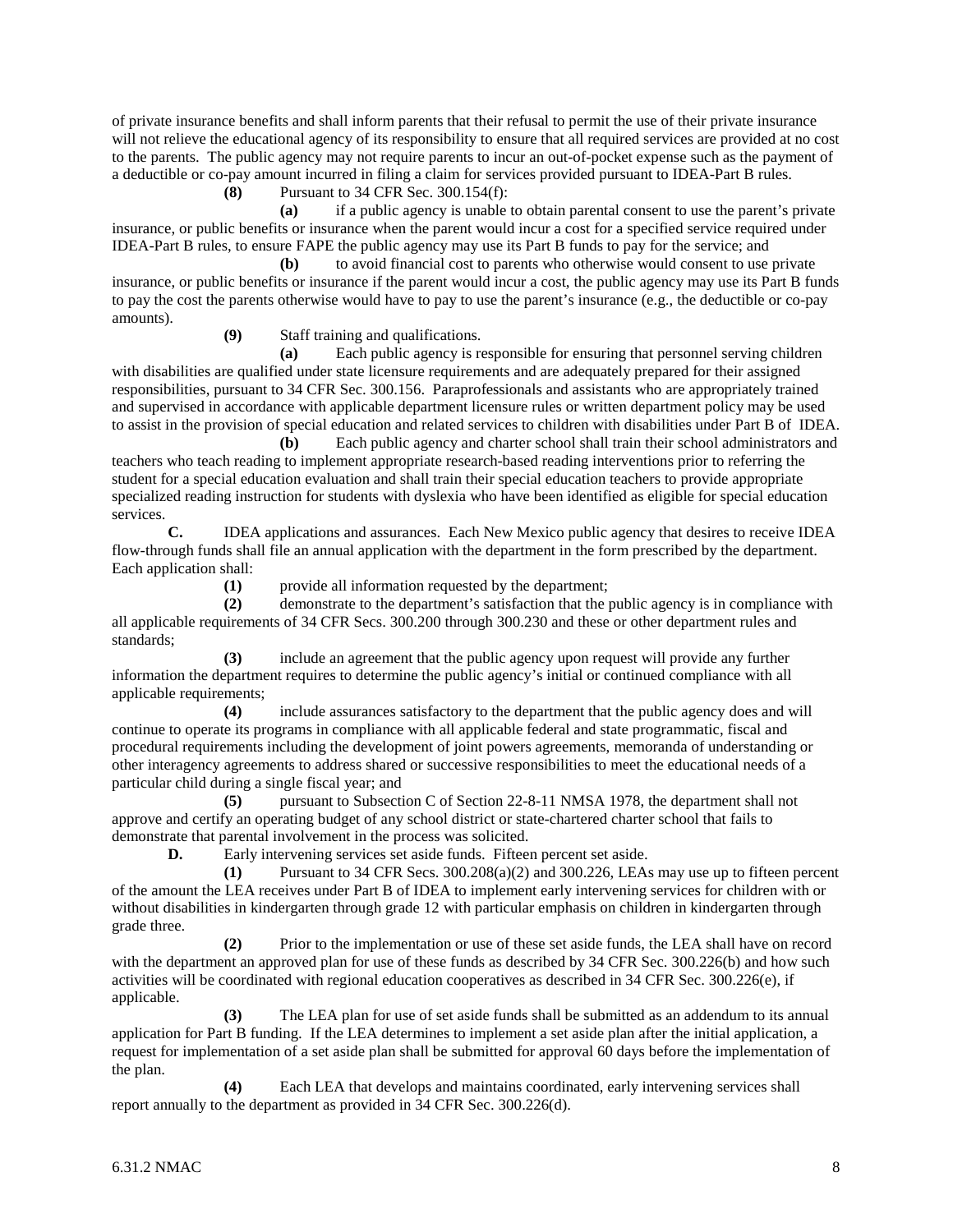**E.** Significant disproportionality.

**(1)** Pursuant to CFR 34 Sec. 300.646, LEAs shall provide for the collection and examination of data to determine if significant disproportionality, based on race and ethnicity, is occurring with respect to:

**(a)** the identification of children as children with disabilities including the identification of children as children with disabilities in accordance with a particular impairment as defined by 34 CFR Sec. 300.8;

**(b)** the placement in particular educational settings of these children; and

**(c)** the incidence, duration, and type of disciplinary actions, including suspensions and expulsions.

**(2)** Each public agency shall reserve the fifteen percent early intervening funds if they are identified for having data that is significantly disproportionate in any one of the following categories:

**(a)** suspension of students with disabilities;

**(b)** over identification of students with disabilities;

**(c)** over identification of students in accordance with a particular impairment as defined by 34 CFR Sec. 300.8; and

**(d)** placement of students with disabilities in a particular setting.

**(3)** Review and revision of policies, practices, and procedures. In the case of a determination of significant disproportionality with respect to the identification of children as children with disabilities or the placement in particular educational settings of these children, in accordance with Paragraph (1) of this subsection, the LEA shall:

**(a)** provide for the review and, if appropriate, revision of the policies, procedures, and practices used in the identification or placement to ensure that the policies, procedures, and practices comply with the requirements of IDEA; and

**(b)** require any LEA identified under Paragraph (1) of this subsection to reserve the maximum amount of funds under 34 CFR Sec. 300.226 to provide comprehensive coordinated early intervening services to serve children in the LEA, particularly, but not exclusively, children in those groups that were significantly over-identified under Paragraph (1) of this subsection; and

**(c)** require the LEA to publicly report on the revision of policies, practices, and procedures described under Subparagraph (b) of this paragraph.

**F.** Annual determinations. Each local educational agency and other public agencies when applicable shall be assigned an annual determination. The determinations shall be consistent with those provided in 34 CFR Sec. 300.603(b) based on the local educational agency's performance on the targets established in the department's state performance plan.

**(1)** For determinations of needs intervention and needs substantial intervention, the local educational agency may request an opportunity for an informal hearing. The request for hearing shall be made in writing to the secretary of public education within 30 days of the date of the determination.

**(2)** The hearing will afford the local educational agency the opportunity to demonstrate why the department should not make the determination of needs intervention or needs substantial intervention. The hearing shall be conducted by the secretary or the secretary's designee. Formal rules of evidence shall not apply to the hearing.

**G.** Notification of public agency in case of ineligibility. Pursuant to 34 CFR Sec. 300.221, if the department determines that a public agency is not eligible under Part B of IDEA, the department shall notify the affected public agency of that determination and provide the public agency with reasonable notice and an opportunity for a hearing under 34 CFR Sec. 76.401(d).

**H.** Withholding of funds for noncompliance. Pursuant to 34 CFR Sec. 300.222, if the department, after reasonable notice and an opportunity for a hearing under 34 CFR Sec. 76.401(d), finds that a public agency that has previously been determined to be eligible is failing to comply with any requirement described in 34 CFR Secs. 300.201 through300.213 and 300.608, the department shall reduce or may not provide any further Part B payments to the public agency until the department is satisfied that the public agency is in compliance with that requirement.

**I.** Reallocation of funds. If a new LEA is created, the base payment portion of IDEA subgrant of the LEA that would have served children with disabilities now being served by the new LEA will be adjusted pursuant to 34 CFR Sec. 300.705(b)(2). IDEA funds to new charter schools that are LEAs will be allocated pursuant to 34 CFR Secs. 76.785 through76.799 and 300.705(b). Pursuant to 34 CFR Sec. 300.705(c), if the department determines that a public agency is adequately providing FAPE to all children with disabilities residing in the area served by that public agency with state and local funds, the department may reallocate any portion of the funds under this part that are not needed by that public agency to provide FAPE to other LEAs in the state that are not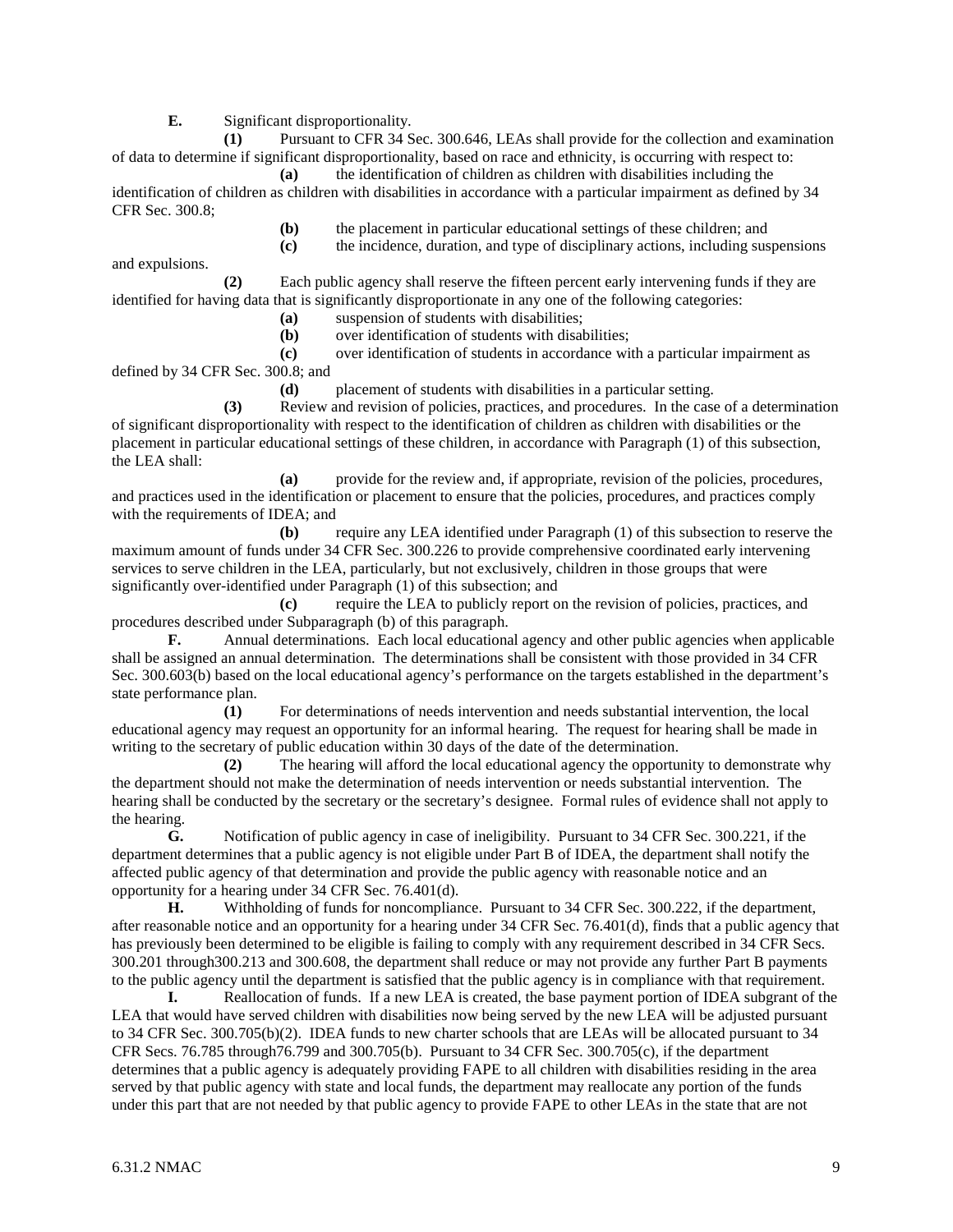adequately providing special education and related services to all children with disabilities residing in the areas served by those other LEAs or the department may also retain those funds for use at the state level as provided by 34 CFR Sec. 300.705(c).

**J.** Prohibition on mandatory medication. Each LEA and other public agencies serving students with disabilities are prohibited from requiring parents to obtain a prescription for substances identified under schedules I, II, III, IV, or V in section 202(c) of the federal Controlled Substances Act (21 USC 812(c)) for a student as a condition of attending school, receiving an evaluation under 34 CFR Secs. 300.300 through 300.311, or receiving services under Part B of IDEA. This prohibition shall be construed as provided in 34 CFR Sec. 300.174(b). [6.31.2.9 NMAC - Rp, 6.31.2.9 NMAC, 7/14/2020]

### **6.31.2.10 IDENTIFICATION, EVALUATIONS, AND ELIGIBILITY DETERMINATIONS:**

**A.** Child find. Each public agency shall adopt and implement policies and procedures to ensure that all children with disabilities who reside within the public agency's educational jurisdiction, including children with disabilities attending private schools or facilities such as residential treatment centers, day treatment centers, hospitals, mental health institutions, detention and correctional facilities, children who are schooled at home, highly mobile children, children who reside on Indian reservations, and children who are advancing from grade to grade, regardless of the severity of their disability, and who are in need of special education and related services, are located, evaluated, and identified in compliance with all applicable requirements of 34 CFR Secs. 300.111, 300.131, 300.301 through 300.306, and these or other department rules and standards. For preschool children, child find screenings shall serve as interventions under Subsection B of 6.31.2.10 NMAC.

**B.** The public agency shall follow a three-layer model of student intervention as a proactive system for early intervention for students who demonstrate a need for educational support for learning as set forth in Subsection D of 6.29.1.9 NMAC.

**C.** Criteria for identifying children with perceived specific learning disabilities.

**(1)** Each public agency shall use the three-layer model of student intervention for students suspected of having a perceived specific learning disability, consistent with the department rules, policies, and standards for children who are being referred for evaluation due to a suspected disability under the specific learning disability category in compliance with 34 CFR Sec. 300.307.

**(a)** The public agency shall, subject to Subparagraph (d) of this paragraph, require that the group established under 34 CFR Secs. 300.306(a)(1) and 300.308 for the purpose of determining eligibility of students suspected of having a specific learning disability, consider data obtained during implementation of layers 1 and 2 in making an eligibility determination.

**(b)** To ensure that underachievement in a child suspected of having a specific learning disability is not due to lack of appropriate instruction in reading or math, the group shall consider, as part of the evaluation required in 34 CFR Secs. 300.304 through 300.306:

**(i)** data that demonstrate that prior to, or as a part of, the referral process, the child was provided appropriate instruction in regular education settings, delivered by qualified personnel; and

**(ii)** data-based documentation of repeated assessments of achievement at reasonable intervals, reflecting formal assessment of student progress during instruction, which was provided to the child's parents.

**(c)** The documentation of the determination of eligibility, as required by 34 CFR Sec. 300.306(c)(1), shall meet the requirements of 34 CFR Sec. 300.311, including:

**(i)** a statement of the basis for making the determination and an assurance that the determination has been made in accordance with 34 CFR Sec.  $300.306(c)(1)$ ; and

**(ii)** a statement whether the child does not achieve adequately for the child's age or to meet state-approved grade-level standards consistent with 34 CFR Sec. 300.309(a)(1); and

**(iii)** a statement whether the child does not make sufficient progress to meet age or grade-level standards consistent with 34 CFR Sec.  $300.309(a)(2)(i)$ , or the child exhibits a pattern of strengths and weaknesses in performance, achievement, or both, relative to age, grade level standards, or intellectual development consistent with 34 CFR Sec. 300.309(a)(2)(ii); and

**(iv)** if the child has participated in a process that assesses the child's response to scientific, research-based intervention: a statement of the instructional strategies used and the studentcentered data collected; documentation that the child's parents were notified about the state's policies regarding the amount and nature of student performance data that would be collected and the general education services that would be provided; strategies for increasing the child's rate of learning; and the parents' right to request an evaluation.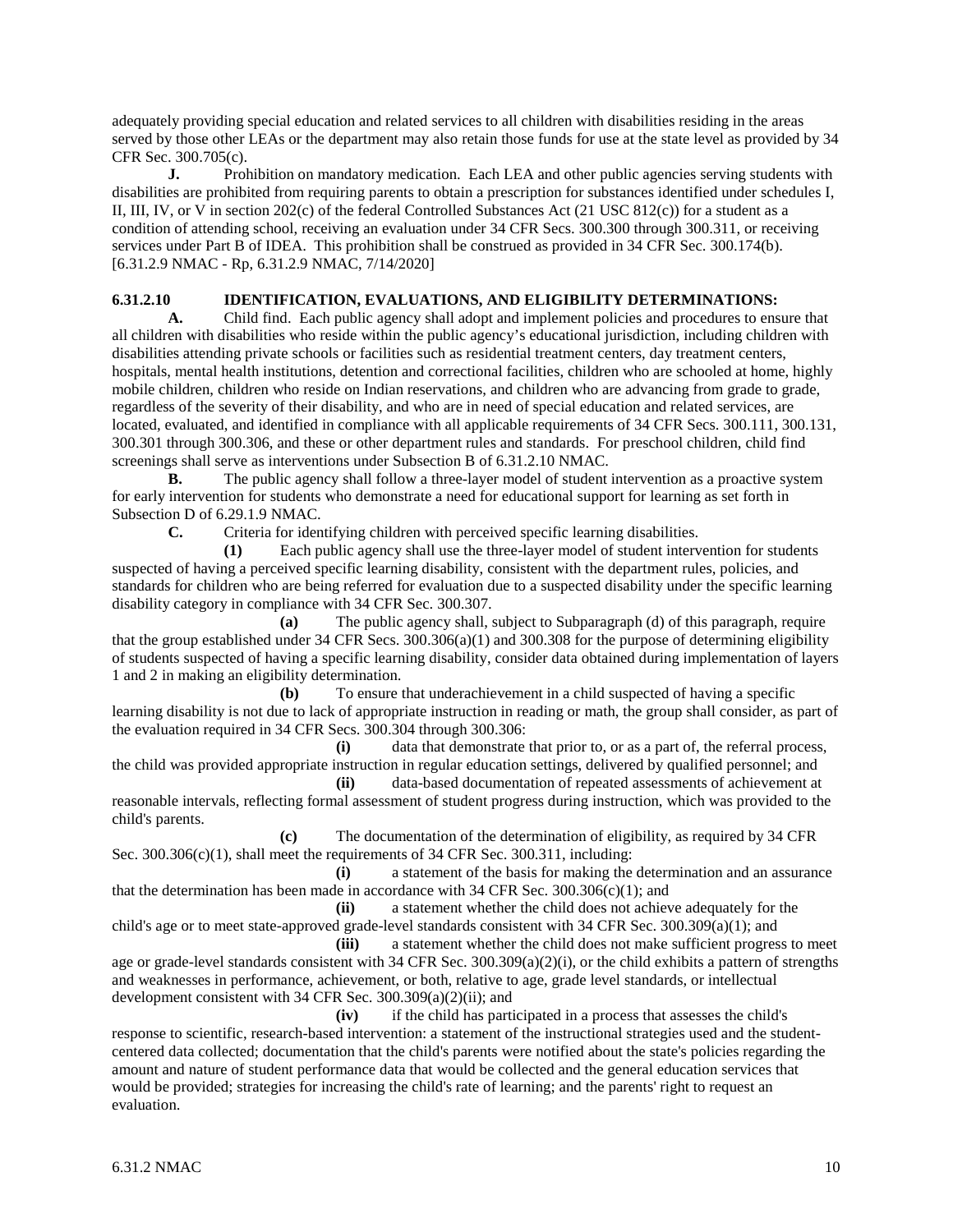**(d)** Notwithstanding the provisions of Subsection D of 6.31.2.10 NMAC, a parent may request an initial special education evaluation at any time during the public agency's implementation of layers 1 and 2 of the three-layer model of student intervention. If the public agency agrees with the parent that the child may be a child who is eligible for special education services, the public agency shall evaluate the child. If the public agency declines the parent's request for an evaluation, the public agency shall issue prior written notice in accordance with 34 CFR Sec. 300.503. The parent may challenge this decision by requesting a due process hearing.

**(2)** Preschool children suspected of having a specific learning disability shall be evaluated in accordance with Subparagraph (f) of Paragraph (5) of Subsection A of 6.31.2.11 NMAC and 34 CFR Secs. 300.300 through 300.305, which may include the severe discrepancy model.

**(3)** Public agencies shall implement the dual discrepancy model in kindergarten through third grade utilizing the student assistance team and the three-layer model of student intervention as defined and described in the *New Mexico Technical Evaluation and Assessment Manual* (New Mexico T.E.A.M.). Data on initial evaluations for perceived learning disabilities in kindergarten through grade three shall be submitted to the department through the student teacher accountability reporting system (STARS).

**(4)** In identifying children with specific learning disabilities in grades four through 12, the public agency may use the dual discrepancy model as defined and described in the New Mexico T.E.A.M. or the severe discrepancy model as defined and described in New Mexico T.E.A.M.

**D.** Evaluations and reevaluations.

**(1)** Initial evaluations.

**(a)** Each public agency shall conduct a full and individual initial evaluation, at no cost to the parent, and in compliance with requirements of 34 CFR Secs. 300.305 and 300.306 and other department rules and standards before the initial provision of special education and related services to a child with a disability.

**(b)** Request for initial evaluation. Consistent with the consent requirement in 34 CFR Sec. 300.300, either a parent of a child or a public agency may initiate a request for an initial evaluation to determine if the child is a child with a disability.

**(c)** Procedures for initial evaluation.

**(i)** The initial evaluation shall be conducted within 60 calendar days of receiving parental consent for evaluation.

**(ii)** Each public agency shall follow evaluation procedures in compliance with applicable requirements of 34 CFR Sec. 300.304 and other department rules and standards to determine: (1) if the child is a child with a disability under 34 CFR Sec. 300.8; and (2) if the child requires special education and related services to benefit from their education program.

**(iii)** Each public agency shall maintain a record of the receipt, processing, and disposition of any referral for an individualized evaluation. All appropriate evaluation data, including complete SAT file documentation and summary reports from all individuals evaluating the child shall be reported in writing for presentation to the eligibility determination team.

**(iv)** A parent may request an initial special education evaluation at any time. If the public agency agrees with the parent that the child may be a child who is eligible for special education services, the public agency shall evaluate the child. If the public agency declines the parent's request for an evaluation, the public agency shall issue prior written notice in accordance with 34 CFR Sec. 300.503. The parent can challenge this decision by requesting a due process hearing.

**(d)** Exception to the 60-day time frame. The requirements of this subsection do not apply:

for the evaluation; or

**(i)** if the parent of a child repeatedly fails or refuses to produce the child

**(ii)** if the child enrolls in a school of another public agency after the 60-day time frame in this subsection has begun and prior to a determination by the child's previous public agency as to whether the child is a child with a disability under 34 CFR Sec. 300.8.

**(e)** The exception to the 60-day time frame in Item (ii) of Subparagraph (d) of Paragraph (1) of Subsection D of 6.31.2.10 NMAC applies only if the subsequent public agency is making sufficient progress to ensure a prompt completion of the evaluation, and the parent and subsequent public agency agree to a specific time when the evaluation will be completed.

**(f)** The eligibility determination team, including the parent and child, if appropriate, shall meet to determine if the child is a child with a disability and requires an IEP upon completion of the initial evaluation.

**(2)** Reevaluations.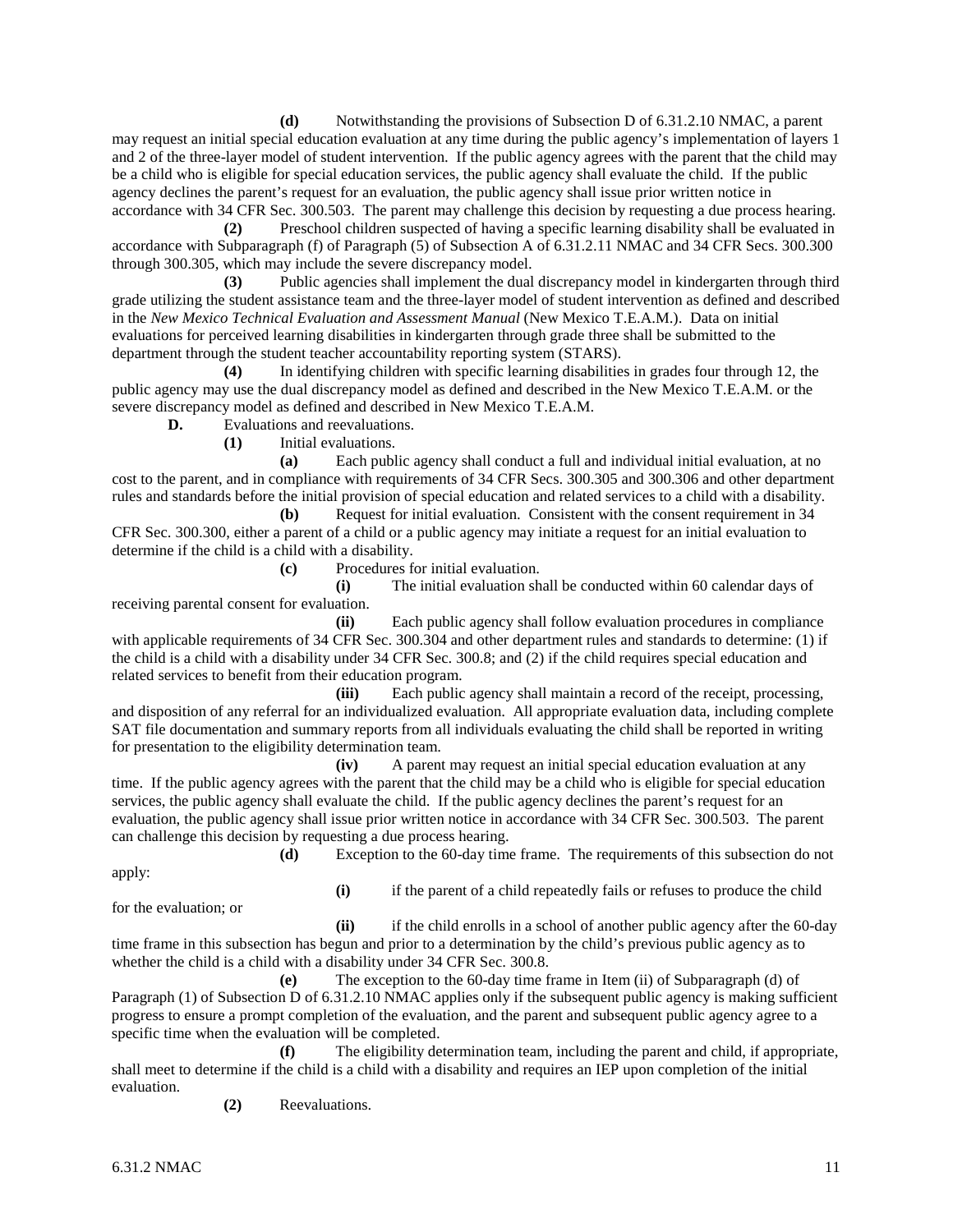**(a)** Each LEA shall ensure that a reevaluation of each child is conducted at least once every three years, unless the parent and the public agency agree that a reevaluation is unnecessary, and is in compliance with the requirements of 34 CFR Secs. 300.303 through300.311, and any other applicable department rules and standards.

**(b)** Reevaluations may be conducted more often if:

**(i)** the LEA determines the educational or related services needs, including improved academic achievement and functional performance, of the child warrant a reevaluation; or

**(ii)** the child's parent or teacher requests a reevaluation.

**(c)** Reevaluations may not occur more than once a year, unless the parent and public

agency agree otherwise.

**(d)** Procedures for conducting evaluations and reevaluations.

**(i)** The public agency shall provide notice to the parents of a child with a disability that describes any evaluation procedures the public agency proposes to conduct in compliance with 34 CFR Sec. 300.503.

**(ii)** The initial evaluation (if appropriate) and any reevaluations shall begin with a review of existing information by a group that includes the parents, the other members of a child's IEP team and other qualified professionals, as appropriate, to determine what further evaluations and information are needed to address the question in 34 CFR Sec. 300.305(a)(2). Pursuant to 34 CFR Sec. 300.305(b), the group may conduct its review without a meeting.

**(iii)** If it is determined that a child requires an individualized evaluation or reevaluation, the public agency is required to follow the procedures established by the department.

**(iv)** Each public agency shall use a variety of assessment tools and strategies to gather relevant functional, developmental, and academic information about the child, including information provided by the child's family that may assist in determining if the child is a child with a disability, the content of the child's IEP including information related to assisting the child to be involved and progress in the general education curriculum or for a preschool child to participate in appropriate activities.

**(e)** Each public agency shall maintain a record of the receipt, processing, and disposition of any referral for an individualized reevaluation. Reevaluation shall be completed on or before the three year anniversary date. All appropriate reevaluation data and summary reports from all individuals evaluating the child shall be reported in writing for presentation to the eligibility determination team or IEP team.

**(f)** The parents of a child with a disability who disagree with an evaluation obtained by the public agency have the right to obtain an independent educational evaluation of the child at public expense pursuant to 34 CFR Sec. 300.502.

**E.** Procedural requirements for the assessment and evaluation of culturally and linguistically diverse children.

**(1)** Each public agency shall ensure that tests and other evaluation materials used to assess children are selected, provided, and administered so as not to be discriminatory on a racial or cultural basis and are provided and administered in the child's native language or other mode of communication, such as American sign language, and in the form most likely to yield accurate information, on what the child knows and can do academically, developmentally and functionally, unless it is clearly not feasible to select, provide, or administer pursuant to 34 CFR Sec. 300.304(c)(1).

**(2)** Each public agency shall ensure that selected assessments and measures are valid and reliable and are administered in accordance with instructions provided by the assessment producer and are administered by trained and knowledgeable personnel.

**(3)** Each public agency shall consider information about a child's language proficiency in determining how to conduct the evaluation of the child to prevent misidentification. A child may not be determined to be a child with a disability if the determinant factor for that eligibility determination is limited English proficiency. Comparing academic achievement results with grade level peers in the public agency with similar cultural and linguistic backgrounds should guide this determination process and ensure that the child is exhibiting the characteristics of a disability and not merely language difference in accordance with 34 CFR Sec. 300.306(b)(1).

**(4)** Each public agency shall ensure that the child is assessed in all areas related to the suspected disability.

**(5)** Policies for public agency selection of assessment instruments include:

**(a)** assessment and evaluation materials that are tailored to assess specific areas of

educational need; and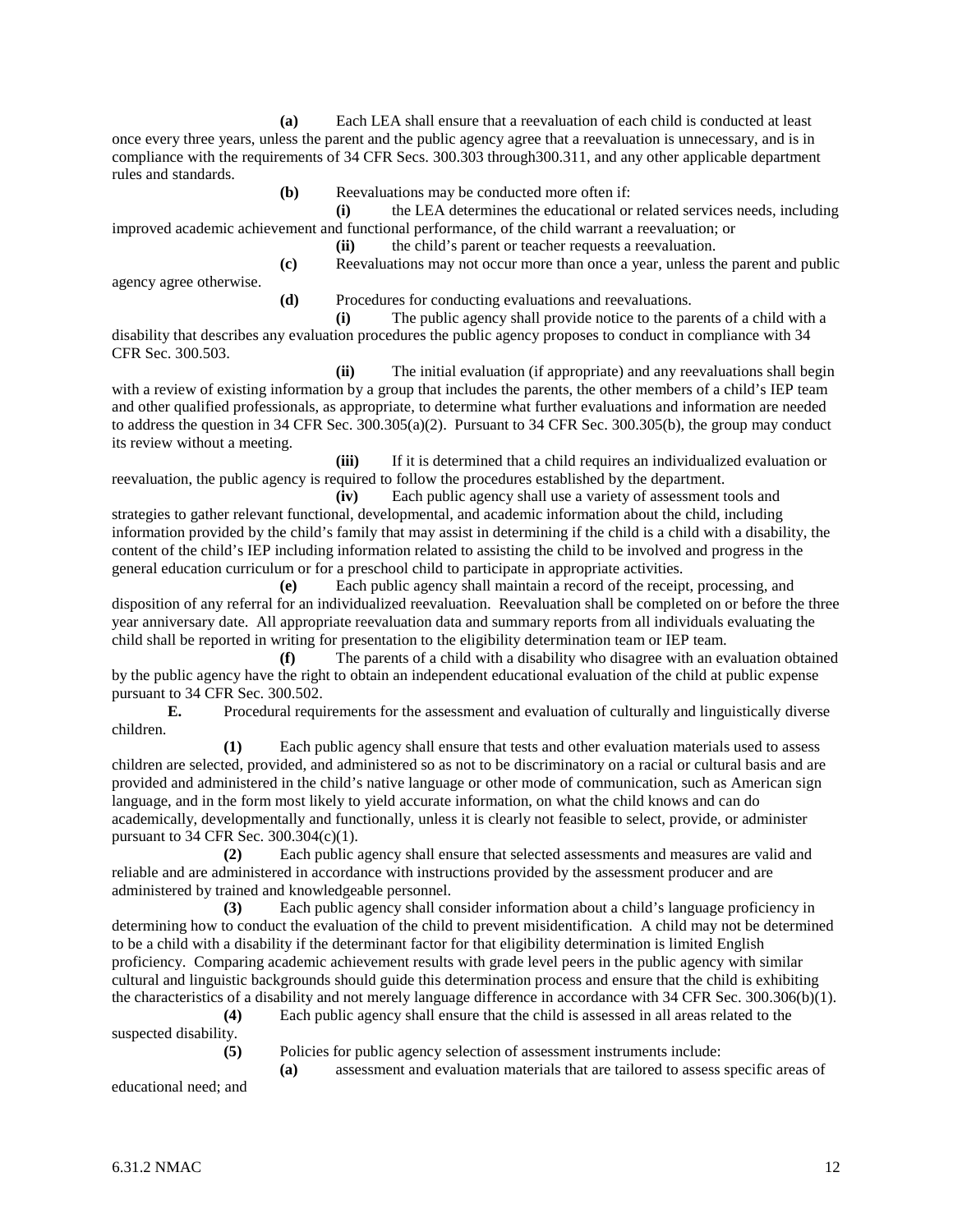**(b)** assessments that are selected ensure that results accurately reflect the child's aptitude or achievement level.

**(6)** Public agencies in New Mexico shall devote particular attention to the foregoing requirements in light of the state's cultural and linguistic diversity. Persons assessing culturally or linguistically diverse children shall consult appropriate professional standards to ensure that their evaluations are not discriminatory and should include appropriate references to such standards and concerns in their written reports.

**F.** Eligibility determinations.

**(1)** General rules regarding eligibility determinations

**(a)** Upon completing the administration of tests and other evaluation materials, a group of qualified professionals and the parent of the child shall determine whether the child is a child with a disability, as defined in 34 CFR Sec. 300.8 and Paragraph (2) of Subsection B of 6.31.2.7 NMAC. The determination shall be made in compliance with all applicable requirements of 34 CFR Sec. 300.306 and these or other department rules and standards and, for a child suspected of having a specific learning disability, in compliance with the additional procedures of 34 CFR Secs. 300.307 through 300.311, and these or other department rules, policies, and standards.

**(b)** The public agency shall provide a copy of the evaluation report and the documentation of determination of eligibility to the parent.

**(2)** Optional use of developmentally delayed classification for children aged three through nine.

**(a)** The developmentally delayed classification may be used at the option of individual local educational agencies but may only be used for children who do not qualify for special education under any other disability category.

**(b)** Children who are classified as developmentally delayed shall be reevaluated during the school year in which they turn nine and will no longer be eligible in this category when they become 10. A student who does not qualify under any other available category at age 10 will no longer be eligible for special education and related services.

[6.31.2.10 NMAC - Rp, 6.31.2.10 NMAC, 7/14/2020]

#### **6.31.2.11 EDUCATIONAL SERVICES FOR CHILDREN WITH DISABILITIES:**

**A.** Preschool programs for children aged three through five.

**(1)** Each public agency shall ensure that a free appropriate public education is available for each preschool child with a disability within its educational jurisdiction no later than the child's third birthday and that an individualized education program (IEP) under Part B or an individual family services plan (IFSP) under Part C of IDEA is in effect by that date in compliance with 34 CFR Secs. 300.101, 300.124, and 300.323(b).

**(2)** Eligibility to enroll in Part B preschool program. If a child turns three at any time during the school year and is determined to be eligible under Part B, the child may enroll in a Part B preschool program when the child turns three if the parent so chooses, whether or not the child has previously been receiving Part C services.

**(3)** To ensure effective transitioning from IDEA-Part C programs to IDEA-Part B programs, each public agency shall conduct a full and individual initial comprehensive evaluation, at no cost to the parent, and in compliance with requirements of 34 CFR Secs. 300.300, 300.301, 300.302, 300.304, and 300.305, and other department rules and standards before the initial provision of Part B special education and related services to a child with a disability.

**(a)** The initial comprehensive evaluation process shall be conducted in all areas of suspected disability.

**(b)** The Part B eligibility determination team shall review current assessments and shall determine the additional data and assessments needed for the comprehensive evaluation. Current assessments are defined as assessments, other than medical assessments, conducted no more than six months prior to the date of the meeting of the Part B eligibility determination team.

**(c)** The Part B eligibility determination team shall consider educationally relevant medical assessments as part of the review of existing evaluation data. The determination of eligibility may not be made solely on the basis of medical assessments. If the team considers medical assessments conducted more than six months prior to the date of the meeting, the team shall document the appropriateness of considering such medical assessments.

**(4)** Each public agency shall develop and implement appropriate policies and procedures to ensure a smooth and effective transition from Part C to Part B programs for preschool children with disabilities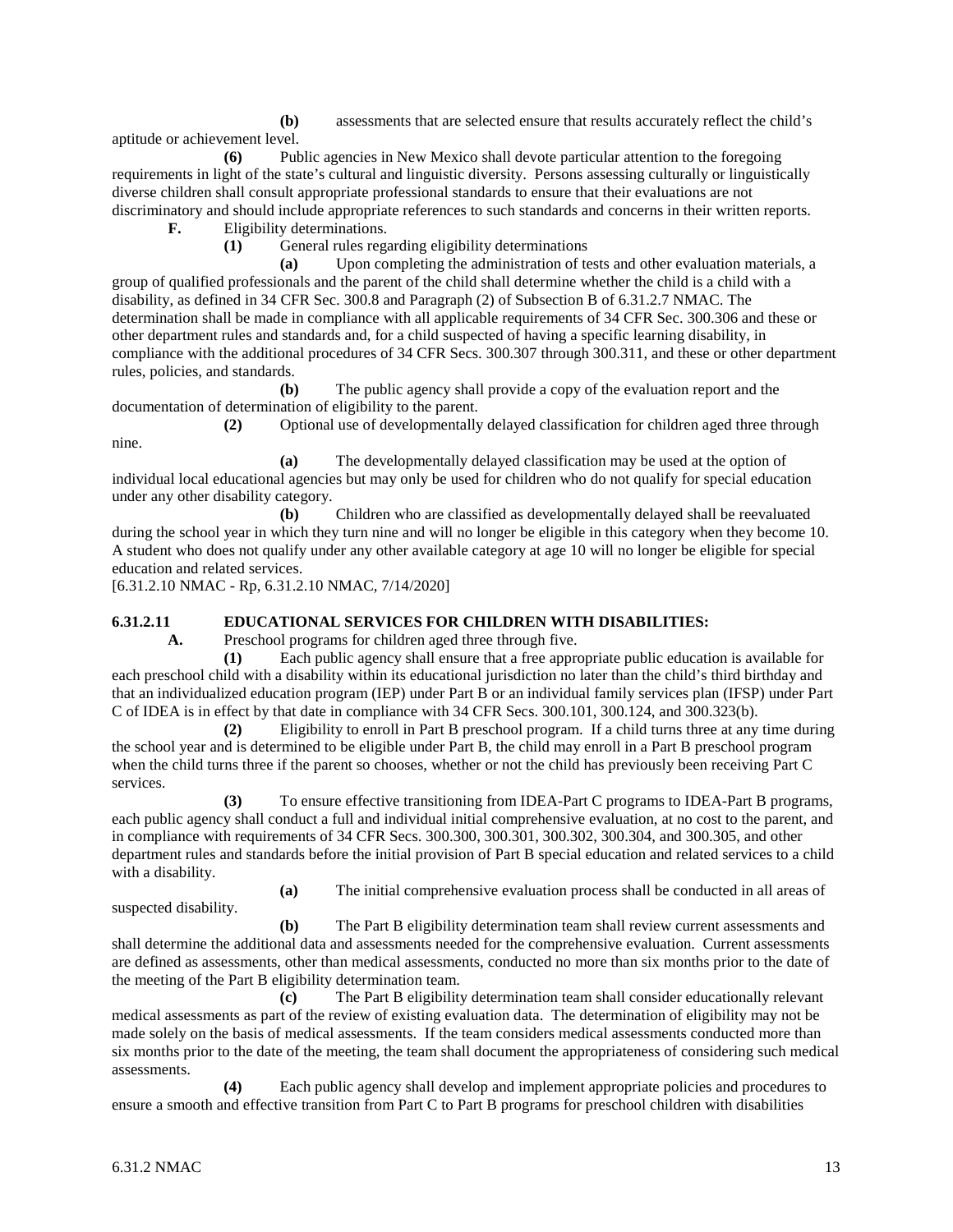within the public agency's educational jurisdiction, in compliance with 34 CFR Sec. 300.124. Each LEA and other public agencies as appropriate shall make reasonable efforts to establish productive working relations with local Part C programs and when given reasonable notice shall participate in the transition planning conferences arranged by local Part C providers.

**(5)** In particular:

**(a)** Each LEA shall survey Part C programs within its educational jurisdiction in its child find efforts to identify children who will be eligible to enter the LEA's Part B preschool program in future years.

**(b)** Each LEA shall promote parent and family involvement in transition planning with Part C programs, community programs, and related services providers at least six months before the child is eligible to enter the LEA's Part B preschool program.

**(c)** Each LEA shall establish and implement procedures to support successful transitions including parent training, professional development for special educators and general educators, and student and parent self-advocacy training and education.

**(d)** Each LEA shall assist parents in becoming their child's advocates as the child makes the transition through systems.

**(e)** Each LEA shall participate in transition planning conferences arranged by the designated Part C lead agency no less than 90 days prior to the anticipated transition or the child's third birthday, whichever occurs first, to facilitate informed choices for all families.

**(f)** Each LEA shall designate a team including parents and qualified professionals to review existing evaluation data for each child entering the LEA's preschool program in compliance with 34 CFR Sec. 300.305, and based on that review to identify what additional data, if any, are needed to determine the child's eligibility for Part B services or develop an appropriate program in a manner that is consistent with Paragraph (3) of Subsection A of this section. The notice of procedural safeguards shall be given to the parents as provided in Paragraph (3) of Subsection D of 6.31.2.13 NMAC.

**(g)** Development of IFSP, IEP or IFSP-IEP.

**(i)** The IFSP, IEP, or IFSP-IEP will be developed by a team constituted in compliance with 34 CFR Sec. 300.321, including parents. For children transitioning from Part C programs to Part B programs, the team shall also include one or more early intervention providers who are knowledgeable about the child. "Early intervention providers" are defined as Part C service coordinators or other representatives of the Part C system.

**(ii)** For each child transitioning from a Part C program to a Part B preschool program, the LEA shall initiate a meeting to develop the eligible child's IFSP, IEP, or IFSP-IEP, in accordance with 34 CFR Sec. 300.124. The IFSP, IEP or IFSP shall be developed and implemented no later than the child's third birthday, consistent with 34 CFR Sec. 300.101(b).

**(h)** In compliance with 34 CFR Sec. 300.101(b)(2), if a child's birthday occurs during the summer, the child's IEP team shall determine the date when services under the IEP or IFSP will begin. Each public agency shall engage in appropriate planning with the Part C lead agency so that the eligible child will be prepared to receive Part B special education and related services when the IEP team determines that the services under the IEP or IFSP will begin.

**(i)** Each public agency shall develop policies and procedures to ensure a successful transition from Part B preschool for children with disabilities who are eligible for continued services in prekindergarten and kindergarten.<br> **B.** Individualize

**B.** Individualized education programs (IEPs).

**(1)** Except as provided in 34 CFR Secs. 300.130 through300.144 for children enrolled by their parents in private schools, each public agency shall: (1) develop, implement, review, and revise an IEP in compliance with all applicable requirements of 34 CFR Secs. 300.320 through 300.328, and these or other department rules and standards for each child with a disability within its educational jurisdiction; and (2) shall ensure that an IEP is developed, implemented, reviewed, and revised in compliance with all applicable requirements of 34 CFR Sec. 300.320 through300.328, and these or other department rules and standards for each child with a disability who is placed in or referred to a private school or facility by the public agency.

**(2)** Each IEP or amendment shall be developed at a properly convened IEP meeting for which the public agency has provided the parent and, as appropriate, the child, with proper advance notice pursuant to 34 CFR Sec. 300.322 and Paragraph (1) of Subsection D of 6.31.2.13 NMAC and at which the parent and, as appropriate, the child have been afforded the opportunity to participate as members of the IEP team pursuant to 34 CFR Secs. 300.321, 300.322, and 300.501(b) and (c) and Subsection C of 6.31.2.13 NMAC.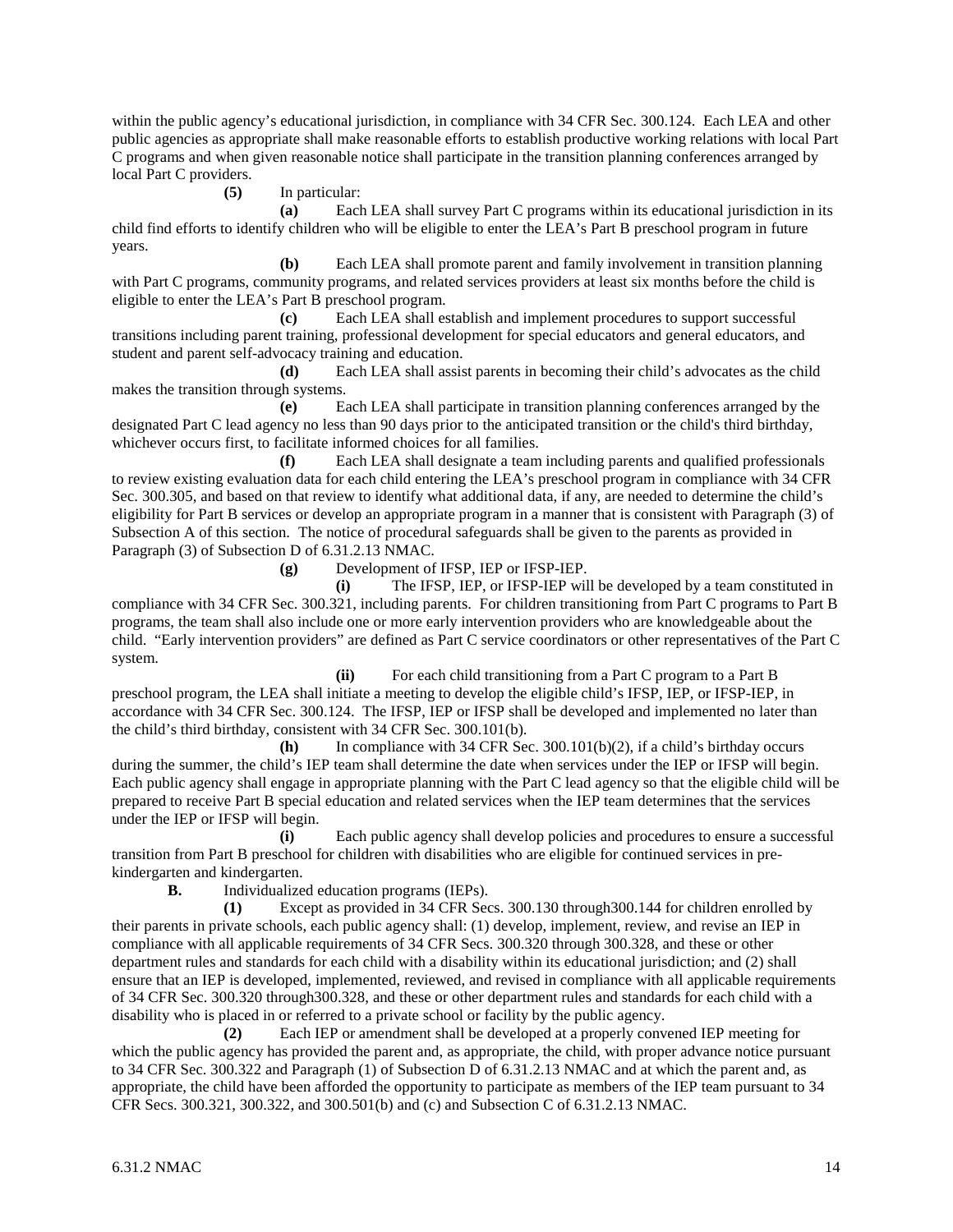**(3)** Except as provided in 34 CFR Sec. 300.324(a)(4), each IEP shall include the signature and position of each member of the IEP team and other participants in the IEP meeting to document their attendance. Written notice of actions proposed or refused by the public agency shall also be provided in compliance with 34 CFR Sec. 300.503 and Paragraph (2) of Subsection D of 6.31.2.13 NMAC and shall be provided at the close of the IEP meeting. Informed written parental consent shall also be obtained for actions for which consent is required under 34 CFR Sec. 300.300 and Subsection F of 6.31.2.13 NMAC. An amended IEP does not take the place of the annual IEP conducted pursuant to CFR Sec. 300.324(a)(4), which requires that members of a child's IEP team shall be informed of any changes made to the IEP without a meeting.

**(4)** Agreement to modify IEP meeting requirement.

**(a)** In making changes to a child's IEP after the annual IEP team meeting for a school year, the parent of a child with a disability and the public agency may agree not to convene an IEP team meeting for the purposes of making those changes and instead may develop a written document to amend or modify the child's current IEP.

**(b)** If changes are made to the child's IEP in accordance with Subparagraph (a) of this paragraph, the public agency shall ensure that the child's IEP team is informed of those changes.

**(5)** For students with autism spectrum disorders (ASD) eligible for special education services under 34 CFR Sec.  $300.8(c)(1)$ , the strategies described in Subparagraphs (a) through (k) of this paragraph shall be considered by the IEP team in developing the IEP for the student. The IEP team shall document consideration of the strategies. The strategies shall be based on peer-reviewed, research-based educational programming practices to the extent practicable and, when needed to provide FAPE, addressed in the IEP:

**(a)** extended educational programming, including extended day or extended school year services that consider the duration of programs or settings based on assessment of behavior, social skills, communication, academics, and self-help skills;

**(b)** daily schedules reflecting minimal unstructured time and reflecting active engagement in learning activities, including lunch, snack, and recess periods that provide flexibility within routines, adapt to individual skill levels, and assist with schedule changes, such as changes involving substitute teachers and other in-school extracurricular activities;

**(c)** in-home and community-based training or viable alternatives to such training that assist the student with acquisition of social or behavioral skills, including strategies that facilitate maintenance and generalization of such skills from home to school, school to home, home to community, and school to community;

> **(d)** positive behavior support strategies based on relevant information including: **(i)** antecedent manipulation, replacement behaviors, reinforcement

strategies, and data-based decisions; and

**(ii)** a behavioral intervention plan focusing on positive behavior supports and developed from a functional behavioral assessment that uses current data related to target behaviors and addresses behavioral programming across home, school, and community-based settings;

**(e)** futures planning for integrated living, work, community, and educational environments that considers skills necessary to function in current and post-secondary environments;

**(f)** parent or family training and support, provided by qualified personnel with experience in ASD, that:

home or community setting;

**(i)** provides a family with skills necessary for a child to succeed in the

**(ii)** includes information regarding resources such as parent support groups, workshops, videos, conferences, and materials designed to increase parent knowledge of specific teaching and management techniques related to the child's curriculum; and

**(iii)** facilitates parental carryover of in-home training, including, for example, strategies for behavior management and developing structured home environments or communication training so that parents are active participants in promoting the continuity of interventions across all settings;

**(g)** suitable staff-to-student ratio appropriate to identified activities and as needed to achieve social or behavioral progress based on the child's developmental and learning level and that encourages work towards individual independence as determined by:

- **(i)** adaptive behavior evaluation results;
- **(ii)** behavioral accommodation needs across settings; and
- **(iii)** transitions within the school day;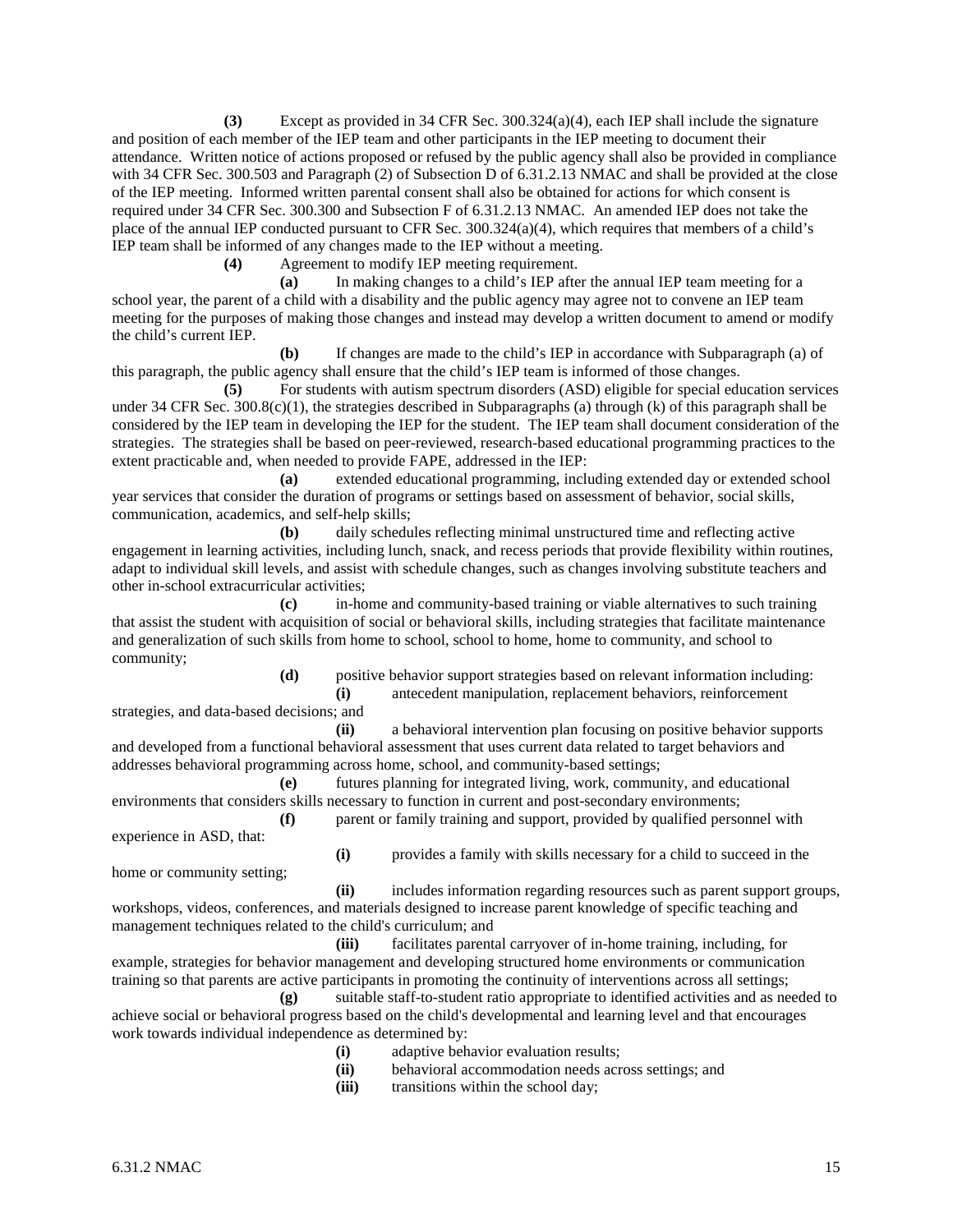**(h)** communication interventions, including communication modes and functions that enhance effective communication across settings such as augmentative, incidental, and naturalistic teaching;

**(i)** social skills supports and strategies based on social skills assessment or curriculum and provided across settings, including trained peer facilitators, video modeling, social stories, and role playing;

**(j)** professional educator and staff support, including training provided to personnel who work with the student to assure the correct implementation of techniques and strategies described in the IEP; and

**(k)** teaching strategies based on peer reviewed, research-based practices for students with ASD, including those associated with discrete-trial training, visual supports, applied behavior analysis, structured learning, augmentative communication, and social skills training.

**(6)** Each local education agency in the state shall provide the parents of a student who is diagnosed as hearing impaired, deaf, blind, visually impaired, or deafblind with information about the educational programs offered by the New Mexico school for the deaf (NMSD) or New Mexico school for the blind and visually impaired (NMSBVI) prior to and at each IEP. NMSD and NMSBVI shall provide LEAs relevant information as described in this paragraph. At the parent's or public agency's request, NMSD, NMSBVI, or both shall be invited to the IEP meeting so that the full continuum of services is represented at the IEP meeting pursuant to 34 CFR Secs. 300.115 and 300.321(a)(6).

**C.** Least restrictive environment.

**(1)** Except as provided in 34 CFR Sec. 300.324(d) and Subsection K of 6.31.2.11 NMAC for children with disabilities who are convicted as adults under state law and incarcerated in adult prisons, all educational placements and services for children with disabilities shall be provided in the least restrictive environment that is appropriate to each child's needs in compliance with 34 CFR Secs. 300.114 through 300.120.

**(2)** In determining the least restrictive environment for each child's needs, public agencies and their IEP teams shall ensure that the following requirements are met.

**(a)** The requirements of 34 CFR Sec. 300.114(a)(2) for each public agency to ensure that to the maximum extent appropriate, children with disabilities, including children in public or private institutions or other care facilities, are educated with children who are nondisabled, and that special classes, separate schooling, or other removal of children with disabilities from the general educational environment occurs only if the nature or severity of the disability is such that education in regular classes with the use of supplementary aids and services cannot be achieved satisfactorily.

**(b)** The required continuum of alternative placements as specified in 34 CFR Sec.

**(c)** The requirement of 34 CFR Sec. 300.116(c) that each child with a disability be educated in the school that he or she would attend if nondisabled unless the child's IEP requires some other arrangement.

**(d)** The requirement of 34 CFR Sec. 300.116(e) that a child with a disability not be removed from education in age-appropriate regular classrooms solely because of needed modifications in the general curriculum.

**(e)** The requirements of 34 CFR Sec. 300.320(a)(4) that the IEP for each child with a disability include a statement of the special education and related services and supplementary aids and services, based on peer-reviewed research to the extent practicable, to be provided to the child, or on behalf of the child, and a statement of the program modifications or supports for school personnel that will be provided for the child to be involved and progress in the general curriculum and to participate in extracurricular and other nonacademic activities with nondisabled children.

**(f)** The requirement of 34 CFR Sec. 300.324(a)(3) that the regular education teacher of a child with a disability, as a member of the IEP team, shall assist in determining the supplementary aids and services, program modifications or supports for school personnel that will be provided for the child in compliance with 34 CRF Sec. 300.320(a)(4).

**(g)** The requirement of 34 CFR Sec. 300.320(a)(5) that the IEP include an explanation of the extent, if any, to which the child will not participate with nondisabled children in the regular class and the activities described in 34 CFR Secs. 300.320(a)(4) and 300.117.

**(h)** The requirements of 34 CFR Sec. 300.503 that a public agency give the parents written notice a reasonable time before the public agency proposes or refuses to initiate or change the educational placement of the child or the provision of FAPE to the child and that the notice include a description of any other options considered and the reasons why those options were rejected.

300.115.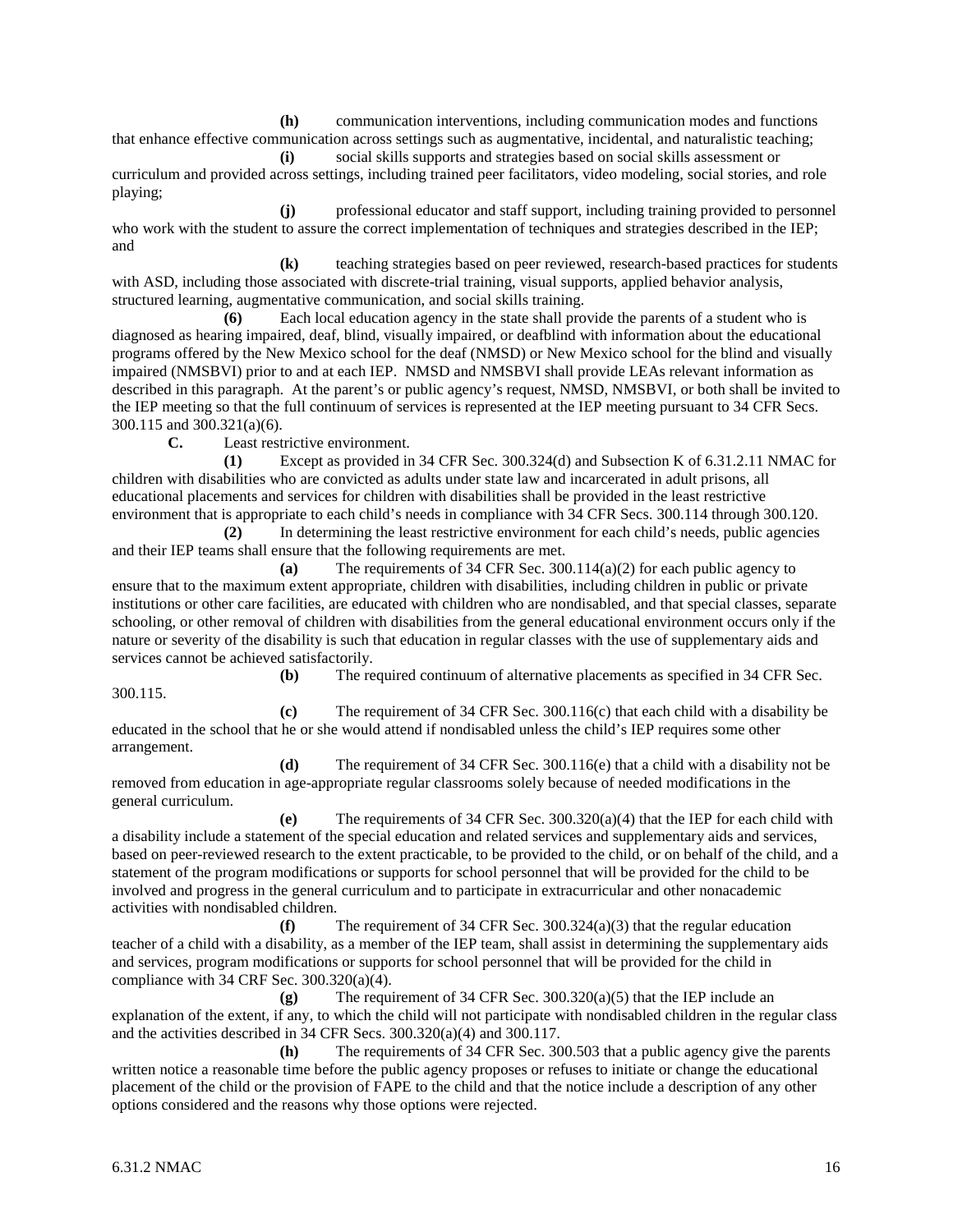**(i)** The requirement of 34 CFR Sec. 300.120 that the department carry out activities to ensure that Sec. 300.114 is implemented by each public agency and that, if there is evidence that a public agency makes placements that are inconsistent with Sec. 300.114, the department shall review the public agency's justification for its actions and assist in planning and implementing any necessary corrective action.

**D.** Performance goals and indicators.

**(1)** Pursuant to the requirements of 34 CFR Sec. 300.157(a), the content standards and benchmarks from the department's standards for excellence (Chapter 29 of Title 6 of NMAC) for all children attending public schools and state-supported educational programs in New Mexico shall provide the basic performance goals and indicators for children with disabilities in the general education curriculum.

**(2)** The IEP academic goals shall align with the New Mexico content standards and benchmarks, including the expanded performance standards for students with significant cognitive disabilities, however, functional goals do not have to align with the standards and benchmarks.

**(a)** Beginning in the 2012-2013 school year, IEP academic goals in English language arts and mathematics for students in kindergarten through grade three shall align with the English Language Arts Common Core Standards (6.29.13 NMAC) and the Mathematics Common Core Standards (6.29.14 NMAC).

**(b)** Beginning in the 2013-2014 school year, IEP academic goals in English language arts and mathematics for students in grades four through 12 shall align with the English Language Arts Common Core Standards (6.29.13 NMAC) and the Mathematics Common Core Standards (6.29.14 NMAC).

**(3)** Unless waivers or modifications covering individual public agencies' programs have been allowed by the department or the secretary of education, the general education curriculum and the content standards and benchmarks shall only be adapted to the extent necessary to meet the needs of individual children with disabilities as determined by IEP teams in individual cases.

**E.** Participation in statewide and district-wide assessments. Each local educational agency and other public agencies when applicable shall include all children with disabilities in all statewide and district-wide assessment programs. Each public agency shall collect and report performance results in compliance with the requirements of 34 CFR Secs. 300.157 and 300.160(f) and Sec. 1111(h) of the Elementary and Secondary Education Act, and any additional requirements established by the department. Students with disabilities may participate:

**(1)** in the appropriate general assessment in the same manner as their nondisabled peers; this may include the use of adaptations that are deemed appropriate for all students by the department; or

**(2)** in the appropriate general assessment with appropriate accommodations in administration if necessary; public agencies shall use the current guidance from the department about accommodations as specified in the student's IEP; or

**(3)** in alternate assessments for the small number of students for whom alternate assessments are appropriate under the department's established participation criteria; the IEP team shall agree and document that the student is eligible for participation in an alternate assessment based on alternate achievement standards according to 34 CFR Sec. 300.320(a)(6).

**F.** Behavioral management and discipline.

**(1)** Behavioral planning in the IEP. Pursuant to 34 CFR Sec. 324(a)(2)(i), the IEP team for a child with a disability whose behavior impedes his or her learning or that of others shall consider, if appropriate, strategies to address that behavior, including the development of behavioral goals and objectives and the use of positive behavioral interventions, strategies, and supports to be used in pursuit of those goals and objectives. Public agencies are strongly encouraged to conduct functional behavioral assessments (FBAs) and integrate behavioral intervention plans (BIPs) into the IEPs for students who exhibit problem behaviors well before the behaviors result in proposed disciplinary actions for which FBAs and BIPs are required under the federal rules.

**(2)** Suspensions, expulsions, and disciplinary changes of placement. Suspensions, expulsions and other disciplinary changes of placement for children with disabilities shall be carried out in compliance with all applicable requirements of 34 CFR Secs. 300.530 through 300.536, and these or other department rules and standards, including particularly 6.11.2.11 NMAC, governing interim disciplinary placements and long-term suspensions or expulsions of students with disabilities.

**(3)** FAPE for children removed from current placement for more than 10 school days in a school year. FAPE shall be provided in compliance with all applicable requirements of 34 CFR Sec. 300.530(d) and these or other department rules and standards for all children with disabilities who have been removed from their current educational placements for disciplinary reasons for more than 10 school days during a school year, as defined in 34 CFR Sec. 300.536.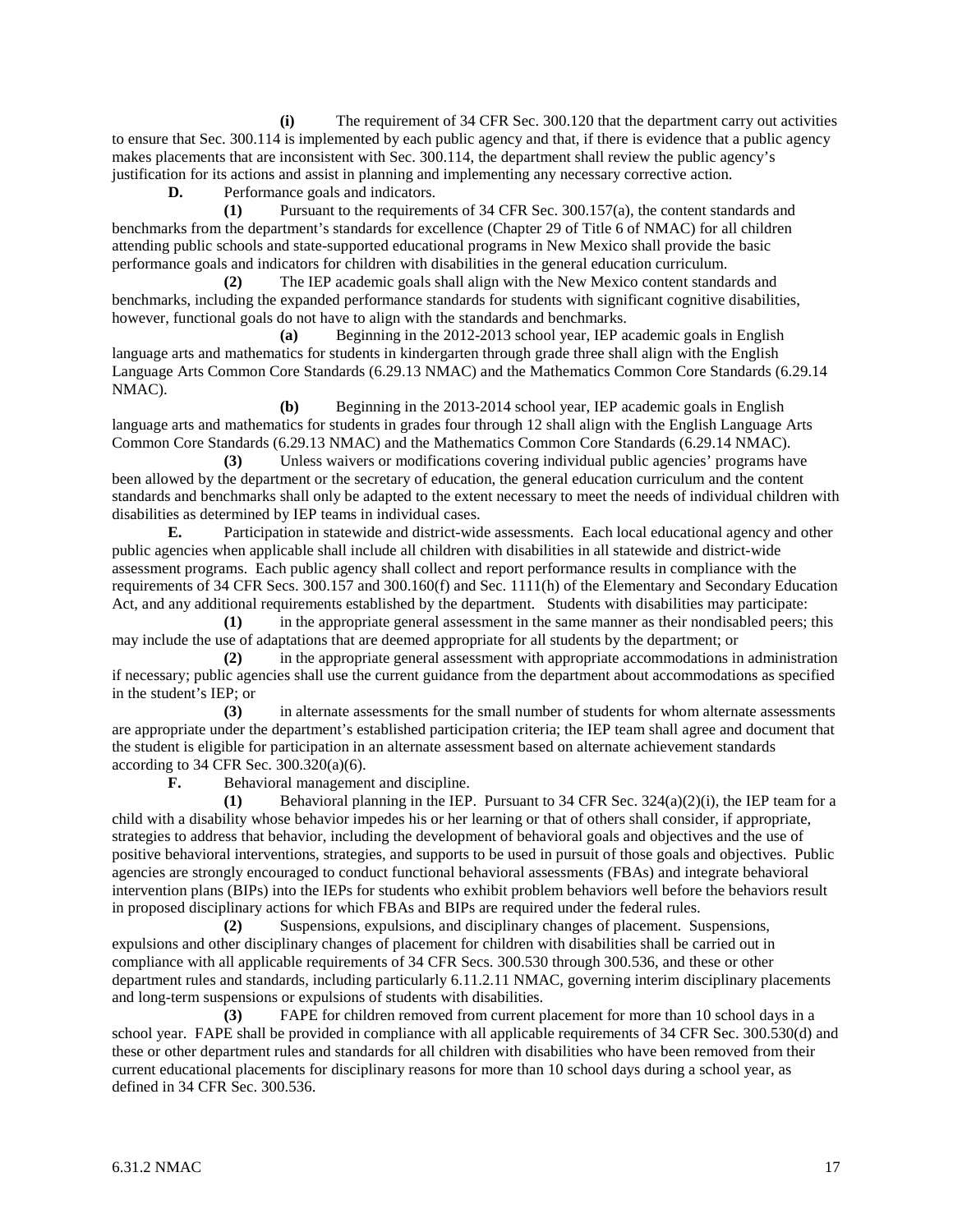**(4)** LEAs shall keep an accurate accounting of suspension and expulsion rates for children with disabilities as compared to children without disabilities to ensure that children with disabilities are not being expelled or suspended at a significantly higher rate than children without disabilities.<br> **G.** Graduation planning and post-secondary transitions.

Graduation planning and post-secondary transitions.

**(1)** The IEP for each child with a disability in grades 8 through 12 is developed, implemented, and monitored in compliance with all applicable requirements of the department's standards for excellence, (Chapter 29 of Title 6 of the NMAC), and these or other department rules and standards. The graduation plan shall be integrated into the transition planning and services provided in compliance with 34 CFR Secs. 300.320(b) and 300.324(c).

**(a)** Graduation plans shall include the course of study, projected date of graduation, and if the child is not on target for the graduation plan, the strategies and responsibilities of the public agency, child, and family shall be identified in the IEP.

**(b)** Graduation options for children with disabilities at Paragraph (13) of Subsection J of 6.29.1.9 NMAC shall align with state standards with benchmarks when appropriate.

**(c)** An alternative degree that does not fully align with the state's academic standards, such as a certificate or high school equivalency credential, does not end a child's right to FAPE pursuant to 34 CFR Sec. 300.102(a)(3).

**(2)** Appropriate post-secondary transition planning for children with disabilities is essential. Public agencies shall integrate transition planning into the IEP process pursuant to 34 CFR Secs. 300.320(b) and 300.324(c) and shall establish and implement appropriate policies, procedures, programs and services to promote successful post-secondary transitions for children with disabilities. Transition services for students 14-21 include the following.

**(a)** Transition services are a coordinated set of activities for a child with a disability that emphasizes special education and related services designed to meet unique needs and prepare them for future education, employment, and independent living.

**(b)** Transition services are designed to be within a results oriented process that is focused on improving the academic and functional achievement of the child with a disability to facilitate the child's movement from school to post-school activities, including post-secondary education, vocational education, integrated employment (including supported employment), continuing and adult education, adult services, independent living, or community participation.

**(c)** Transition services shall be based on the individual child's needs, taking into account the child's strengths, preferences, and interests and includes:

- **(i)** instruction;
- (ii) related services;<br>(iii) community expe
- community experiences;

**(iv)** the development of employment and other post-school adult living

objectives; and

**(v)** when appropriate, acquisition of daily living skills and the provision of a functional vocational evaluation.

**(d)** Transition services for children with disabilities may be considered special education, if provided as individually designed instruction, aligned with the state standards with benchmarks, or related service, if required to assist a child with a disability to benefit from special education as provided in 34 CFR Sec. 300.43.

**(3)** State rules require the development of measurable post-school goals beginning not later than the first IEP to be in effect when the child turns 14, or younger, if determined appropriate by the IEP team, and updated annually thereafter. Pursuant to 34 CFR Sec. 300.320(b), the IEP shall include:

**(a)** appropriate measurable post-secondary goals based upon age appropriate transition assessments related to training, education, employment, and where appropriate, independent living skills;

**(b)** the transition services (including courses of study) needed to assist the child in reaching those goals; and

**(c)** a statement that the child has been informed of the child's rights under this title, if any, that will transfer to the child on reaching the age of majority.

**(4)** Measurable post school goals refer to goals the child seeks to achieve after high school graduation. The goals shall be measurable while the child is still in high school. In addition, the nature of these goals will be different depending on the needs, abilities, and wishes of each individual child.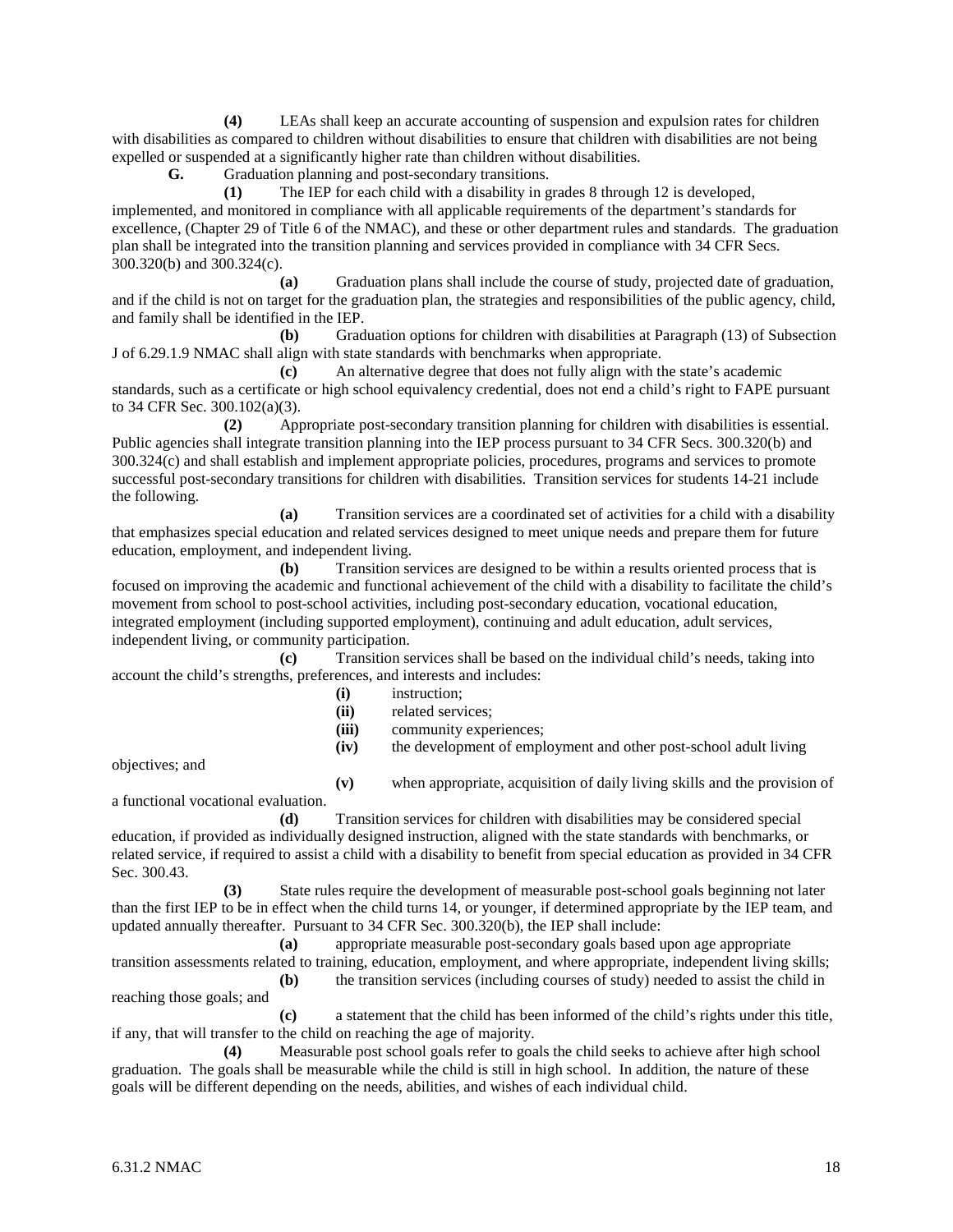**(5)** For a child whose eligibility terminates due to graduation from secondary school with a regular diploma or due to reaching the child's twenty-second birthday, the public agency shall provide the child with a summary of the child's academic achievement and functional performance, which shall include recommendations on how to assist the child in meeting the child's post-secondary goals pursuant to 34 CFR Sec. 300.305(e)(3).

**(6)** Students eligible for special education services are entitled to a FAPE through age 21. If a student turns 22 during the school year, that student shall be allowed to complete the school year and shall continue to receive special education and related services during that school year. If the student turns 22 prior to the first day of the school year, the student is no longer eligible to receive special education and related services.

**H.** Transfers and transmittals. When IEPs shall be in effect.

**(1)** IEPs for children who transfer public agencies in the same state. If a child with a disability (who had an IEP that was in effect in a previous public agency in New Mexico) transfers to a new public agency in New Mexico, and enrolls in a new school within the same school year the new public agency shall provide FAPE to the child. The IEP shall include services comparable to those described in the child's IEP from the previous public agency, until the new public agency either:

**(a)** adopts and implements the child's IEP from the previous public agency; or

**(b)** develops and implements a new IEP that meets the applicable requirements in 34 CFR Secs. 300.320 through 300.324.

**(2)** IEPs for children who transfer from another state. If a child with a disability (who had an IEP that was in effect in a previous public agency in another state) transfers to a public agency in New Mexico, and enrolls in a new school within the same school year, the new public agency shall provide the child with FAPE. The IEP shall include services comparable to those described in the child's IEP from the previous agency, until the new public agency:

**(a)** conducts an evaluation pursuant to 34 CFR Secs. 300.304 through 300.306 (if determined to be necessary by the new public agency); and

**(b)** develops and implements a new IEP, if appropriate, that meets the applicable requirements in 34 CFR Secs. 300.320 through 300.324.

**(3)** Transmittal records. To facilitate the transition for a child described in Paragraphs (1) and (2) of this section:

**(a)** the new public agency in which the child enrolls shall take reasonable steps to promptly obtain the child's records, including the IEP and supporting documents and any other records relating to the provision of special education or related services to the child, from the previous public agency in which the child was enrolled; and

**(b)** the previous public agency in which the child was enrolled shall take reasonable steps to promptly respond to the request from the new public agency.<br> **I.** Children in charter schools.

**I.** Children in charter schools.

**(1)** Pursuant to 34 CFR Sec. 300.209, children with disabilities who attend public charter schools and their parents retain all rights under Part B of IDEA.

**(2)** Charter schools that are public schools of the LEA:

**(a)** the LEA shall serve children with disabilities attending those charter schools in the same manner as the LEA serves children with disabilities in its other schools, including providing supplementary and related services on site at the charter school to the same extent to which the LEA has a policy or practice of providing such services on the site to its other public schools; and

**(b)** the LEA shall provide funds under Part B of IDEA to those charter schools on the same basis as the LEA provides funds to the LEA's other public schools, including proportional distribution based on relative enrollment of children with disabilities, and at the same time as the LEA distributes other federal funds to the LEA's other public schools, consistent with the state's charter school law; and

**(c)** if the public charter school is a school of an LEA that receives funding under 34 CFR Sec. 300.705 and includes other public schools:

**(i)** the LEA is responsible for ensuring that the requirements of this part are met, unless state law assigns that responsibility to some other entity; and

**(ii)** the LEA shall meet the requirements of Paragraph (2) of this

subsection.

**(3)** Public charter schools that are LEAs. If the public charter school is an LEA, consistent with 34 CFR Sec. 300.28, that receives funding under 34 CFR Sec. 300.705, that charter school is responsible for ensuring that the requirements of this part are met, unless state law assigns that responsibility to some other entity.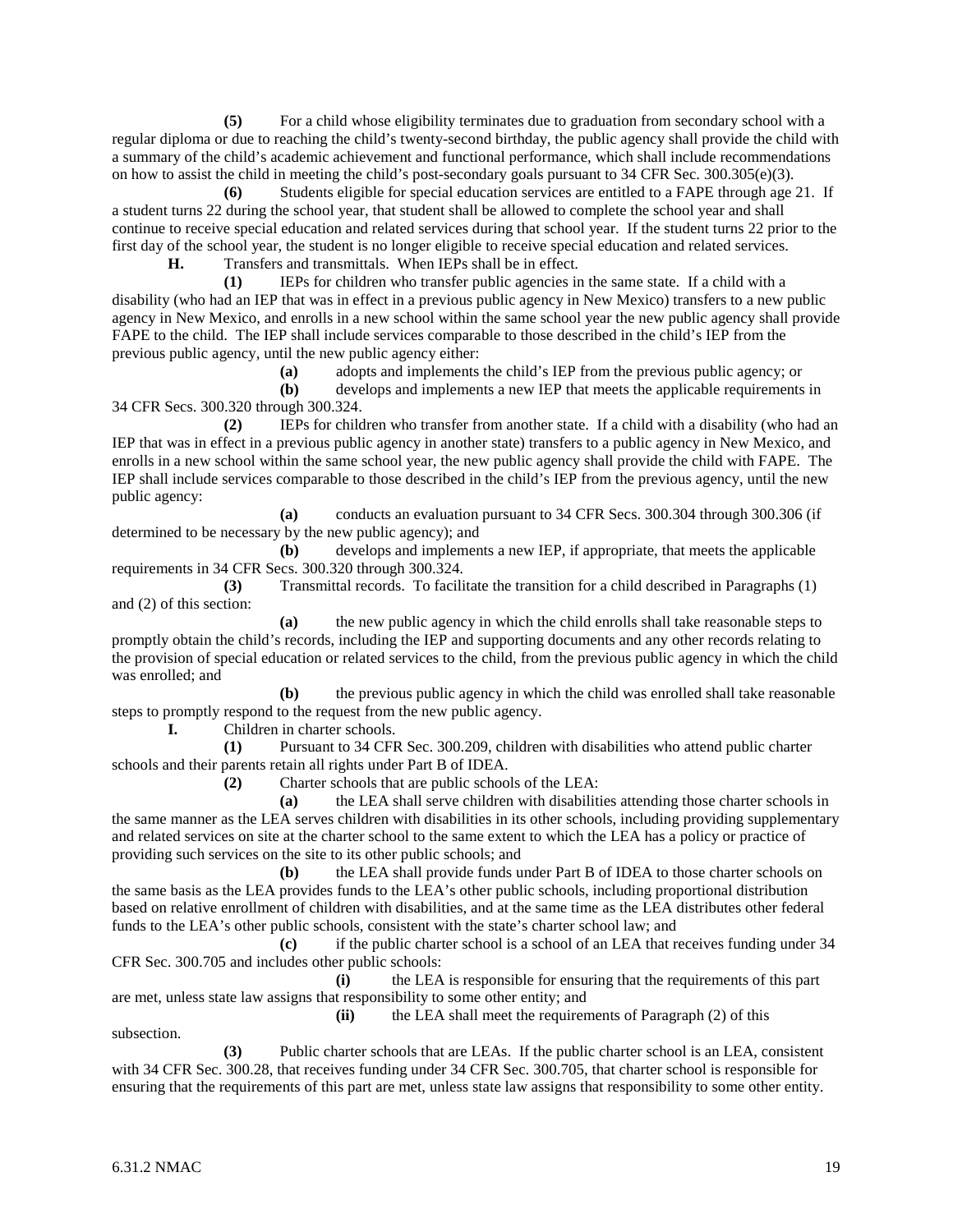Charter schools who are LEAs authorized under the public education commission shall satisfy child find requirements for children enrolled in the charter school.

**(4)** Public charter schools that are not an LEA or a school that is part of an LEA.

**(a)** If the public charter school is not an LEA receiving funding under 34 CFR Sec. 300.705, or a school that is part of an LEA receiving funding under 34 CFR Sec. 300.705, the department is responsible for ensuring that the requirements of this part are met.

**(b)** Subparagraph (a) of this paragraph does not preclude the governor from assigning initial responsibility for ensuring the requirements of this part are met to another entity, however, the department shall maintain the ultimate responsibility for ensuring compliance with this part, consistent with 34 CFR Sec. 300.149.

**J.** Children in state-supported educational programs.

**(1)** Children placed or referred by other public agencies.

**(a)** Applicability. The rules in this Paragraph (1) of Subsection J of 6.31.2.11 NMAC apply to children with disabilities who are being considered for placement in a state-supported educational program or facility by another public agency as a means of providing special education and related services.

**(b)** Responsibility. Each public agency shall ensure that a child with a disability who is being considered for placement in a state-supported educational program by another public agency has all the rights of a child with a disability who is served by any other public agency, including being provided special education and related services:

**(i)** in conformance with an IEP;

**(ii)** at no cost to the child's parents; and

**(iii)** at a school or facility that is accredited by the department or licensed by the New Mexico department of health.

**(c)** Service delivery. With informed parent consent pursuant to 34 CFR Sec. 300.300 and Subsection F of 6.31.2.13 NMAC, and pursuant to the procedures in 34 CFR Sec. 300.304 and Subsection D of 6.31.2.10 NMAC, the state-supported program may conduct such additional evaluations and gather such additional information as it considers necessary to assist the IEP team in making the placement decision. The referring public agency and the receiving state-supported educational program shall be jointly responsible for developing IEPs and ensuring that the child receives a free appropriate public education.

**(d)** Joint IEPs and interagency agreements. Responsibility for services for children placed in or referred to state-supported educational programs shall be defined by a jointly agreed upon IEP or other written agreement between the referring public agency and the state-supported program.

**(e)** Annual review. At least annually, the referring public agency, the statesupported educational program, and the parent shall jointly review the child's IEP and revise it as the joint IEP team deems appropriate.

**(2)** Children enrolled in state-supported educational programs by parents or other public authorities. A state-supported educational program that accepts a child with a disability at the request of a parent or upon the request or order of a noneducational public authority, and without inviting the public agency that has primary responsibility for serving the child to participate in the IEP process, assumes all responsibility for ensuring the provision of FAPE. The child's LEA or another public agency with educational jurisdiction may agree to share the responsibility pursuant to a joint IEP or other written agreement between the state-supported program, the other public agency and, if appropriate, the parent.

**K.** Children at the New Mexico School for the Deaf (NMSD).

**(1)** NMSD is a state educational agency established to provide educational services to persons who are 21 years of age or younger on the first day of school, who are deaf or hard of hearing, and who may have one or more other disabilities. The school serves as a special school on the continuum of placement options. The school serves students who require specialized or intensive educational services or services related to hearing impairment or deafness. NMSD provides a variety of services to the students and school districts around the state, including outreach, consultation, and training services. NMSD also provides comprehensive services on a day or residential basis. The comprehensive day and residential programs are not intended to serve students whose needs are appropriately addressed in a group home or hospital setting or in a residential treatment facility.

**(2)** To be eligible to receive free services from NMSD, a student shall be deaf or hearing impaired as determined by an audiological evaluation and be a resident of New Mexico.

**(3)** The student's resident school district shall conduct child find, pursuant to 34 CFR Sec. 300.111 and Subsection A of 6.31.2.10 NMAC.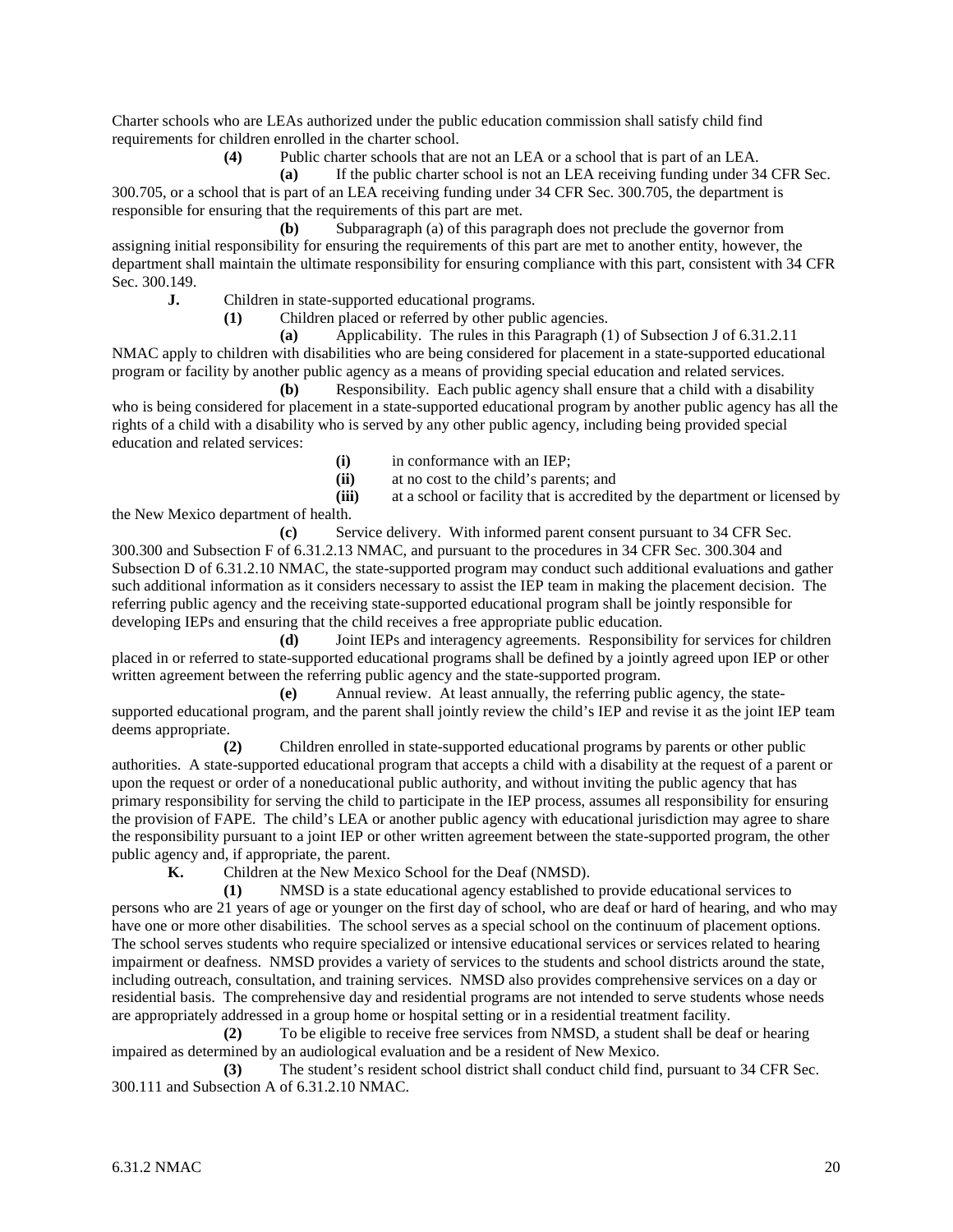**(4)** In addition to the requirements of identification, evaluations, and eligibility determinations of students with disabilities pursuant to 6.31.2.10 NMAC and 34 CFR Secs. 300.100 through 300.230 and 300.300 through 300.328, if a student's resident school district finds, has reason to know, or receives documentation that a student is deaf, has a hearing impairment, or is deafblind, the following criteria shall apply

**(a)** the resident school district shall convene the initial IEP team meeting;

**(b)** the IEP team shall include members specified in Paragraph (11) of Subsection B of 6.31.2.7 NMAC, including staff from the NMSD if invited by the parent or the resident school district pursuant 34 CFR Sec. 300.321(a)(6);

**(c)** the resident school district shall provide the parents of the student with information on the continuum of alternative placements, including the alternative placements listed in the definition of special education under 34 CFR Sec. 300.39 (instruction in regular classrooms, special classes, special schools, home instruction, and instruction in hospitals and institutions); and supplementary services, such as resource room or itinerant instruction, to be provided in conjunction with regular class placement;

**(d)** in addition to the requirements of Subsection B of 6.31.2.11 NMAC, the IEP team shall be tasked with:

**(i)** determining if the student has a hearing disability, which impacts the student's ability to access education, ability to develop language or communication, social emotional development, and/or overall development; and

**(ii)** determining the student's placement in the least restrictive environment, in compliance with 34 CFR Secs. 300.114 through 300.120 and Subsection C of 6.31.2.11 NMAC, which for the student may be an environment specifically designed for deaf and hard of hearing children, and whether this is the most appropriate setting in providing educational services and supports to meet the student's IEP.

**(e)** the student's placement, whether in the resident school district, NMSD, or other educational entity, is the entity that shall have full responsibility for FAPE and all services defined in the student's IEP unless the resident school district and NMSD agree to share services, responsibilities, and costs pursuant to 34 CFR Sec. 300.103; and

**(f)** the composition of the IEP team after a student's placement and service

determinations shall:

**(i)** include a representative from the resident school district at the request of the parent, NMSD, or the resident school district if the final placement for the student is at NMSD; and

**(ii)** include a representative from NMSD at the request of the parent, the resident school district, or NMSD if the final placement for the student is at the resident school district or other educational entity.

**L.** Children at the New Mexico school for the blind and visually impaired (NMSBVI).

**(1)** NMSBVI is a state educational agency established to provide educational services for students who are 21 years of age or younger on the first day of school and who have a diagnosed visual impairment and who may have one or more other disabilities. The school serves as a special school on the continuum of placement options. The school serves students who require specialized or intensive educational services or services related to the visual impairment or blindness and those who need extensive training related to the expanded core curriculum for blind and visually impaired students. NMSBVI provides a variety of services to the students and school districts around the state, including outreach, consultation, and training services. NMSBVI also provides comprehensive services on a day or residential basis. The comprehensive day and residential programs are not intended to serve students whose needs are appropriately addressed in a group home or hospital setting or in a residential treatment facility.

**(2)** To be eligible to receive free services from the NMSBVI, a student shall have a visual impairment or blindness as determined by a medical eye exam and be a resident of New Mexico.

**(3)** The student's resident school district shall conduct child find, pursuant to 34 CFR Sec. 300.111 and Subsection A of 6.31.2.10 NMAC.

**(4)** In addition to the requirements of identification, evaluations, and eligibility determinations of students with disabilities pursuant to 6.31.2.10 NMAC and 34 CFR Secs. 300.100 through 300.230 and 300.300 through 300.328, if a student's resident school district finds, has reason to know, or receives documentation that a student is blind, has a visual impairment, or is deafblind, the following criteria shall apply:

**(a)** the resident school district shall convene the initial IEP team meeting;

**(b)** the IEP team shall include members specified in Paragraph (11) of Subsection B of 6.31.2.7 NMAC, including staff from NMSBVI if invited by the parent or the resident school district pursuant 34 CFR Sec. 300.321(a)(6);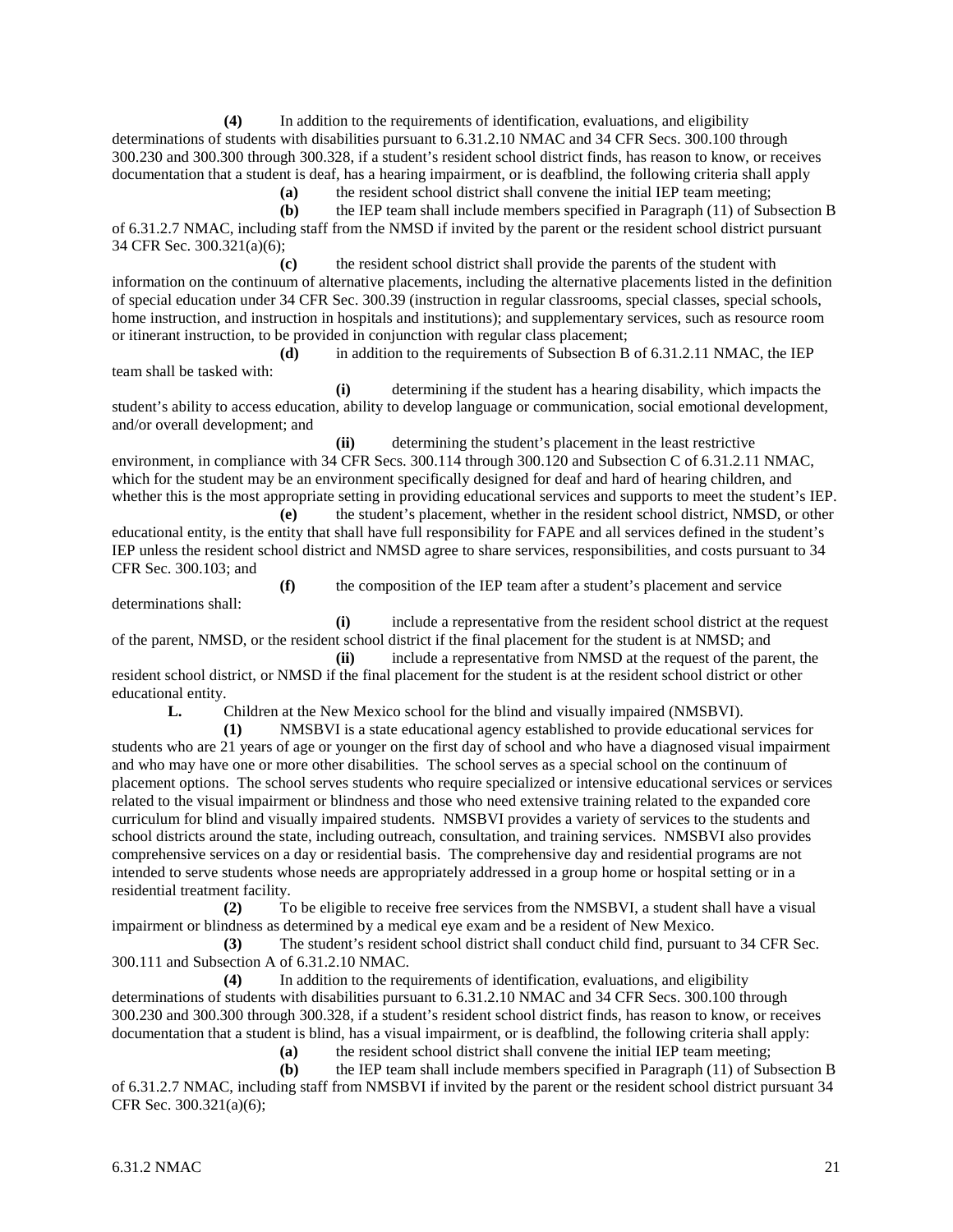**(c)** the resident school district shall provide the parents of the student with information on the continuum of alternative placements, including the alternative placements listed in the definition of special education under 34 CFR Sec. 300.39 (instruction in regular classrooms, special classes, special schools, home instruction, and instruction in hospitals and institutions); and supplementary services, such as resource room or itinerant instruction, to be provided in conjunction with regular class placement;

**(d)** in addition to the requirements of Subsection B of 6.31.2.11 NMAC, the IEP team shall be tasked with:

**(i)** determining if the student has a visual disability, which impacts the student's ability to access education, ability to develop language or communication, social emotional development, and/or overall development; and

**(ii)** determining the student's placement in the least restrictive environment, in compliance with 34 CFR Secs. 300.114 through 300.120 and Subsection C of 6.31.2.11 NMAC, which for the student may be an environment specifically designed for blind or visually impaired children, and whether this is the most appropriate setting in providing educational services and supports to meet the student's IEP.

**(e)** the student's placement, whether in the resident school district, NMSBVI, or other educational entity, is the entity that shall have full responsibility for FAPE and all services defined in the student's IEP unless the resident school district and NMSBVI agree to share services, responsibilities, and costs pursuant to 34 CFR Sec. 300.103; and

**(f)** the composition of the IEP team after a student's placement and service determinations shall:

**(i)** include a representative from the resident school district at the request of the parent, NMSBVI, or the resident school district if the final placement for the student is at NMSBVI; and

**(ii)** include a representative from NMSBVI at the request of the parent, the resident school district, or NMSBVI if the final placement for the student is at the resident school district or other educational entity.<br>M.

Children in detention and correctional facilities.

**(1)** If a child with a disability is placed in a juvenile or adult detention or correctional facility, the facility shall provide the child with FAPE after the facility learns that the child had been eligible for special education and related services in the last educational placement prior to incarceration or otherwise determines that the child is eligible.

**(2)** Juvenile or adult detention or correctional facilities shall take reasonable steps to obtain needed educational records from a child's last known school or educational facility within two business days, as required under Section 22-13-33 NMSA 1978, of the child arriving at the juvenile or correctional facility. Record requests and transfers are subject to the rules under the Family Educational Rights and Privacy Act (FERPA) at 34 CFR Part 99 and the provisions of Paragraph (3) of Subsection L of 6.31.2.13 NMAC. The educational program of a juvenile or adult detention or correctional facility is an educational agency for purposes of FERPA.

**(a)** The previous public agency in which the child was enrolled shall take reasonable steps to promptly respond to the records request from the juvenile correctional facilities.

**(b)** To assist juvenile correctional facilities in providing FAPE for children entering the facility during the summer months, school districts shall provide summer emergency contact information of a person who has access to special education records, to the state's directors in the juvenile justice services division of the children, youth, and family department.

**(3)** A detention or correctional facility that is unable to obtain adequate records from other public agencies, the child or the parents within the required two business days, as required under Section 22-13-33 NMSA 1978, after the child arrives at the facility, shall evaluate the child who is known or suspected to be a child with a disability as provided in Subsection F of 6.31.2.10 NMAC and develop an IEP for an eligible child without undue delay.

**(4)** FAPE for eligible students in juvenile or adult detention or correctional facilities shall be made available in programs that are suited to the security requirements of each facility and eligible student. The provisions of 34 CFR Sec. 300.324(d) apply to IEPs for students with disabilities who are convicted as adults under state law and incarcerated in adult prisons.

**(5)** A state-supported educational program that serves a juvenile or adult detention or correctional facility shall be responsible for ensuring that FAPE is provided to eligible children in that facility.

**(6)** The local school district in which a detention or correctional facility is located (that is not served by a state-supported educational program) shall be responsible for ensuring that FAPE is made available to eligible children in that facility. A child's LEA of residence or another public agency with educational jurisdiction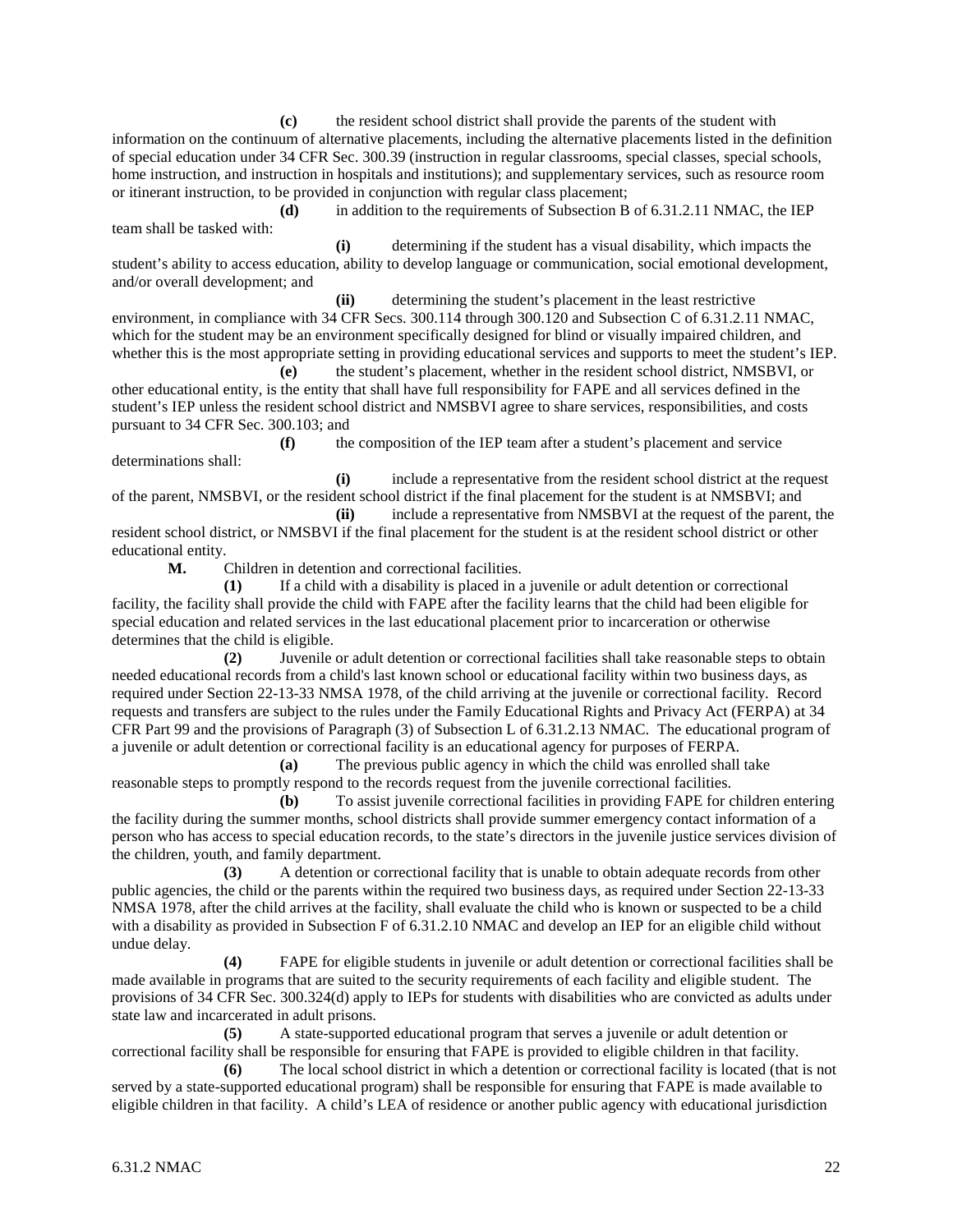may agree to share the responsibility pursuant to a written agreement between or among the public agencies involved.

**(7)** Children with disabilities who are detained or incarcerated in detention or correctional facilities are wards of the state and may have surrogate parents appointed pursuant to 34 CFR Sec. 300.519 and Subsection J of 6.31.2.13 NMAC to protect their rights under IDEA while in state custody.

**(8)** The public agency that administers the educational program in a juvenile or adult detention or correctional facility shall ensure that surrogate parents are appointed in cases where no parent as defined in 34 CFR Sec. 300.30(a) and Paragraph (14) of Subsection B of 6.31.2.7 NMAC is reasonably available or willing to make the educational decisions required for children with disabilities who are housed in that facility.

**(9)** Children placed in juvenile or adult detention or correctional facilities shall be provided learning opportunities and instruction that meet the state standards with benchmarks.

**N.** Children in private schools or facilities.

**(1)** Children enrolled by parents in private schools or facilities.

**(a)** Parentally placed private school children with disabilities means children with disabilities enrolled by their parents in private schools, including religious schools or facilities, such as residential treatment centers, day treatment centers, hospitals, and mental health institutions, that include other children with disabilities who are covered under 34 CFR Secs. 300.145 through 300.147.

**(b**) A school district in which a private school or facility is located shall not be considered the resident school district of a school-age person if residency is based solely on the school-age person's enrollment at the facility and the school-age person would not otherwise be considered a resident of the state.

**(c)** Each LEA shall locate, identify, and evaluate all children with disabilities who are enrolled by their parents in private schools, including religious elementary schools and secondary schools located in the education jurisdiction of the LEA, in accordance with 34 CFR Secs. 300.131 and 300.111.

**(d)** Each public agency shall develop a "service plan" that describes the special education and related services the LEA will provide to a parentally placed child with a disability enrolled in a private school who has been designated to receive services, including the location of the services and any transportation necessary, consistent with 34 CFR Sec. 300.132 and that is developed and implemented in accordance with 34 CFR Secs. 300.137 through 300.139. The provision applies only to private schools and not to private facilities where an IEP shall be in place.

**(e)** Pursuant to 34 CFR Sec. 300.133, each LEA is obligated to spend a proportionate amount of its federal IDEA-Part B funds to assist private school children with disabilities placed in a private school or private facility by a parent who assumes responsibility for such placement. In doing so, LEAs shall use the formula for calculating proportionate amount and annual count of parentally placed private school children with disabilities in accordance with 34 CFR Sec. 300.133. The public agency shall not use IDEA funds to benefit private schools as provided in 34 CFR Sec. 300.141. The state is not required to distribute state funds for such school-age persons. Furthermore, the constitution and laws of New Mexico prohibit public agencies from spending state funds to assist private schools or facilities or their students.

**(f)** No parentally placed private school child with a disability has an individual right to receive some or all of the special education and related services that the child would receive if enrolled in a public school. Pursuant to 34 CFR Sec. 300.137, the LEA shall make the final decisions with respect to the services to be provided to eligible parentally placed private school children with disabilities.

**(g)** Pursuant to 34 CFR Secs. 300.134 and 300.135, LEAs shall ensure timely and meaningful consultation with private school representatives and representatives of parents of parentally placed private school children with disabilities. If the LEA fails to engage in meaningful and timely consultation or did not give due consideration to a request from private school officials, private school officials have the right to submit a complaint to the department. The private school official and the LEA shall follow the procedures outlined in 34 CFR Sec. 300.136.

**(h)** Pursuant to 34 CFR Secs. 300.140, the due process provisions of Subsection I of 6.31.2.13 NMAC are not applicable except for child find complaints which shall be filed in compliance with 34 CFR Sec. 300.140(b). Any complaint that the department or any LEA has failed to meet the requirements in 34 CFR Secs. 300.132 through 300.135 and 300.137 through 300.144 shall be filed in accordance with the provisions described in Subsection H of 6.31.2.13 NMAC.

**(2)** Children placed in or referred to private schools or facilities by New Mexico public agencies. Each public agency shall ensure that a child with a disability who is placed in or referred to a private school or facility by the public agency as a means of providing special education and related services is provided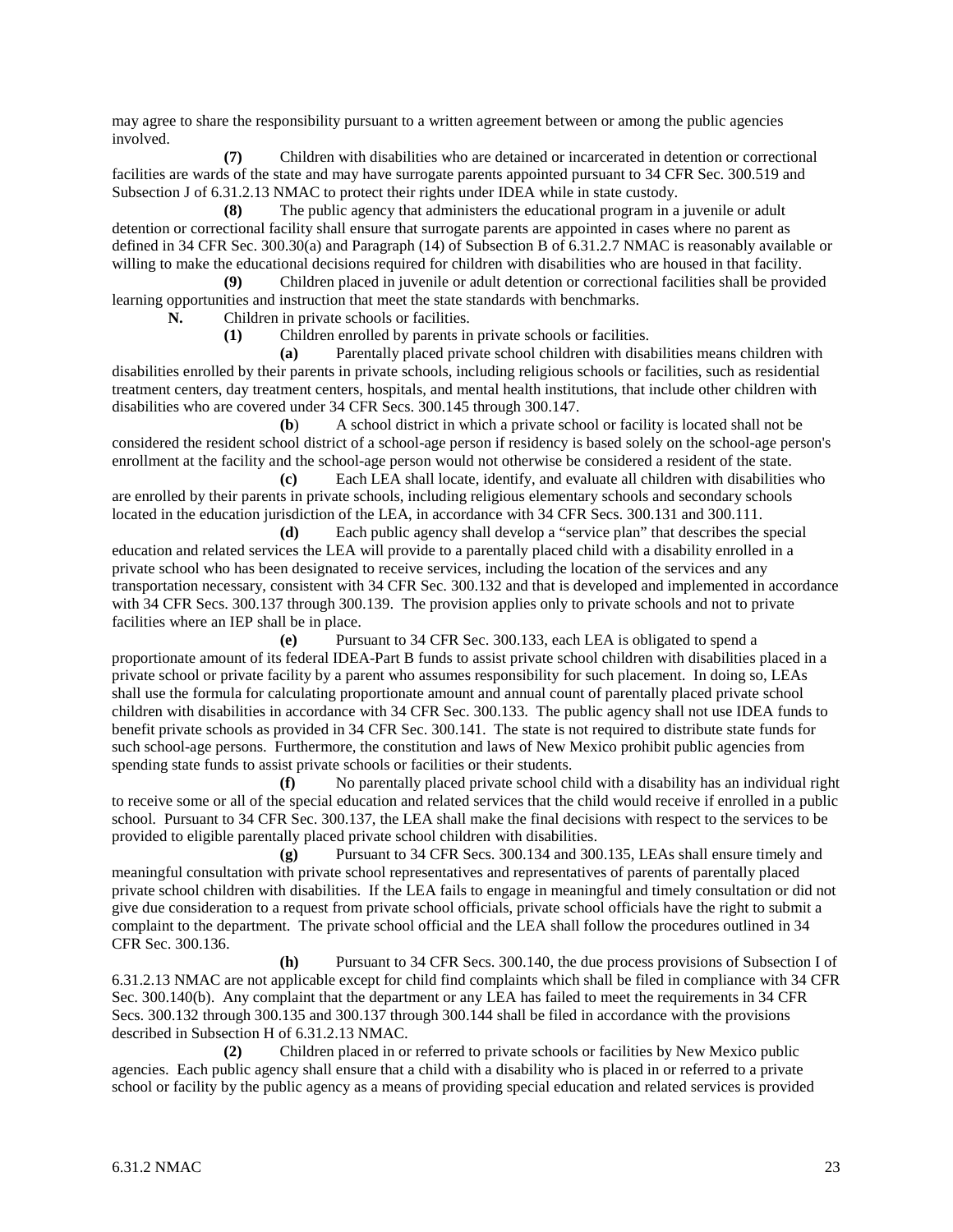services in compliance with the requirements of 34 CFR Secs. 300.146 and 300.147. Such a child has all the rights of a child with a disability who is served by a public agency.

**(3)** Children placed in or referred to private schools or facilities by New Mexico public noneducational agencies. For a qualified student or school-age person in need of special education placed in a private school or facility by a New Mexico public noneducational agency with custody or control of the qualified student or school-age person or by a New Mexico court of competent jurisdiction, the school district in which the facility is located shall be responsible for the planning and delivery of special education and related services, unless the qualified student's or school-age person's resident school district has an agreement with the facility to provide such services. The school district shall make reasonable efforts to involve the qualified student or school-age person's resident school district in the IEP process.

**(4)** Children placed in or referred to private schools or facilities by public noneducational agencies other than New Mexico public agencies. A school district in which a private school or facility is located shall not be considered the resident school district of a school-age person if residency is based solely on the schoolage person's enrollment at the facility and the school-age person would not otherwise be considered a resident of the state.

**(5)** Children placed in private schools or facilities by parents when FAPE is at issue. The responsibility of a local educational agency to pay for the cost of education for a child with a disability who is placed in a private school or facility such as residential treatment centers, day treatment centers, hospitals or mental health institutions, by parents who allege that the LEA failed to offer FAPE is governed by the requirements of 34 CFR Sec. 300.148. Disagreements between a parent and a public agency regarding the availability of a program appropriate for the child, and the question of financial responsibility, are subject to the due process procedures of Subsection I of 6.31.2.13 NMAC.

**(6)** If not otherwise governed by this rule, the department will determine which school district is responsible for the cost of educating a qualified student in need of special education who has been placed in a private school or facility outside the qualified student's resident school district in accordance with the following procedures.

**(a)** The receiving school district shall notify the SED of the department in writing no later than 30 days after the receiving school district receives notice of the placement. The notice, as described on the department's website, shall include: name of student, date of birth of student, date of placement, information regarding the qualified student's resident school district, documentation of placement, including student's IEP, cost of placement, and any other information deemed relevant by the SED. The receiving school district shall provide a copy of the notice to the school district identified as the student's resident school district.

**(b)** The school district identified as the student's resident school district may provide any additional information it deems relevant. Such additional information shall be provided no later than 15 days after the resident school district receives its copy of the notice described in Subparagraph (a) of this paragraph.

**(c)** No later than 60 days after its receipt of the notice described in Subparagraph (a) of this paragraph, the SED will issue its determination as to which school district is responsible for the cost of educating the student, together with the amount of any reasonable reimbursement owed to the receiving school district. The SED may extend the 60 day timeline for good cause.

**(7)** The department shall assign a unique student identifier for school-age persons who have service plans, including those who are not residents of the state but who are attending private residential treatment facilities in the state.

**(8)** Children schooled at home. Each LEA shall locate, evaluate, and determine the eligibility of children with disabilities who are schooled at home pursuant to Subsection H of Section 22-2-2 NMSA 1978.

[6.31.2.11 NMAC - Rp, 6.31.2.11 NMAC, 7/14/2020]

# **6.31.2.12 EDUCATIONAL SERVICES FOR GIFTED CHILDREN:**

**A.** Evaluation procedures for gifted children.

**(1)** Each school district shall establish a child find procedure that includes a screening and referral process for students in public schools who may be gifted.

**(2)** Analysis of data. The identification of a student as gifted shall include documentation and analysis of data from multiple sources for subject matter aptitude/achievement, creativity/divergent thinking, and problem solving/critical thinking including:

**(a)** standardized measures, as specified in Subsection B of 6.31.2.12 NMAC, and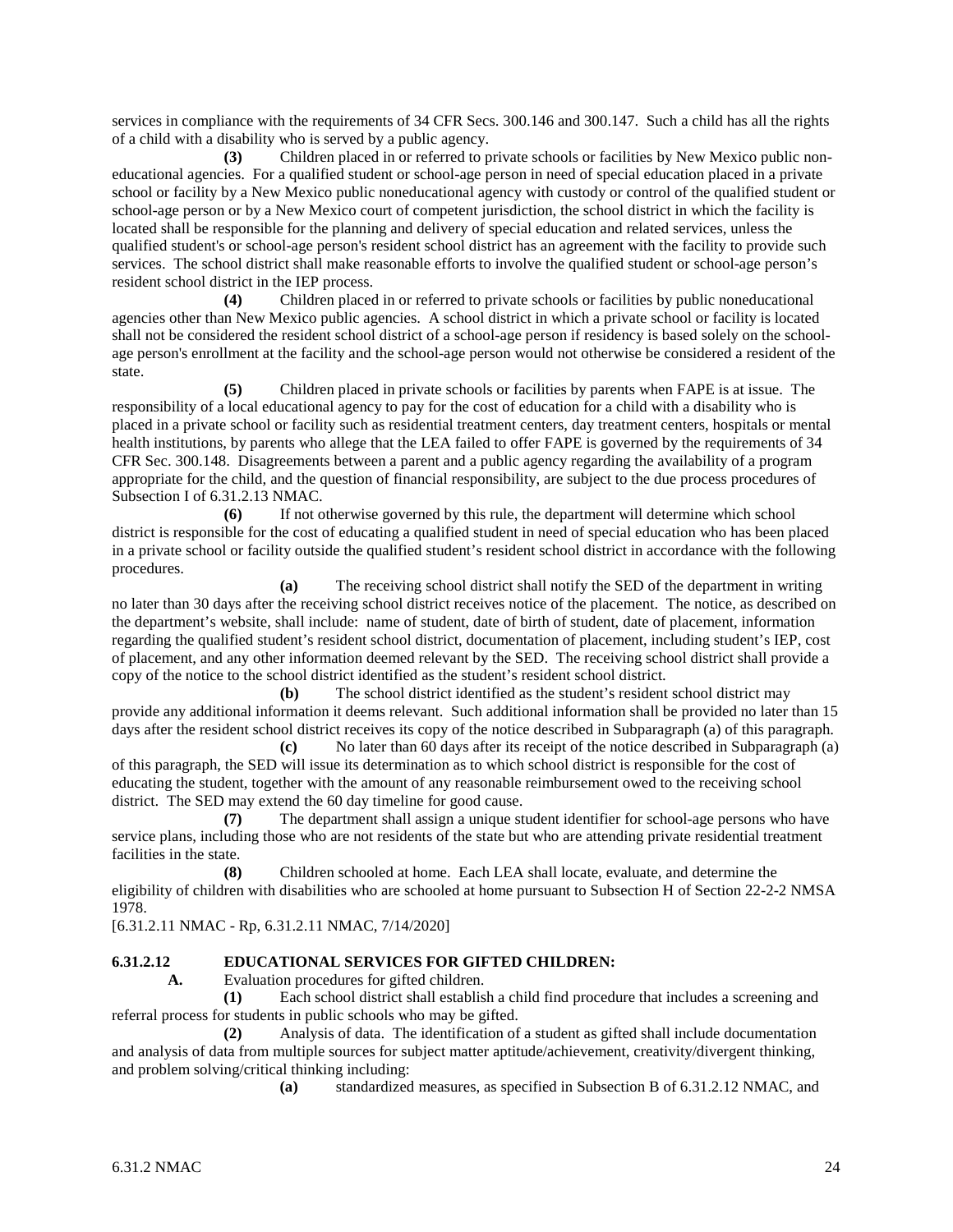**(b)** information regarding the child's abilities from other sources, such as collections of work, audio/visual tapes, judgment of work by qualified individuals knowledgeable about the child's performance (e.g., artists, musicians, poets, and historians, etc.), interviews, or observations.

**(3)** The child's ability shall be assessed in all four areas specified in Subsection B of 6.31.2.12 NMAC.

**B.** Standard method for identification. Under the standard method for identification, students will be evaluated in the areas of intellectual ability, subject matter aptitude/achievement, creativity/divergent thinking, and problem solving/critical thinking. A student who meets the criteria established in Subsection B of 6.31.2.12 for intellectual ability and also meets the criteria in one or more of the other areas will qualify for consideration of service. A properly constituted IEP team, including someone who has knowledge of gifted education, will determine if services are required to meet the child's educational needs.

**C.** Alternative method for identification.

**(1)** A school district may apply to the department to utilize an alternative protocol for all students. Eligibility of a student will then be determined by a properly administered and collected, departmentapproved alternative protocol designed to evaluate a student's intellectual ability, subject matter aptitude/achievement, creativity/divergent thinking, and problem solving/critical thinking.

**(2)** If an accurate assessment of a child's ability may be affected by factors including cultural background, linguistic background, English language proficiency level, socioeconomic status, or disability condition(s), an alternative protocol as described in Paragraph (1) of Subsection E of 6.31.2.12 NMAC will be used in all school districts to determine the student's eligibility. The impact of these factors shall be documented by the person(s) administering the alternative protocol.

**(3)** The student assistance team (SAT) process requirements will not apply to students who meet the criteria established by the alternative protocols. When a student's overall demonstrated abilities are very superior (as defined by the alternative protocol author), a properly constituted IEP team, including someone who has knowledge of gifted education, will determine if special education services are required to meet the child's educational needs.

**D.** Applicability of rules to gifted children.

**(1)** All definitions, policies, procedures, assurances, procedural safeguards, and services identified in 6.31.2 NMAC for school-aged children with disabilities apply to school-aged gifted children within the educational jurisdiction of each local school district, including children in charter schools within the school district, except:

**(a)** the requirements of 6.31.2.8 NMAC through 6.31.2.10 NMAC;

**(b)** Subsections J, K, and L of 6.31.2.11 NMAC regarding child find, evaluations, and services for private school children with disabilities, children with disabilities in state-supported educational programs, children with disabilities in detention and correctional facilities, and children with disabilities who are schooled at home;

**(c)** the requirements of 34 CFR Secs. 300.530 through 300.536, Subsection I of 6.31.2.13 NMAC, and 6.11.2.11 NMAC regarding disciplinary changes of placement for children with disabilities; and

**(d)** the requirements of 34 CFR Secs. 300.43 and 300.320(b) and Paragraph (2) of Subsection G of 6.31.2.11 NMAC regarding transition planning. Students identified as gifted shall meet the requirements at Subsection B of 22-13-1.1 NMSA 1978, which is the next step plan for students without disabilities.

**(2)** Assuming appropriate evaluations, a child may properly be determined to be both gifted and a child with a disability and be entitled to a free appropriate public education for both reasons. The rules in this section, 6.31.2.12 NMAC, apply only to gifted children.

**(3)** Nothing in these rules shall preclude a school district or a charter school within a school district from offering additional gifted programs for children who fail to meet the eligibility criteria. However, the state shall only provide funds under Section 22-8-21 NMSA 1978 for department-approved gifted programs for those students who meet the established criteria.

**E.** Advisory committees.

**(1)** Each school district offering a gifted education program shall create one or more advisory committees of parents, community members, students, and school staff members. The school district may create as many advisory committees as there are high schools in the school district or may create a district-wide advisory committee.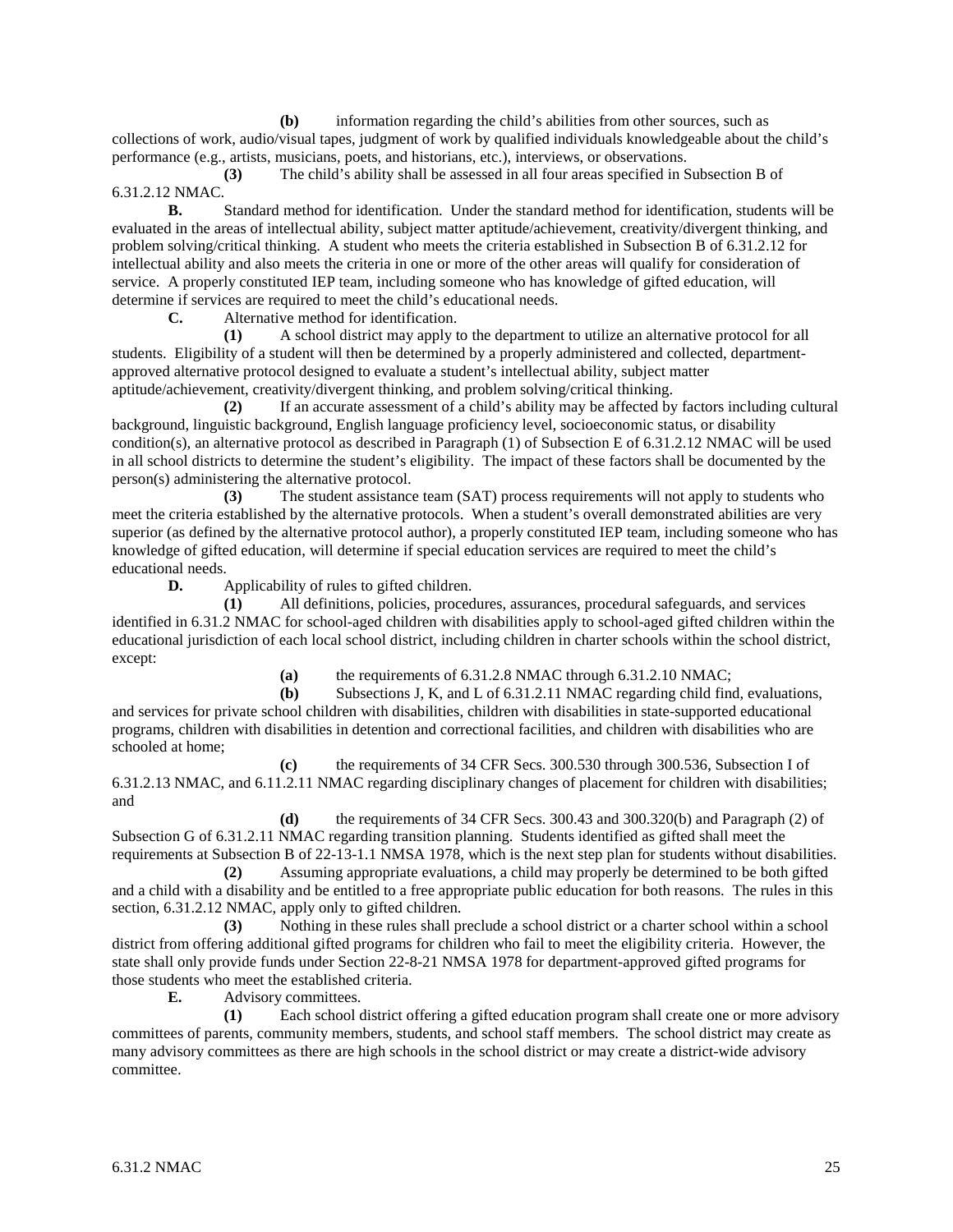**(2)** The membership of each advisory committee shall reflect the cultural diversity of the enrollment of the school district or the schools the advisory committee advises. Representation from all schools the committee is advising is required.

**(3)** Purposes. The advisory committee shall:

**(a)** regularly review the goals and priorities of the gifted program, including the operational plans for student identification, evaluation, placement, and service delivery;

**(b)** demonstrate support for the gifted program;

**(c)** provide information regarding the impact that cultural background, linguistic background, socioeconomic status, and disability conditions within the community may have on the child referral, identification, evaluation, and service delivery processes;

**(d)** advocate for children who have been underrepresented in gifted services due to cultural or linguistic background, socioeconomic status, or disability conditions, in order to ensure that these children have equal opportunities to benefit from services for gifted students; and

**(e)** meet three or more times per year at regular intervals.

**(4)** Formal documentation of committee membership, activities, and recommendations shall be maintained. If proposals are made by the committee to address any of the purposes as listed in Paragraph (3) of Subsection G of 6.31.2.12 NMAC, they shall be submitted in writing to the school district administration. The school district administration shall respond in writing to any proposed actions before the next scheduled meeting of the advisory committee.

[6.31.2.12 NMAC - Rp, 6.31.2.12 NMAC, 7/14/2020]

# **6.31.2.13 ADDITIONAL RIGHTS OF PARENTS, STUDENTS, AND PUBLIC AGENCIES:**

**A.** General responsibilities of public agencies. Each public agency shall establish, implement, and maintain procedural safeguards that meet the requirements of 34 CFR Secs. 300.500 through 300.536, and all other applicable requirements of these or other department rules and standards.

**B.** Examination of records. Each public agency shall afford the parents of a child with a disability an opportunity to inspect and review all education records related to the child in compliance with 34 CFR Secs. 300.501(a), 300.613 through 300.620, 34 CFR Part 99, and any other applicable requirements of these or other department rules and standards.

**C.** Parent and student participation in meetings. Each public agency shall afford the parents of a child with a disability and, as appropriate, the child, an opportunity to participate in meetings with respect to the identification, evaluation, and educational placement or the provision of FAPE to the child, in compliance with 34 CFR Secs. 300.322, 300.501(b), 300.501(c), and any other applicable requirements of these or other department rules and standards.<br> $\mathbf{D}$ . No

Notice requirements.

**(1)** Notice of meetings. Each public agency shall provide the parents of a child with a disability with advance written notice that complies with 34 CFR Sec. 300.322 for IEP meetings and any other meetings in which the parent has a right to participate pursuant to 34 CFR Sec. 300.501.

**(2)** Notice of agency actions proposed or refused. A public agency shall give written notice that meets the requirements of 34 CFR Sec. 300.503 to the parents of a child with a disability a reasonable time before the agency proposes or refuses to initiate or change the identification, evaluation, or educational placement of the child or the provision of FAPE to the child. If the notice relates to a proposed action that also requires parental consent under 34 CFR Sec. 300.300, the public agency may give notice at the same time it requests parental consent.

**(3)** Notice of procedural safeguards. A copy of the procedural safeguards available to the parents of a child with a disability shall be given to the parents, only one time a school year, except that a copy shall be given to the parents: (a) upon initial referral for evaluation; (b) upon receipt of the first state complaint under 34 CFR Secs. 300.151 through 300.153; (c) upon receipt of the first due process complaint under 34 CFR Sec. 300.507 of the school year; (d) in accordance with the discipline procedures in 34 CFR Sec. 300.530(h); and (e) upon request of the parents. The notice shall meet all requirements of 34 CFR Sec. 300.504, including the requirement to inform the parents of their obligation under 34 CFR Sec. 300.148 to notify the public agency if they intend to enroll the child in a private school or facility and seek reimbursement from the public agency. A public agency may place a current copy of the procedural safeguards notice on its internet website if a website exists.

**E.** Communications in understandable language. Pursuant to 34 CFR Secs. 300.9(a), 300.322(e), 300.503(c), and 300.504(d), each public agency shall communicate with parents in understandable language, including the parent's native language or other mode of communication, unless it is clearly not feasible to do so, if necessary for understanding, in IEP meetings, in written notices, and in obtaining consent where consent is required.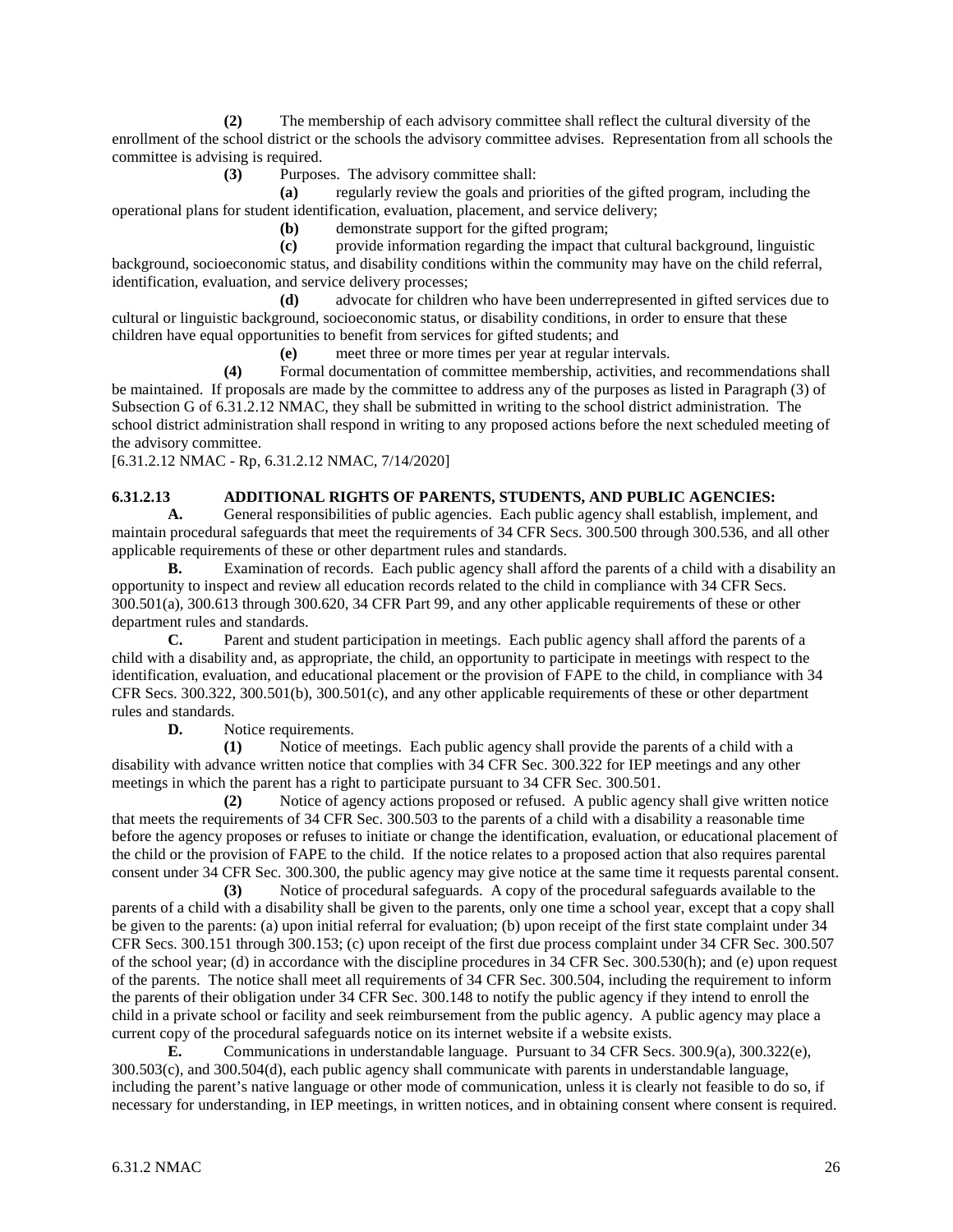**F.** Parental consent.

**(1)** Informed parental consent as defined in 34 CFR Sec. 300.9 shall be obtained in compliance with 34 CFR Sec. 300.300 before: (a) conducting an initial evaluation or reevaluation; and (b) initial provision of special education and related services to a child with a disability. Consent for initial evaluation shall not be construed as consent for initial provision of special education and related services. If parental consent is not provided for the initial evaluation or the parent fails to respond to a request to provide consent, the public agency may, but is not required to, pursue the initial evaluation of the child by utilizing the due process and mediation procedures in Subsection I of 6.31.2.13 NMAC.

**(2)** Pursuant to 34 CFR Sec. 300.300(d)(1), parental consent is not required before: (a) reviewing existing data as part of an evaluation or a reevaluation; or (b) administering a test or other evaluation that is administered to all children unless, before administration of that test or evaluation, consent is required of parents of all children.

**(3)** Pursuant to 34 CFR Sec. 300.300(b), if the parents of a child with a disability refuse consent for the initial provision of special education and related services, the public agency may not use the due process and mediation procedures in Subsection I of 6.31.2.13 NMAC in order to obtain agreement or a ruling that the services may be provided to the child. If the parent refuses consent or fails to respond to a request to provide consent for the initial provision of special education and related services, the public agency will not be considered to be in violation of the requirement to make FAPE available to the child and is not required to convene an IEP team meeting or develop an IEP under 34 CFR Secs. 300.320 and 300.324. All provisions of 34 CFR Sec. 300.300 shall be followed with respect to parental consent.

**(4)** Pursuant to 34 CFR Sec. 300.300(c)(2), informed parental consent need not be obtained for reevaluation if the public agency can demonstrate that it has taken reasonable measures to obtain that consent by using procedures consistent with those in 34 CFR Sec. 300.322(d) and the child's parent has failed to respond.

**(5)** Pursuant to 34 CFR Sec. 300.300(d)(3), a public agency may not use a parent's refusal to consent to one service or activity for which consent is required to deny the parent or child any other service, benefit, or activity of the public agency, except as required by 34 CFR Part 300.

**(6)** Pursuant to 34 CFR Sec. 300.300(b)(4), parents may revoke consent for the continued provision of all special education and related services for their child. The revocation of consent shall be in writing. After providing prior written notice in accordance with 34 CFR Sec. 300.503, the public agency shall cease the provision of special education and related services for that child. The public agency may not use the due process and mediation procedures in Subsection I of 6.31.2.13 NMAC in order to obtain agreement or a ruling that services may be provided to the child. The public agency will not be considered to be in violation of the requirement to make FAPE available to the child once consent has been revoked. The public agency will also not be required to convene an IEP team meeting or develop an IEP for the child for further provision of special education and related services.

**G.** Conflict management and resolution.

**(1)** Each public agency shall seek to establish and maintain productive working relationships with the parents of each child the public agency serves and to deal constructively with disagreements. Each public agency is strongly encouraged to provide appropriate training for staff and parents in skills and techniques of conflict prevention and management and dispute resolution and to utilize an informal dispute resolution method as set forth under Subparagraph (a) of Paragraph (2) of Subsection G of 6.31.2.13 NMAC to resolve disagreements at the local level whenever practicable.

**(2)** Spectrum of dispute resolution options. To facilitate dispute prevention as well as swift, early conflict resolution whenever possible, the department and the public agency shall ensure that the following range of dispute resolution options is available to parents and public agency personnel.

**(a)** Informal dispute resolution option. If a disagreement arises between parents and a public agency over a student's IEP or educational program, either the parents or the public agency may convene a new IEP meeting at any time to attempt to resolve their differences at the local level without state-level intervention.

**(b)** Third-party assisted intervention. The special education division (SED) of the department will ensure that mediation is available to parents and public agencies who request such third-party assisted intervention before filing a state-level complaint or a request for a due process hearing. The SED will honor a request for mediation that:

- **(i)** is in writing;
- **(ii)** is submitted to the SED;
- **(iii)** is a mutual request signed by both parties or their designated

representatives;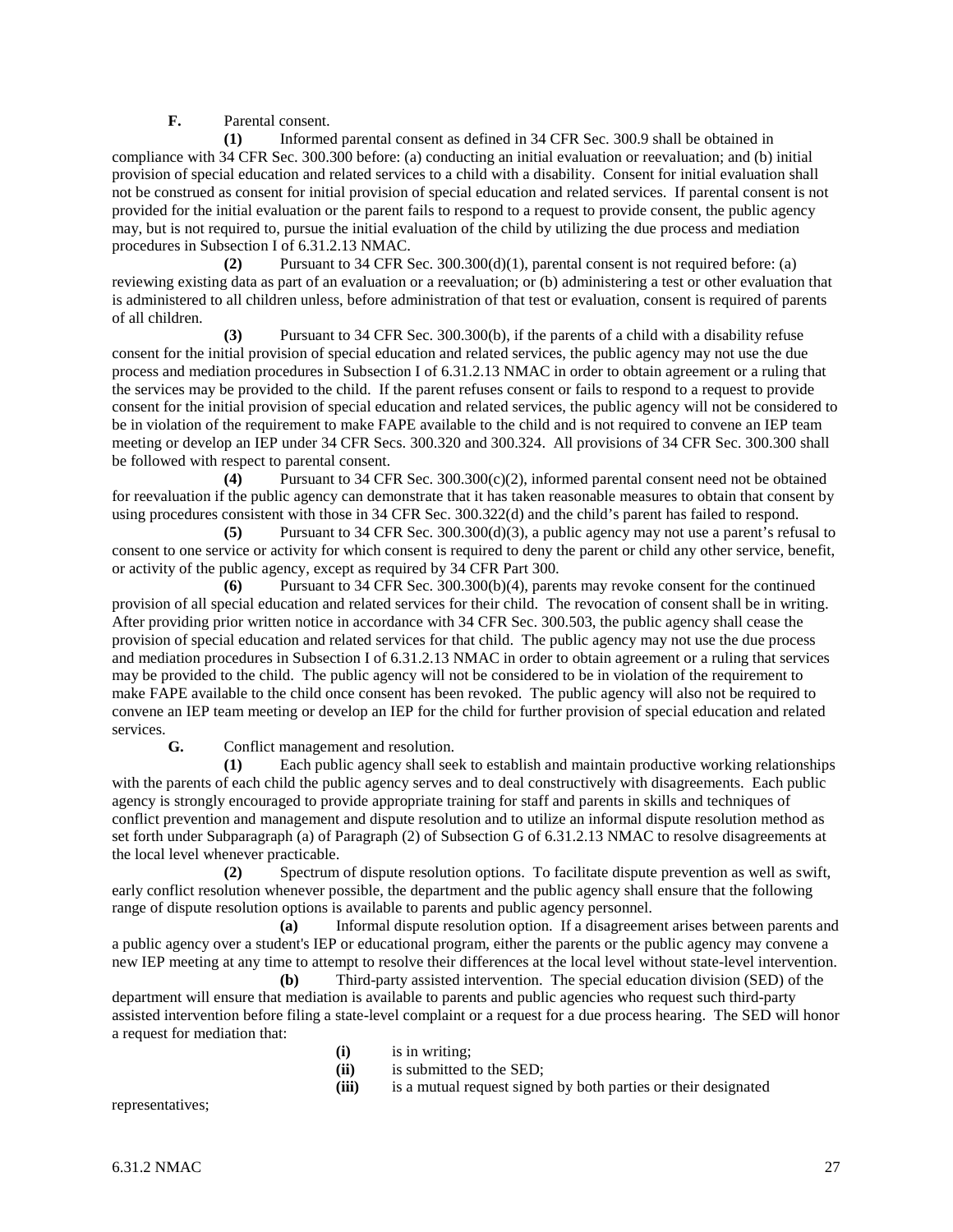**(iv)** includes a statement of the matter(s) in dispute and a description of any previous attempts to resolve these matters at the local level; and

**(v)** any request that does not contain all of these elements will be declined, with an explanation for the SED's decision and further guidance, as appropriate.

**(c)** Formal dispute resolution.

**(i)** A state-level complaint may be filed with the SED of the department by the parents of a child, or by another individual or organization on behalf of a child, as described under Subparagraph (a) of Paragraph (2) of Subsection H of 6.31.2.13 NMAC. Once a complaint has been filed, the parties may agree to convene a FIEP meeting or mediation as described under Paragraph (3) of Subsection H of 6.31.2.13 NMAC.

**(ii)** A request for a due process hearing may be filed by parents or their authorized representative, or by a public agency, as described under Paragraph (5) of Subsection I of 6.31.2.13 NMAC. A resolution session between the parties shall be convened by the public agency following a request for a due process hearing, unless the parties agree in writing to waive that option or to convene a mediation instead, as described under Paragraph (8) of Subsection I of 6.31.2.13 NMAC.

**(d)** The Mediation Procedures Act, Section 44-7B-1 et seq. NMSA 1978, does not apply to mediations conducted under 6.31.2 NMAC.

**H.** State complaint procedures.

**(1)** Scope and dissemination.

**(a)** Subsection H of 6.31.2.13 NMAC prescribes procedures to be used in filing and processing complaints alleging the failure of the department or a public agency to comply with state or federal laws or rules governing programs for children with disabilities under IDEA or with state laws or rules governing educational services for gifted children.

**(b)** The SED shall disseminate information regarding state complaint procedures to parents and other interested individuals and organizations, as identified by the SED, including parent centers, information centers, advocacy agencies, independent living centers, and other appropriate entities throughout the state.

**(i)** The SED shall place documents regarding state complaint procedures in English and Spanish, including state complaint forms, in an easily accessible location on the SED website.

**(ii)** The SED shall, on a yearly basis, send an email to the organizations and individuals identified in Subparagraph (b) of Paragraph (1) of Subsection H of 6.31.2.13 NMAC providing information regarding state complaint procedures and encouraging these organizations and individuals to post a link to the SED website on their website.

**(iii)** Upon request by any individual or organization, the SED shall provide the information regarding state complaint procedures, as posted on the SED's website, in print or electronic form. **(2)** Requirements for complaints.

**(a)** The SED of the department shall accept and investigate complaints from organizations or individuals that raise issues within the scope of this procedure as defined in the preceding Paragraph (1) of Subsection H of 6.31.2.13 NMAC. The complaint shall: (i) be in writing; (ii) be submitted to the SED (or to the secretary of education, in the case of a complaint against the department); (iii) be signed by the complainant or a designated representative and have the complainant's contact information; (iv) if alleging violations with respect to a specific child, include the name and address of the child and the school the child is attending; (v) include a statement that the department or a public agency has violated a requirement of an applicable state or federal law or rules; (vi) contain a statement of the facts on which the allegation of violation is based; and (vii) include a description of a proposed resolution of the problem to the extent known. Any complaint that does not contain each of these elements will be declined, with an explanation for the SED's decision and further guidance, as appropriate.

**(b)** If the complaint alleges violations with respect to a specific child, the complaint shall include the information required by 34 CFR 300.153(b)(4).

**(c)** The party filing the complaint shall forward a copy of the complaint to the public agency serving the child at the same time the party files the complaint with the SED of the department.

**(d)** Pursuant to 34 CFR Sec. 300.153(c), the complaint shall allege a violation that occurred not more than one year before the date the complaint is received by the SED in accordance with Subparagraph (a) of Paragraph (2) of Subsection H of 6.31.2.13 NMAC.

**(3)** Preliminary meeting.

**(a)** FIEP meeting: mediation. Parties to a state-level complaint may choose to convene a FIEP meeting or mediation. To do so, the public agency shall (and the parent may) notify the SED of the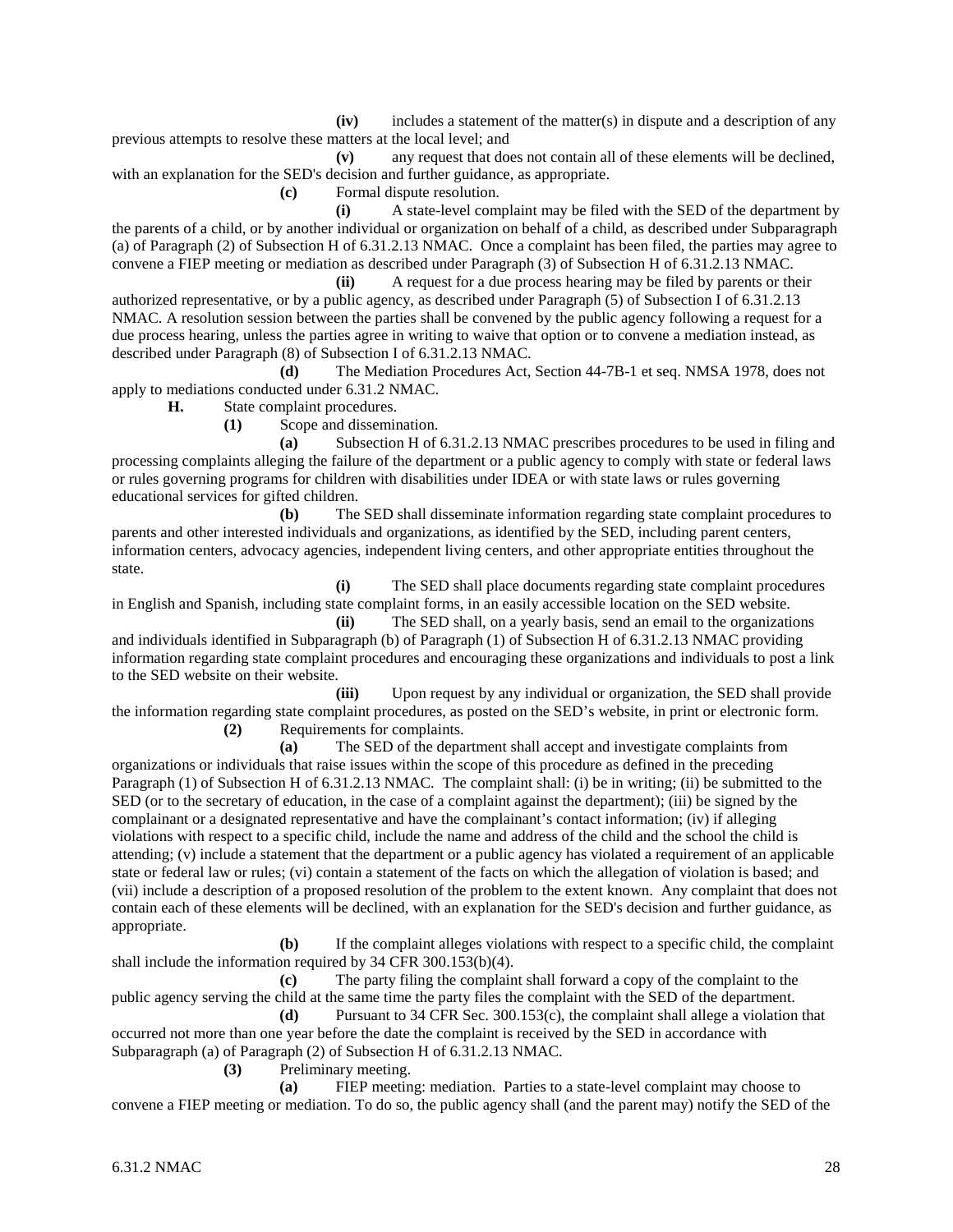department in writing within one business day of reaching their decision to jointly request one of these ADR options. A FIEP meeting or mediation shall be completed not later than 14 days after the assignment of the IEP facilitator or mediator by the SED, unless a brief extension is granted by the SED based on exceptional circumstances. Each session in the FIEP or mediation process shall be scheduled in a timely manner and shall be held in a location that is convenient to the parties to the complaint.

**(b)** Mediation requirements. If the parties choose to use mediation, the following requirements apply.

**(i)** Discussions that occur during the mediation process shall be confidential and may not be used as evidence in any subsequent due process hearings or civil proceedings.

**(ii)** Any mediated agreement shall state that all discussions that occurred during the mediation process shall be confidential and may not be used as evidence in any subsequent due process hearing or civil proceeding. Any such agreement shall also be signed by both the parent and a representative of the public agency who has the authority to bind such public agency, and shall be enforceable in any state court of competent jurisdiction or in a district court of the United States.

**(iii)** If a mediated agreement involves IEP-related issues, the agreement shall state that the public agency will subsequently convene an IEP meeting to inform the student's service providers of their responsibilities under that agreement, and revise the student's IEP accordingly.

**(iv)** The mediator shall transmit a copy of the written mediation agreement to each party within seven days of the meeting at which the agreement was concluded. A mediation agreement involving a claim or issue that later goes to a due process hearing may be received in evidence if the hearing officer rules that part or all of the agreement is relevant to one or more IDEA issues that are properly before the hearing officer for decision.

**(v)** Each session in the mediation process shall be scheduled in a timely manner and shall be held in a location that is convenient to the parties to the dispute.

**(vi)** Any other requirement provided in 34 CFR 300.506(b) that is not otherwise provided herein.

**(4)** Complaints and due process hearings on the same issues, which are pursuant to 34 CFR Sec. 300.152(c).

**(a)** The SED of the department shall set aside any part of a written complaint that is also the subject of a due process hearing under Subsection I of 6.31.2.13 NMAC until the conclusion of the hearing and any civil action. Any issue in the complaint that is not a part of the due process hearing or civil action will be resolved by the SED as provided in Subsection H of 6.31.2.13 NMAC.

**(b)** If an issue is raised in a complaint that has previously been decided in a due process hearing involving the same parties, the hearing decision is binding and the SED shall inform the complainant to that effect.

**(c)** A complaint alleging a public agency's failure to implement a due process decision will be resolved by the SED as provided in this Subsection H of 6.31.2.13 NMAC.

**(5)** Complaints against public agencies.

**(a)** Impartial review. Upon receipt of a complaint that meets the requirements of Paragraph (2) of Subsection H of 6.31.2.13 NMAC, the SED of the department shall:

**(i)** undertake an impartial investigation which shall include complete review of all documentation presented and may include an independent on-site investigation, if determined necessary by the SED;

**(ii)** give the complainant the opportunity to submit additional information, either orally or in writing, about the allegations in the complaint;

**(iii)** provide the public agency with the opportunity to respond to the

**(iv)** review all relevant information and make an independent determination as to whether the public agency is violating a requirement of an applicable state or federal law or rule.

**(b)** Decision. A written decision which includes findings of fact, conclusions, and the reasons for the decision and which addresses each allegation in the complaint shall be issued by the SED and mailed to the parties within 60 days of receipt of the written complaint, regardless of whether or not the parties agree to convene a FIEP meeting or mediation. Such decision shall further include procedures for effective implementation of the final decision, if needed, including technical assistance, negotiations, and if corrective action is required, such action shall be designated and shall include the timeline for correction and the possible consequences for continued noncompliance.

allegations in the complaint; and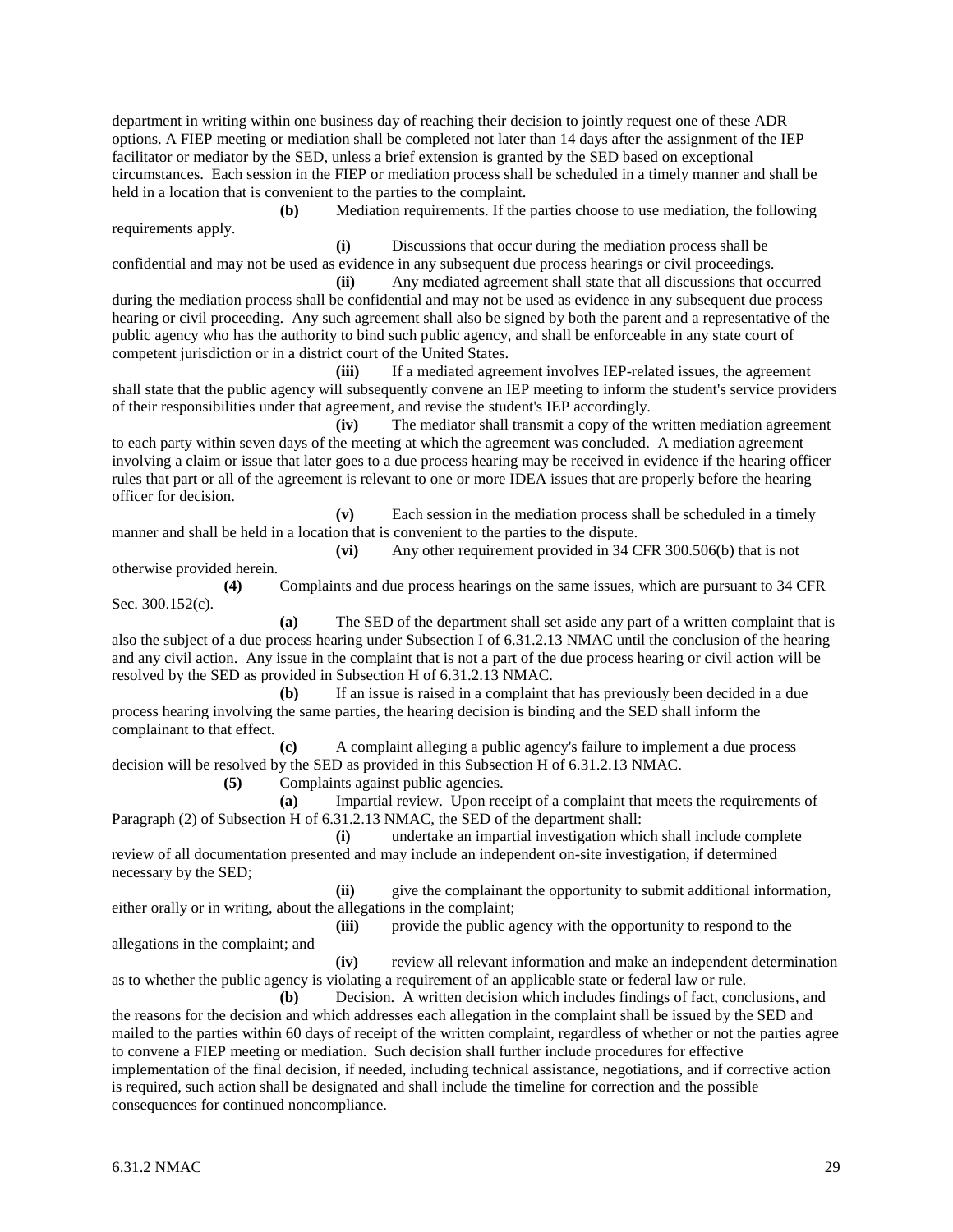**(c)** Failure or refusal to comply. If the public agency fails or refuses to comply with the applicable law or rules, and if the noncompliance or refusal to comply cannot be corrected or avoided by informal means, compliance may be effected by the department by any means authorized by state or federal laws or rules. The department shall retain jurisdiction over the issue of noncompliance with the law or rules and shall retain jurisdiction over the implementation of any corrective action required.

**(6)** Complaints against the department. If the complaint concerns a violation by the department and: is submitted in writing to the secretary of education; is signed by the complainant or a designated representative; includes a statement that the department has violated a requirement of an applicable state or federal law or rule; contains a statement of facts on which the allegation of violation is based, and otherwise meets the requirements of Paragraph (2) of Subsection H of 6.31.2.13 NMAC, the secretary of education or designee shall appoint an impartial person or impartial persons to conduct an investigation.

**(a)** Investigation. The person or persons appointed shall: acknowledge receipt of the complaint in writing; undertake an impartial investigation which shall include a complete review of all documentation presented and may include an independent onsite investigation, if necessary; give the complainant the opportunity to submit additional information, either orally or in writing, about the allegations in the complaint; provide the department with the opportunity to respond to the complaint; and review all relevant information and make an independent determination as to whether the department is violating a requirement of an applicable state or federal law or rule.

**(b)** Decision. A written decision, including findings of fact, conclusions, recommendations for corrective action, and the reasons for the decision and addressing each allegation in the complaint, shall be issued by the person or people appointed pursuant to this paragraph and mailed to the parties within 60 days of receipt of the written complaint. The person or people appointed pursuant to this paragraph has no authority to order rulemaking by the department.

**(7)** Extension of time limit. An extension of the time limit under Subparagraph (b) of Paragraph (5) or Subparagraph (b) of Paragraph (6) of this Subsection H of 6.31.2.13 NMAC shall be permitted by the SED of the department only if exceptional circumstances exist with respect to a particular complaint or if the parent or any other party filing a complaint and the public agency involved agree to extend the time to engage in mediation or a FIEP meeting.

**(8)** Conflicts with federal laws or rules. If any federal law or rule governing any federal program subject to this rule affords procedural rights to a complainant which exceed those set forth in Subsection H of 6.31.2.13 NMAC for complaints within the scope of these rules, such statutory or regulatory right(s) shall be afforded to the complainant. In acknowledging receipt of such a complaint, the SED shall set forth the procedures applicable to that complaint.

**I.** Due process hearings.

**(1)** Scope. Subsection I of 6.31.2.13 NMAC establishes procedures governing impartial due process hearings for the following types of cases:

**(a)** requests for due process in IDEA cases governed by 34 CFR Secs. 300.506 through 300.518 and 300.530 through 300.532; and

**(b)** claims for gifted services.

**(2)** Bases for requesting hearing. A parent or public agency may initiate an impartial due process hearing on the following matters:

**(a)** the public agency proposes to initiate or change the identification, evaluation, or educational placement of the child or the provision of FAPE to the child;

**(b)** the public agency refuses to initiate or change the identification, evaluation, or educational placement of the child or the provision of FAPE to the child;

**(c)** the public agency proposes or refuses to initiate or change the identification, evaluation, or educational placement of, or services to, a child who needs or may need gifted services.

**(3)** Bases for requesting expedited hearing.

**(a)** Pursuant to 34 CFR Sec. 300.532 and 20 USC Sec. 1415(k)(3), a parent may request an expedited hearing to review any decision regarding placement or a manifestation determination under 34 CFR Secs. 300.530 through 300.531.

**(b)** Pursuant to 34 CFR Sec. 300.532(c) and 20 USC Sec. 1415(k)(3), a public agency may request an expedited hearing if it believes that maintaining the current placement of a child is substantially likely to result in injury to the child or others.

**(4)** Request for hearing. A parent requesting a due process hearing shall transmit written notice of the request to the public agency whose actions are in question and to the SED of the department. A public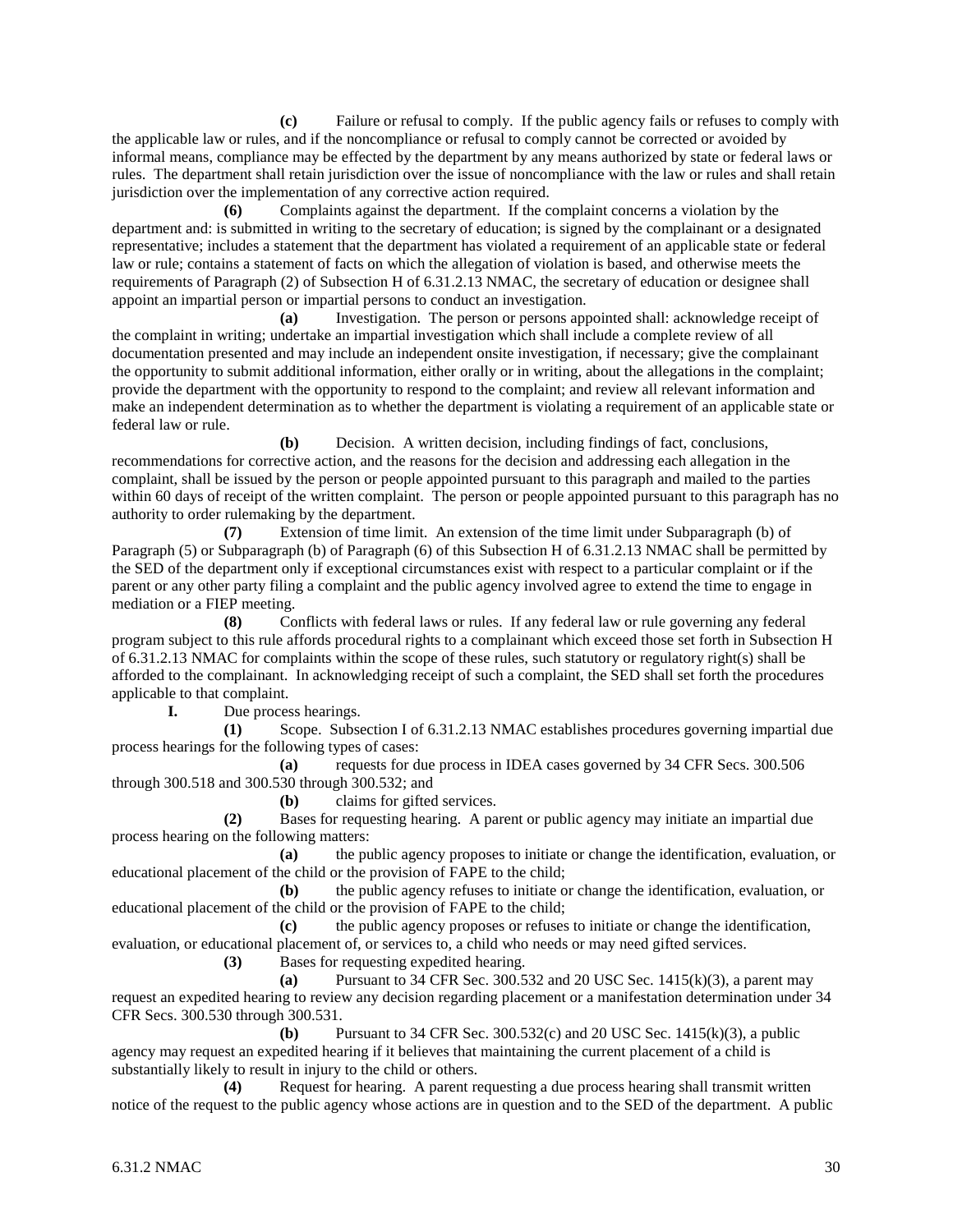agency requesting a due process hearing shall transmit written notice of the request to the parent(s) and to the SED of the department. The written request shall state with specificity the nature of the dispute and shall include:

**(a)** the name of the child;

**(b)** the address of the residence of the child (or available contact information in the case of a homeless child);

**(c)** the name of the school the child is attending;

**(d)** the name of the public agency, if known;

**(e)** the name and address of the party making the request (or available contact information in the case of a homeless party);

**(f)** a description of the nature of the problem of the child relating to the proposed or refused initiation or change, including facts relating to the problem;

**(g)** a proposed resolution of the problem to the extent known and available to the party requesting the hearing at the time;

**(h)** a request for an expedited hearing shall also include a statement of facts sufficient to show that a requesting parent or public agency is entitled to an expedited hearing under 34 CFR Secs. 300.532(c) or 20 USC Sec. 1415(k)(3);

**(i)** a request for a hearing shall be in writing and signed and dated by the parent or the authorized public agency representative; an oral request made by a parent who is unable to communicate by writing shall be reduced to writing by the public agency and signed by the parent;

**(j)** a request for hearing filed by or on behalf of a party who is represented by an attorney shall include a sufficient statement authorizing the representation; a written statement on a client's behalf that is signed by an attorney who is subject to discipline by the New Mexico supreme court for a misrepresentation shall constitute a sufficient authorization; and

**(k)** a party may not have a hearing on a due process complaint until the party, or the attorney representing the party, files a due process complaint that meets the requirements of this paragraph.

**(5)** Response to request for hearing.

**(a)** A request for a hearing shall be deemed to be sufficient unless the party receiving the notice of request notifies the hearing officer and the other party in writing that the receiving party believes the request has not met the requirements of Paragraph (5) of Subsection I of 6.31.2.13 NMAC.

**(b)** Public agency response.

**(i)** In general. If the public agency has not sent a prior written notice to the parent regarding the subject matter contained in the parent's due process hearing request, such public agency shall, within 10 days of its receipt of the request, send to the parent a response that meets the requirements of 34 CFR Sec. 300.508(e) and 20 USC Sec.  $1415(c)(2)(B)(i)$ . This requirement presents an additional opportunity for parties to clarify and potentially resolve their dispute(s).

**(ii)** Sufficiency. A response filed by a public agency pursuant to Item (i) of Subparagraph (b) of Paragraph (6) shall not be construed to preclude such public agency from asserting that the parent's due process hearing request was insufficient where appropriate.

**(c)** Other party response. Except as provided in Subparagraph (b) of Paragraph (6) of Subsection I of 6.31.2.13 NMAC, the non-complaining party shall, within 10 days of its receipt of the request for due process, send to the requesting party a response that specifically addresses the issues raised in the hearing request. This requirement also presents an opportunity to clarify and potentially resolve disputed issues between the parties.

**(d)** A party against whom a due process hearing request is filed shall have a maximum of 15 days after receiving the request to provide written notification to the hearing officer of insufficiency under Subparagraph (a) of Paragraph (6) of Subsection I of 6.31.2.13 NMAC. The 15-day timeline for the public agency to convene a resolution session under Paragraph (8) of Subsection I of 6.31.2.13 NMAC runs at the same time as the 15-day timeline for filing notice of insufficiency.

**(e)** Determination. Within five days of receipt of a notice of insufficiency under Subparagraph (d) of Paragraph (6) of Subsection I of 6.31.2.13 NMAC, the hearing officer shall make a determination on the face of the due process request of whether it meets the requirements of Paragraph (5) of Subsection I of 6.31.2.13 NMAC and shall immediately notify the parties in writing of such determination. **(f)** Amended due process request. A party may amend its due process request only

if: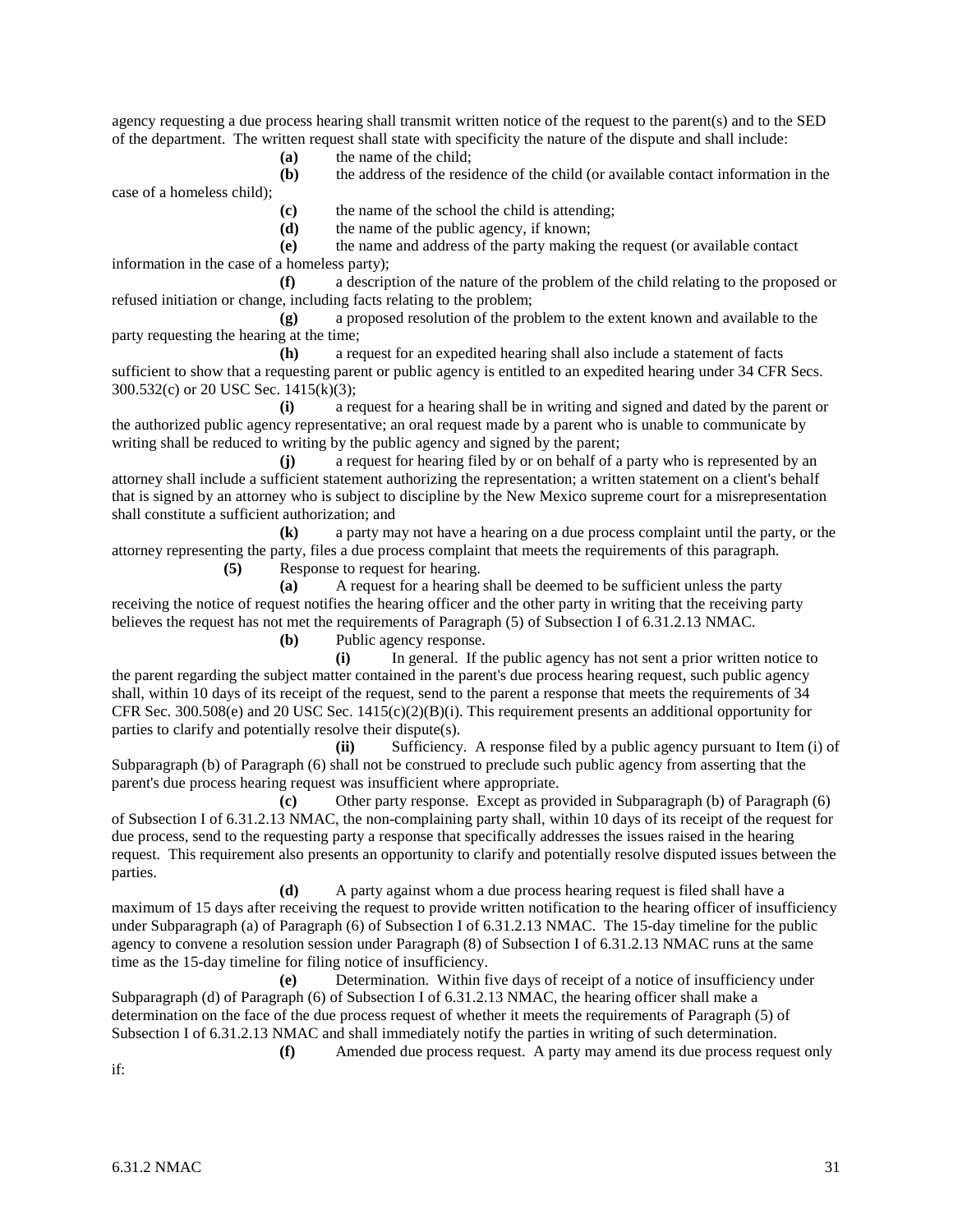**(i)** the other party consents in writing to such amendment and is given the opportunity to resolve the complaint through a meeting held pursuant to Paragraph (8) of Subsection I of 6.31.2.13 NMAC; or

**(ii)** the hearing officer grants permission, except that the hearing officer may only grant such permission at any time not later than five days before a due process hearing occurs.

**(g)** Applicable timeline. The applicable timeline for a due process hearing under this part shall recommence at the time the party files an amended notice, including the timeline under Paragraph (8) of Subsection I of 6.31.2.13 NMAC.

**(6)** Duties of the SED of the department. Upon receipt of a written request for due process, the SED shall:

**(a)** appoint a qualified and impartial hearing officer who meets the requirements of 34 CFR Sec. 300.511(c) and 20 USC Sec. 1415(f)(3)(A);

**(b)** arrange for the appointment of a qualified and impartial mediator or IEP facilitator pursuant to 34 CFR Sec. 300.506 to offer ADR services to the parties;

**(c)** inform the parent in writing of any free or low-cost legal and other relevant services available in the area; the SED shall also make this information available whenever requested by a parent; and

**(d)** inform the parent that in any action or proceeding brought under 20 USC Sec. 1415, a state or federal court, in its discretion and subject to the further provisions of 20 USC Sec. 1415(g)(3)(b) and 34 CFR Sec. 300.517, may award reasonable attorneys' fees as part of the costs to a prevailing party;

**(e)** the SED shall also:

of their qualifications;

**(i)** keep a list of the persons who serve as hearing officers and a statement

**(ii)** appoint another hearing officer if the initially appointed hearing officer excuses himself or herself from service;

**(iii)** ensure that mediation and FIEP meetings are considered as voluntary and are not used to deny or delay a parent's right to a hearing; and

**(iv)** ensure that within 45 days of commencement of the timeline for a due process hearing, a final written decision is reached and a copy transmitted to the parties, unless one or more specific extensions of time have been granted by the hearing officer at the request of either party (or at the joint request of the parties, where the reason for the request is to allow the parties to pursue an ADR option); and

**(f)** following the decision, the SED shall, after deleting any personally identifiable information, transmit the findings and decision to the state IDEA advisory panel and make them available to the public upon request.

**(7)** Preliminary meeting.

**(a)** Resolution session. Before the opportunity for an impartial due process hearing under Paragraphs (3) or (4) of Subsection I of 6.31.2.13 NMAC, the public agency shall convene a resolution session with the parents and the relevant member or members of the IEP team who have specific knowledge of the facts identified in the due process request, unless the parents and the public agency agree in writing to waive such a meeting, or agree to use the mediation process instead. The resolution session:

due process;

**(i)** shall occur within 15 days of the respondent's receipt of a request for

**(ii)** shall include a representative of the public agency who has decisionmaking authority on behalf of that public agency;

accompanied by an attorney; and

**(iii)** may not include an attorney of the public agency unless the parent is

**(iv)** shall provide an opportunity for the parents of the child and the public agency to discuss the disputed issue(s) and the facts that form the basis of the dispute, in order to attempt to resolve the dispute;

**(v)** if the parties desire to have their discussions in the resolution session remain confidential, they may agree in writing to maintain the confidentiality of all discussions and that such discussions cannot later be used as evidence in the due process hearing or any other proceeding; and

**(vi)** if an agreement is reached following a resolution session, the parties shall execute a legally binding agreement that is signed by both the parent and a representative of the public agency who has the authority to bind that public agency, and which is enforceable in any state court of competent jurisdiction or in a district court of the United States; if the parties execute an agreement pursuant to a resolution

6.31.2 NMAC  $\frac{32}{2}$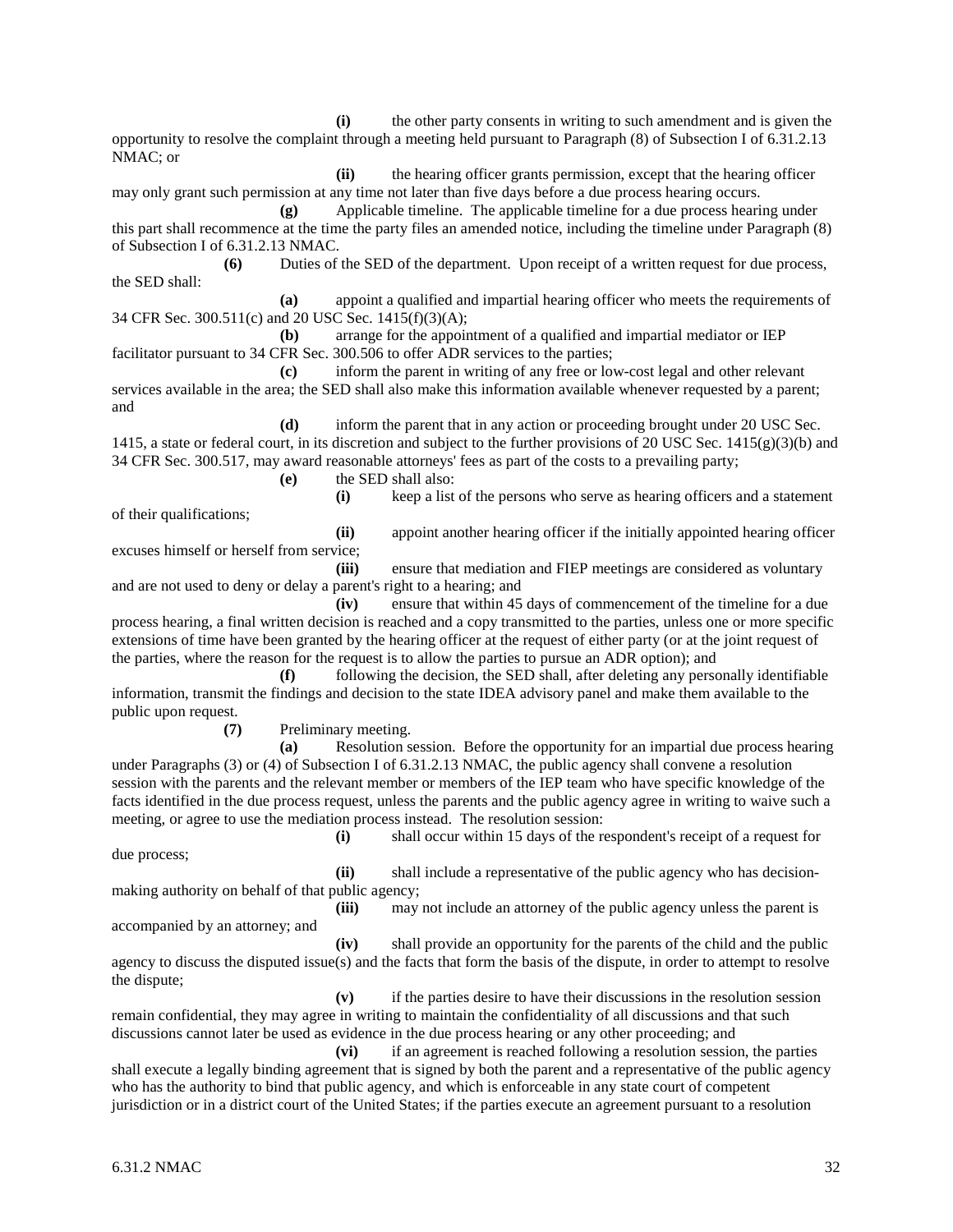session, a party may void this agreement within three business days of the agreement's execution; further, if the resolution session participants reach agreement on any IEP-related matters, the binding agreement shall state that the public agency will subsequently convene an IEP meeting to inform the student's service providers of their responsibilities under that agreement and revise the student's IEP accordingly.

**(b)** FIEP meeting; mediation. Parties to a due process hearing may choose to convene a FIEP meeting or mediation instead of a resolution session. To do so, the party filing the request for the hearing shall (and the responding party may) notify the hearing officer in writing within one business day of the parties' decision to jointly request one of these options. A FIEP meeting or mediation shall be completed not later than 14 days after the assignment of the IEP facilitator or mediator by the SED, unless, upon joint request by the parties, an extension is granted by the hearing officer. Each session in the FIEP or mediation process shall be scheduled in a timely manner and shall be held in a location that is convenient to the parties to the hearing. The requirements for mediation, as set forth at Subparagraph (c) of Paragraph (3) of Subsection H of 6.31.2.13 NMAC apply to mediation in this context as well.

**(c)** Applicable timelines.

**(i)** If the parties agree to convene a resolution session, the applicable timelines for the due process hearing shall be suspended for up to 30 days from the date the due process request was received by the SED (except in the case of an expedited hearing), and the meeting shall proceed according to the requirements set forth under Subparagraph (a) of Paragraph (8) of Subsection I of 6.31.2.13 NMAC.

**(ii)** If the parties agree to convene a FIEP meeting or mediation, the public agency shall contact the person or entity identified by the SED to arrange for mediation or a FIEP meeting, as appropriate. Except for expedited hearings, the parties to the FIEP meeting or mediation process may jointly request that the hearing officer grant a specific extension of time for the prehearing conference and for completion of the hearing beyond the 45 day period for issuance of the hearing decision. The hearing officer may grant such extensions in a regular case but may not exceed the 20 school day deadline in an expedited case.

**(iii)** If the parties agree to waive all preliminary meeting options and proceed with the due process hearing, the hearing officer shall send written notification to the parties that the applicable timelines for the due process hearing procedure shall commence as of the date of that notice. The hearing officer shall thereafter proceed with the prehearing procedures, as set forth under Paragraph (12) of Subsection I of 6.31.2.13 NMAC.

**(d)** Resolution. Upon resolution of the dispute, the party who requested the due process hearing shall transmit a written notice informing the hearing officer and the SED that the matter has been resolved and withdraw the request for hearing. The hearing officer shall transmit an appropriate order of dismissal to the parties and the SED.

**(e)** Hearing. If the parties convene a resolution session and they have not resolved the disputed issue(s) within 30 days of the receipt of the due process request by the SED in a non-expedited case, the public agency shall (and the parents may) notify the hearing officer in writing within one business day of reaching this outcome. The hearing officer shall then promptly notify the parties in writing that the due process hearing shall proceed and all applicable timelines for a hearing under this part shall commence as of the date of such notice.

**(f)** Further adjustments to the timelines may be made as provided in 34 CFR Secs. 300.510(b) and 300.510(c).

**(g)** The resolution of disputes by mutual agreement is strongly encouraged and nothing in these rules shall be interpreted as prohibiting the parties from engaging in settlement discussions at any time before, during, or after an ADR meeting, a due process hearing, or a civil action.

**(8)** Hearing officer responsibility and authority. Hearing officers shall conduct proceedings under these rules with due regard for the costs and other burdens of due process proceedings for public agencies, parents, and students. In that regard, hearing officers shall strive to maintain a reasonable balance between affording parties a fair opportunity to vindicate their IDEA rights and the financial and human costs of the proceedings to all concerned. Accordingly, each hearing officer shall exercise such control over the parties, proceedings, and the hearing officer's own practices as the hearing officer deems appropriate to further those ends under the circumstances of each case. In particular, and without limiting the generality of the foregoing, the hearing officer, at the request of a party or upon the hearing officer's own initiative and after the parties have had a reasonable opportunity to express their views on disputed issues:

**(a)** shall ensure by appropriate orders that parents and their duly authorized representatives have timely access to records and information under the public agency's control which are reasonably necessary for a fair assessment of the IDEA issues raised by the requesting party;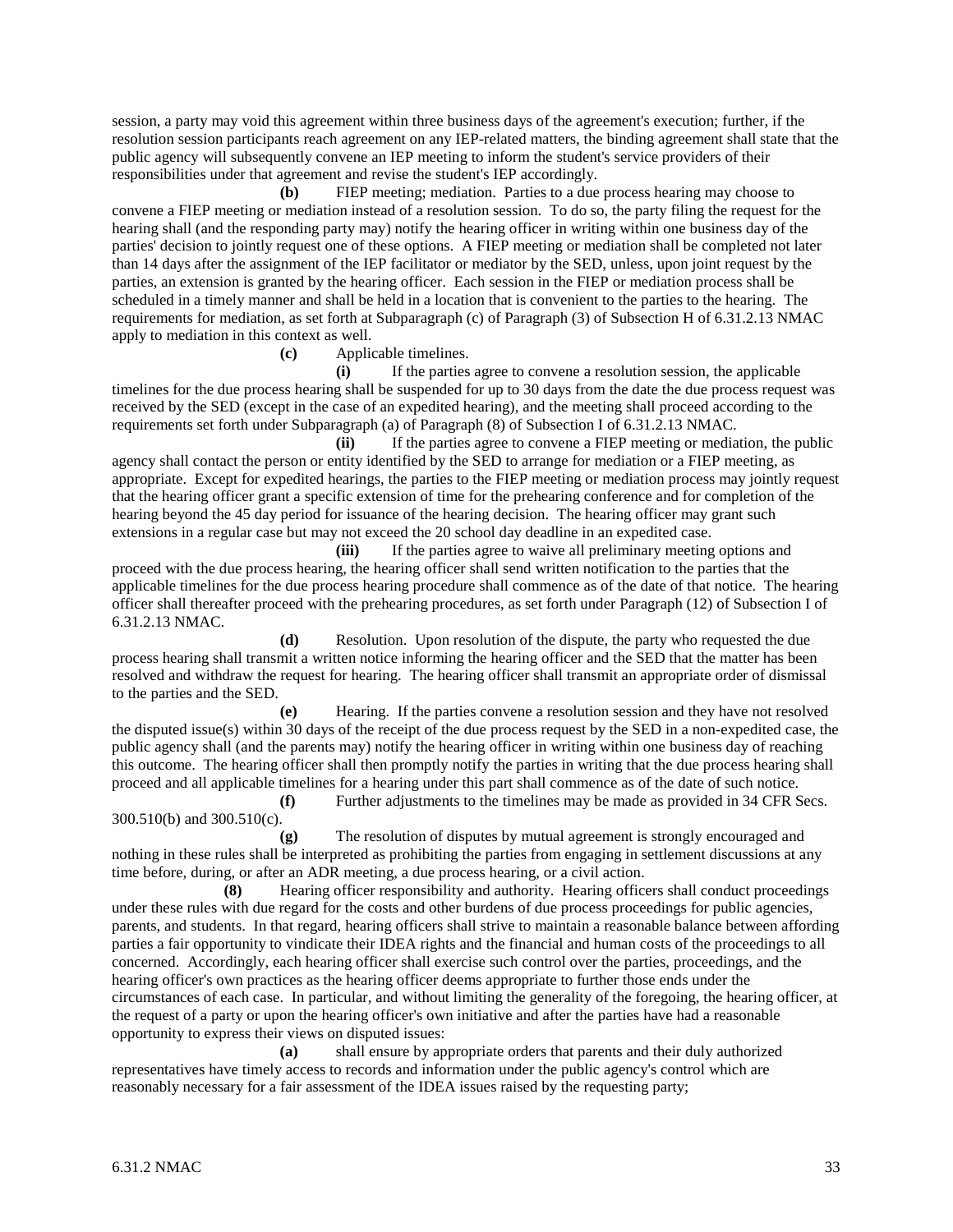**(b)** shall limit the issues for hearing to those permitted by IDEA which the hearing officer deems necessary for the protection of the rights that have been asserted by the requesting party in each case;

**(c)** may issue orders directing the timely production of relevant witnesses, documents, or other information within a party's control, protective orders, or administrative orders to appear for hearings, and may address a party's unjustified failure or refusal to comply by appropriate limitations on the claims, defenses, or evidence to be considered;

**(d)** shall exclude evidence that is irrelevant, immaterial, unduly repetitious, or excludable on constitutional or statutory grounds or on the basis of evidentiary privilege recognized in federal courts or the courts of New Mexico;

**(e)** may issue such other orders and make such other rulings, not inconsistent with express provisions of these rules or IDEA, as the hearing officer deems appropriate to control the course, scope, and length of the proceedings while ensuring that the parties have a fair opportunity to present and support all allowable claims and defenses that have been asserted; and<br>
(f) shall not perm

shall not permit non-attorneys to represent parties at due process hearings.

**(9)** Duties of the hearing officer. The hearing officer shall excuse himself or herself from serving in a hearing in which he or she believes a personal or professional bias or interest exists which conflicts with his or her objectivity. The hearing officer shall:

**(a)** make a determination regarding the sufficiency of a request for due process within five days of receipt of any notice of insufficiency and notify the parties of this determination in writing;

**(b)** schedule an initial prehearing conference within 14 days of commencement of the timeline for a due process hearing or as soon as reasonably practicable in an expedited case pursuant to Paragraph (12) of Subsection I of 6.31.2.13 NMAC;

**(c)** reach a decision, which shall include written findings of fact, conclusions of law, and reasons for these findings and conclusions and shall be based solely on evidence presented at the hearing; **(d)** transmit the decision to the parties and to the SED within 45 days of the

commencement of the timeline for the hearing, unless a specific extension of time has been granted by the hearing officer at the request of a party to the hearing, or at the joint request of the parties where the reason for the request is to permit the parties to pursue an ADR option; for an expedited hearing, no extensions or exceptions beyond the time frame provided in Subparagraph (a) of Paragraph (19) of Subsection I of 6.31.2.13 NMAC;

**(e)** the hearing officer may reopen the record for further proceedings at any time before reaching a final decision after transmitting appropriate notice to the parties; the hearing is considered closed and final when the written decision is transmitted to the parties and to the SED; and

**(f)** the decision of the hearing officer is final, unless a party brings a civil action as set forth in Paragraph (24) of Subsection I of 6.31.2.13 NMAC.

**(10)** Withdrawal of request for hearing. A party may unilaterally withdraw a request for due process at any time before a decision is issued. A written withdrawal that is transmitted to the hearing officer, and the other party at least two business days before a scheduled hearing, shall be without prejudice to the party's right to file a later request on the same claims, which shall ordinarily be assigned to the same hearing officer. A withdrawal that is transmitted or communicated within two business days of the scheduled hearing shall ordinarily be with prejudice to the party's right to file a later request on the same claims unless the hearing officer orders otherwise for good cause shown. A withdrawal that is entered during or after the hearing but before a decision is issued shall be with prejudice. In any event, the hearing officer shall enter an appropriate order of dismissal.

**(11)** Prehearing procedures. Unless extended by the hearing officer at the request of a party, within 14 days of the commencement of the timeline for a due process hearing and as soon as is reasonably practicable in an expedited case, the hearing officer shall conduct an initial prehearing conference with the parent and the public agency to:

**(a)** identify the issues (disputed claims and defenses) to be decided at the hearing

and the relief sought;

**(b)** establish the hearing officer's jurisdiction over IDEA and gifted issues;

**(c)** determine the status of the resolution session, FIEP meeting, or mediation

between the parties and determine whether an additional prehearing conference will be necessary as a result; **(d)** review the hearing rights of both parties, as set forth in Paragraphs (15) and (16)

of Subsection I of 6.31.2.13 NMAC, including reasonable accommodations to address an individual's need for an interpreter at public expense;

**(e)** review the procedures for conducting the hearing;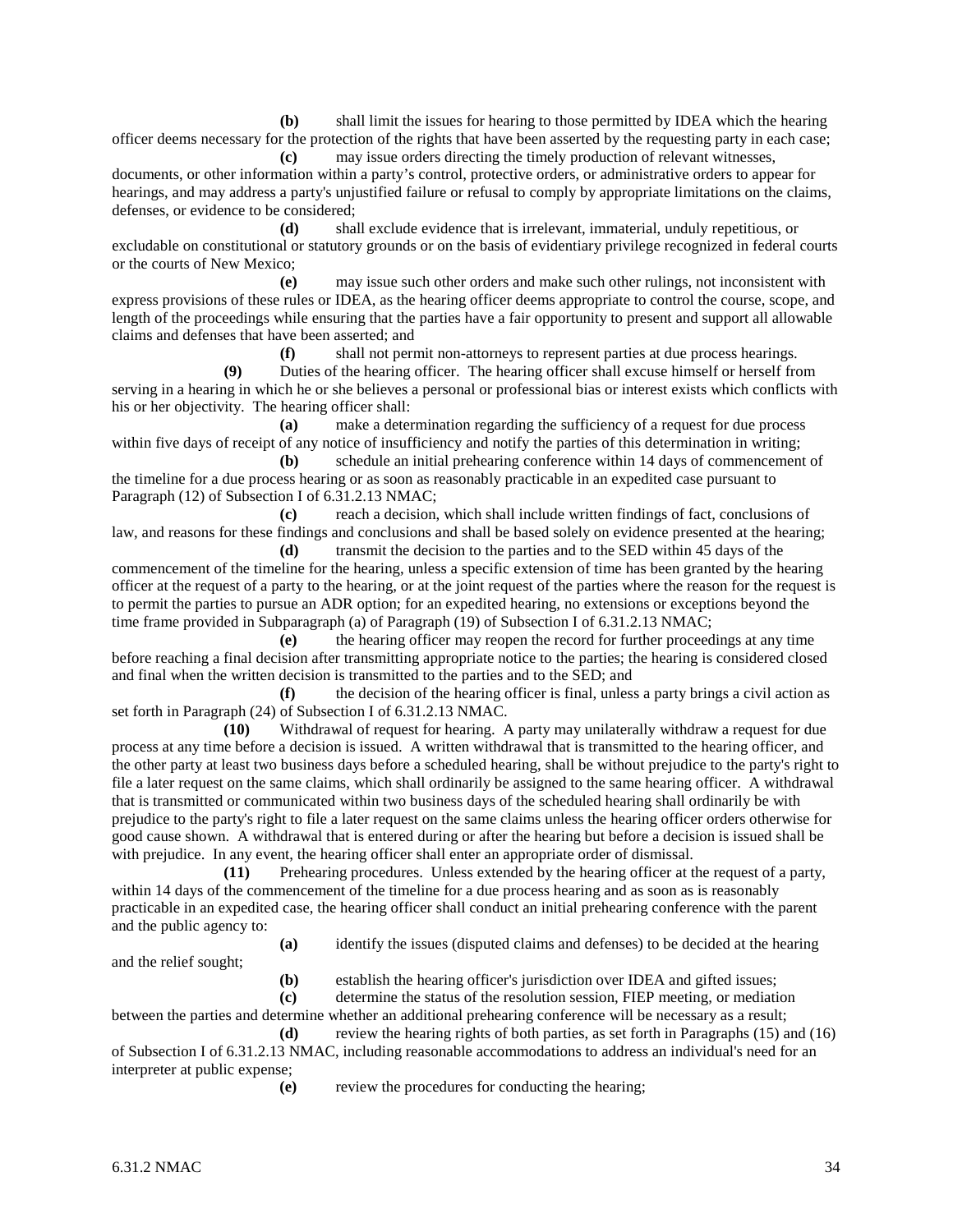**(f)** set a date, time, and place for the hearing that is reasonably convenient to the parents and child involved; the hearing officer shall have discretion to determine the length of the hearing, taking into consideration the issues presented;

**(g)** determine whether the child who is the subject of the hearing will be present and whether the hearing will be open to the public;

**(h)** set the date by which any documentary evidence intended to be used at the hearing by the parties shall be exchanged; the hearing officer shall further inform the parties that, not less than five business days before a regular hearing or, if the hearing officer so directs, not less than two business days before an expedited hearing, each party shall disclose to the other party all evaluations completed by that date and recommendations based on the evaluations that the party intends to use at the hearing; the hearing officer may bar any party that fails to disclose such documentary evidence, evaluation(s), or recommendation(s) by the deadline from introducing the evidence at the hearing without the consent of the other party;

**(i)** as appropriate, determine the current educational placement of the child pursuant to Paragraph (26) of Subsection I of 6.31.2.13 NMAC;

**(j)** exchange lists of witnesses and, as appropriate, entertain a request from a party to issue an administrative order compelling the attendance of a witness or witnesses at the hearing;

**(k)** address other relevant issues and motions; and

**(l)** determine the method for having a written, or at the option of the parent, electronic verbatim record of the hearing; the public agency shall be responsible for arranging for the verbatim record of the hearing; and

**(m)** the hearing officer shall transmit to the parties and the SED of the department a written summary of the prehearing conference; the summary shall include, but not be limited to, the date, time, and place of the hearing, any prehearing decisions, and any orders from the hearing officer.

**(12)** Each hearing involving oral arguments shall be conducted at a time and place that is reasonably convenient to the parents and child involved.

**(13)** In order to limit testimony at the hearing to only those factual matters which remain in dispute between the parties, on or before 10 days before the date of the hearing, each party shall submit a statement of proposed stipulated facts to the opposing party. On or before five days before the date of the hearing, the parties shall submit a joint statement of stipulated facts to the hearing officer. All agreed-upon stipulated facts shall be deemed admitted, and evidence shall not be permitted for the purpose of establishing these facts.

**(14)** Any party to a hearing has the right to:

**(a)** be accompanied and advised by counsel and by individuals with special knowledge or training with respect to the problems of children with disabilities;

**(b)** present evidence and confront, cross-examine, and compel the attendance of witnesses;

**(c)** prohibit the introduction of any evidence at the hearing that has not been disclosed to that party at least five business days before a regular hearing or, if the hearing officer so directs in the prehearing summary, at least two business days before an expedited hearing;

**(d)** obtain a written, or, at the option of the parents, electronic verbatim record of the hearing; and

decisions.

**(15)** Parents involved in hearings also have the right to: **(a)** have the child who is the subject of the hearing present; and **(b)** open the hearing to the public. **(16)** The record of the hearing and the findings of fact and decisions shall be provided at no

**(e)** obtain written, or, at the option of the parents, electronic findings of fact and

cost to the parents.

**(17)** Limitations on the hearing.

**(a)** The party requesting the due process hearing shall not be allowed to raise issues at the hearing that were not raised in the request for a due process hearing (including an amended request, if such amendment was previously permitted) filed under Paragraph (5) of Subsection I of 6.31.2.13 NMAC, unless the other party agrees otherwise.

**(b)** Timeline for requesting hearing. A parent or public agency shall request an impartial due process hearing within two years of the date that the parent or public agency knew or should have known about the alleged action that forms the basis of the due process request.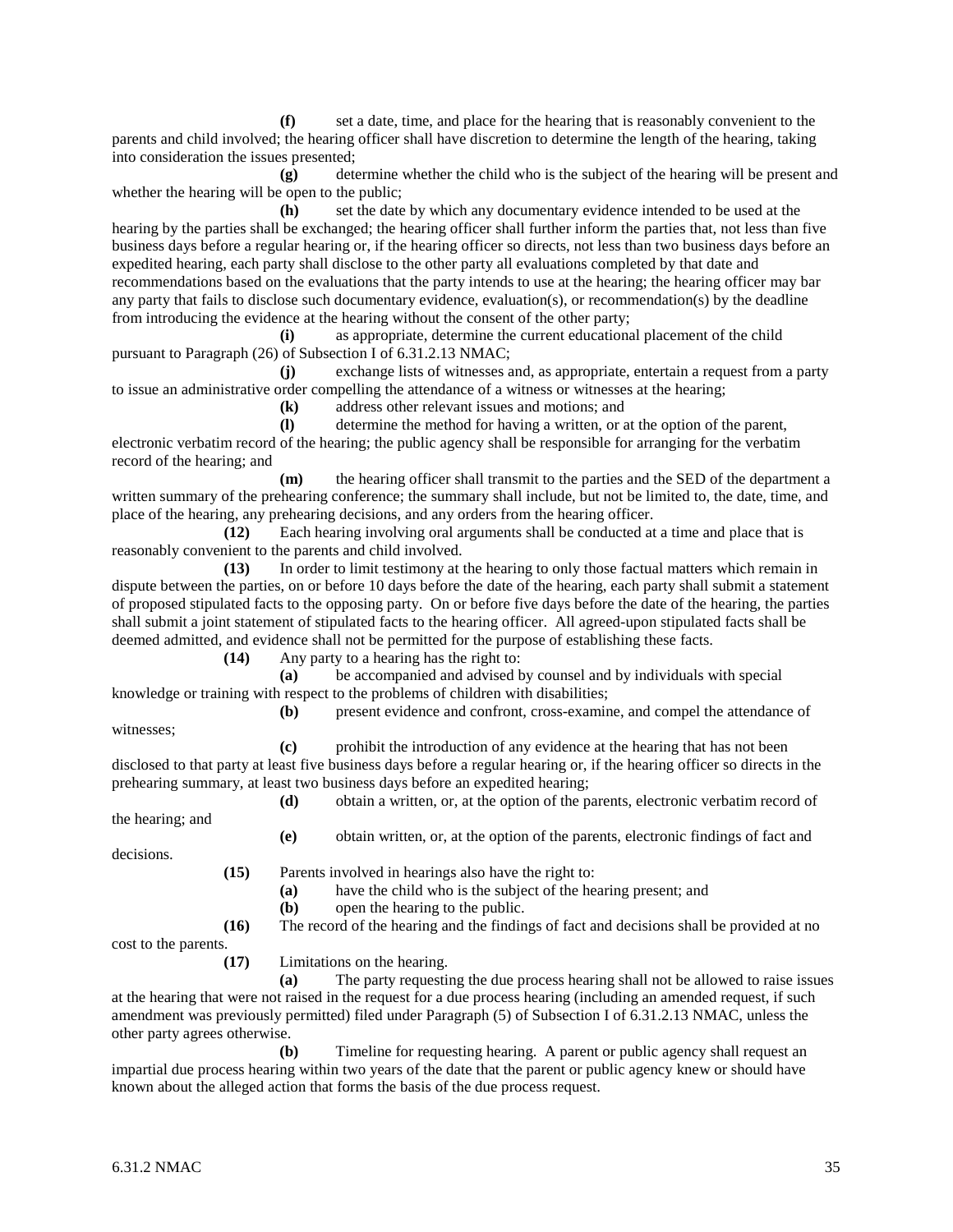**(c)** Exceptions to the timeline. The timeline described in Subparagraph (b) of Paragraph (18) of Subsection I of 6.31.2.13 NMAC shall not apply to a parent if the parent was prevented from requesting the hearing due to:

**(i)** specific misrepresentations by the public agency that it had resolved the problem that forms the basis of the due process request; or

**(ii)** the public agency's withholding of information from the parent that was required under this part to be provided to the parent.

**(18)** Rules for expedited hearings. The rules in Paragraphs (4) through (18) of Subsection I of 6.31.2.13 NMAC shall apply to expedited due process hearings with the following exceptions.

**(a)** The SED of the department and the hearing officer shall ensure that a hearing is held within 20 school days of the date the request for hearing is received by the SED, and a written decision is reached within 10 school days of the completion of the hearing, without exceptions or extensions, and thereafter mailed to the parties.

**(b)** The hearing officer shall seek to hold the hearing and issue a decision as soon as is reasonably practicable within the time limit described in Subparagraph (a) of Paragraph (19) of Subsection I of 6.31.2.13 NMAC, and shall expedite the proceedings with due regard for any progress in a resolution session, FIEP meeting, or mediation, the parties' need for adequate time to prepare and the hearing officer's need for time to review the evidence and prepare a decision after the hearing.

**(c)** The parties shall decide whether to convene a resolution session, FIEP meeting, or mediation before the commencement of an expedited hearing in accordance with Paragraph (8) of Subsection I of 6.31.2.13 NMAC and are encouraged to utilize one of these preliminary meeting options. However, in the case of an expedited hearing, agreement by the parties to convene a resolution session, FIEP meeting, or mediation shall not result in the suspension or extension of the timeline for the hearing stated under Subparagraph (a) of Paragraph (19) of Subsection I of 6.31.2.13 NMAC. The timeline for resolution sessions provided in 34 CFR Sec. 300.532(c)(3) shall be observed.

**(d)** Subparagraph (a) of Paragraph (6) of Subsection I of 6.31.2.13 NMAC relating to sufficiency of the request for the expedited due process hearing does not apply to expedited hearings.

**(e)** The hearing officer may shorten the timeline for the exchange of proposed stipulated facts between the parties as the hearing officer deems necessary and appropriate given the circumstances of a particular case. The hearing officer may also shorten the timeline for providing agreed-upon stipulated facts to the hearing officer to two school days before the hearing.

**(f)** Decisions in expedited due process hearings are final, unless a party brings a civil action as provided in Paragraph (24) of Subsection I of 6.31.2.13 NMAC.

**(19)** Decision of the hearing officer.

**(a)** In general. Subject to Subparagraph (b) of Paragraph (20) of Subsection I of 6.31.2.13 NMAC, a decision made by a hearing officer shall be made on substantive grounds based on a determination of whether the child received a free appropriate public education (FAPE).

**(b)** Procedural issues. In matters alleging a procedural violation, a hearing officer may find that a child did not receive a FAPE only if the procedural inadequacies:

**(i)** impeded the child's right to a FAPE;

**(ii)** significantly impeded the parents' opportunity to participate in the decision-making process regarding the provision of a FAPE to the student; or

**(iii)** caused a deprivation of educational benefits.

**(c)** Rule of construction. Nothing in this paragraph shall be construed to preclude a hearing officer from ordering a public agency to comply with procedural requirements under this section.

**(20)** Rule of construction. Nothing in this Subsection I shall be construed to affect the right of a parent to file a complaint with the SED of the department, as described under Subsection H of 6.31.2.13 NMAC.

**(21)** Modification of final decision. Clerical mistakes in final decisions, orders, or parts of the record and errors therein arising from oversight or omission may be corrected by the hearing officer at any time on the hearing officer's own initiative or on the request of any party and after such notice, if any, as the hearing officer orders. Such mistakes may be corrected after a civil action has been brought pursuant to Paragraph (24) of Subsection I of 6.31.2.13 NMAC only with leave of the state or federal district court presiding over the civil action.

**(22)** Expenses of the hearing. The public agency shall be responsible for paying administrative costs associated with a hearing, including the hearing officer's fees and expenses and expenses related to the preparation and copying of the verbatim record, its transmission to the SED, and any further expenses for preparing the complete record of the proceedings for filing with a reviewing federal or state court in a civil action.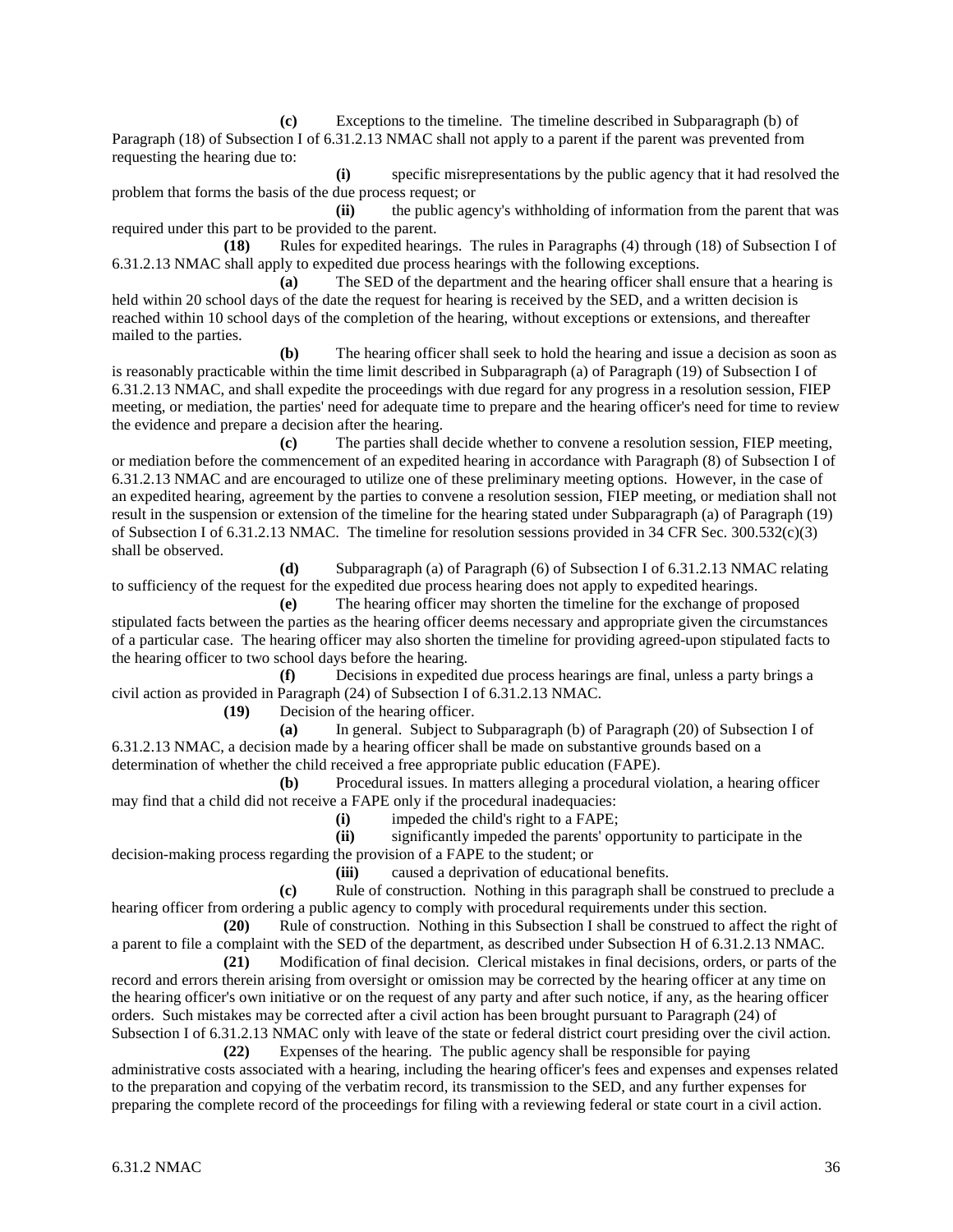Each party to a hearing shall be responsible for its own legal fees or other costs, subject to Paragraph (25) of Subsection I of 6.31.2.13 NMAC.

## **(23)** Civil action.

**(a)** Any party aggrieved by the decision of a hearing officer in an IDEA matter has the right to bring a civil action in a state or federal district court pursuant to 20 USC Sec. 1415(i) and 34 CFR Sec. 300.516. Any civil action shall be filed within 30 days of the receipt of the hearing officer's decision by the appealing party.

**(b)** A party aggrieved by the decision of a hearing officer in a matter relating solely to the identification, evaluation, or educational placement of or services to a child who needs or may need gifted services may bring a civil action in a state court of appropriate jurisdiction within 30 days of receipt of the hearing officer's decision by the appealing party.

**(24)** Attorney fees.

**(a)** In any action or proceeding brought under 20 USC Sec. 1415, the court, in its discretion and subject to the further provisions of 20 USC Sec. 1415(i) and 34 CFR Sec. 300.517, may award reasonable attorney fees as part of the costs to:

**(i)** the parent of a child with a disability who is a prevailing party;

**(ii)** a prevailing public agency against the attorney of a parent who files a

request for due process or subsequent cause of action that is frivolous, unreasonable, or without foundation, or against the attorney of a parent who continued to litigate after the litigation clearly became frivolous, unreasonable, or without foundation; or

**(iii)** a prevailing public agency against the attorney of a parent, or against the parent, if the parent's complaint or subsequent cause of action was presented for any improper purpose, such as to harass, to cause unnecessary delay, or to needlessly increase the cost of litigation.

**(b)** Any action for attorney fees shall be filed within 30 days of the receipt of the last administrative decision.

**(c)** Opportunity to resolve due process complaints. A meeting conducted pursuant to Subparagraph (a) of Paragraph (8) of Subsection I of 6.31.2.13 NMAC shall not be considered:

action; or

**(i)** a meeting convened as a result of an administrative hearing or judicial **(ii)** an administrative hearing or judicial action for purposes of this

paragraph.

**(d)** Hearing officers are not authorized to award attorney fees.

**(e)** Attorney fees are not recoverable for actions or proceedings involving services to gifted children or other claims based solely on state law.

**(25)** Child's status during proceedings.

**(a)** Except as provided in 34 CFR Sec. 300.533 and Paragraph (4) of Subsection I of 6.31.2.13 NMAC, and unless the public agency and the parents of the child agree otherwise, during the pendency of any administrative or judicial proceeding regarding an IDEA due process request, the child involved shall remain in his or her current educational placement. Disagreements over the identification of the current educational placement which the parties cannot resolve by agreement shall be resolved by the hearing officer as necessary.

**(b)** If the case involves an application for initial admission to public school, the child, with the consent of the parents, shall be placed in the public school until the completion of all the proceedings.

**(c)** If a hearing officer agrees with the child's parents that a change of placement is appropriate, that placement shall be treated as an agreement between the public agency and the parents for purposes of Subparagraph (a) of Paragraph (26) of Subsection I of 6.31.2.13 NMAC.

**J.** Surrogate parents and foster parents.

**(1)** Each public agency shall ensure that a qualified surrogate parent is appointed in compliance with 34 CFR Sec. 300.519 when needed to protect the rights of a child with a disability who is within the public agency's educational jurisdiction. A surrogate parent need not be appointed if a person who qualifies as a parent under 34 CFR Sec. 300.30(b) and Paragraph (13) of Subsection B of 6.31.2.7 NMAC can be identified.

**(2)** A foster parent who meets all requirements of 34 CFR Sec. 300.30 may be treated as the child's parent pursuant to that rule. A foster parent who does not meet those requirements but meets all requirements of 34 CFR Sec. 300.519 may be appointed as a surrogate parent if the public agency that is responsible for the appointment deems such action appropriate.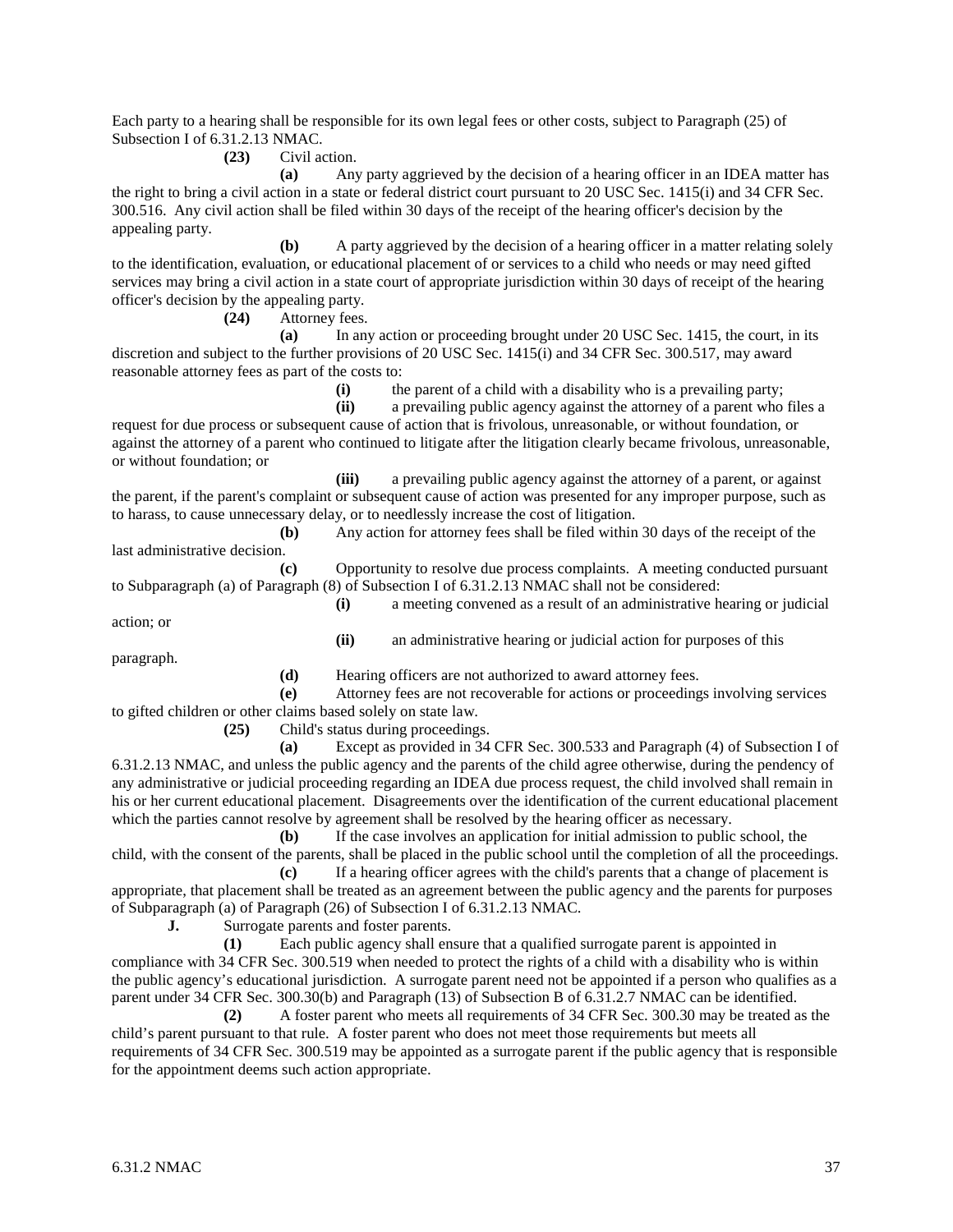**(3)** Pursuant to 34 CFR Sec. 300.519, a surrogate parent may represent the child in all matters relating to the identification, evaluation, and educational placement of the child and the provision of FAPE to the child.

**K.** Transfer of parental rights to students at age 18.

**(1)** Pursuant to Secs. 12-2A-3 and 28-6-1 NMSA 1978, a person's age of majority begins on the first instant of his or her 18th birthday and a person who has reached the age of majority is an adult for all purposes not otherwise limited by state law. A guardianship proceeding under the probate code is the only way an adult in New Mexico can legally be determined to be incompetent and have the right to make his or her own decisions taken away. Public agencies and their IEP teams are not empowered to make such determinations under New Mexico law. Accordingly, pursuant to 34 CFR Sec. 300.520, when a child with a disability reaches age 18 and does not have a court-appointed general guardian, limited guardian, or other person who has been authorized by a court to make educational decisions on the student's behalf or who has not signed a power of attorney as provided under New Mexico law:

**(a)** a public agency shall provide any notices required by 34 CFR Part 300 to the

**(b)** all other rights accorded to parents under Part B of IDEA, New Mexico law, or department rules and standards transfer to the child; and

**(c)** the public agency shall notify the individual and the parents of the transfer of rights.

**(2)** Pursuant to 34 CFR Sec. 300.320(c), each annual IEP review for a child who is age 14 or older shall include a discussion of the rights that will transfer when the child turns age 18 and, as appropriate, a discussion of the parents' plans for obtaining a guardian before that time. The IEP of a child who is age 14 or older shall include a statement that the child and the parent have been informed of the rights that will transfer to the child at age 18.

**L.** Confidentiality of information.

child and the parents;

**(1)** Confidentiality requirements. Each public agency collecting, using, or maintaining any personally identifiable information on children under Part B of IDEA shall comply with all applicable requirements of 34 CFR Secs. 300.610 through300.626, and the federal Family Educational Rights and Privacy Act, 34 CFR Part 99.

**(2)** Parental rights to inspect, review, and request amendment of education records. Each public agency shall permit parents or their authorized representatives to inspect and review any education records relating to their children that are collected, maintained, or used by the public agency under Part B of IDEA pursuant to 34 CFR Sec. 300.613. A parent who believes that information in the education records is inaccurate or misleading or violates the privacy or other rights of the child may request the public agency that maintains the information to amend the information pursuant to 34 CFR Sec. 300.618 and shall have the opportunity for a hearing on that request pursuant to 34 CFR Secs. 300.619 through300.621 and 99.22.

**(3)** Transfer of student records.

**(a)** Pursuant to 34 CFR Sec. 99.31(a)(2), an educational agency may transfer child records without parental consent when requested by another educational agency in which a child seeks or intends to enroll as long as the sending educational agency has included the proper notification that it will do so in its required annual FERPA notice to children and parents. In view of the importance of uninterrupted educational services to children with disabilities, each New Mexico public agency is hereby directed to include such language in its annual FERPA notice and to ensure that it promptly honors each proper request for records from an educational agency that has become responsible for serving a child with a disability.

**(b)** State-supported educational programs and the educational programs of juvenile or adult detention or correctional facilities are educational agencies for purposes of the Family Educational Rights and Privacy Act (FERPA) and are entitled to request and receive educational records on children with disabilities on the same basis as local school districts. Public agencies shall promptly honor requests for records to assist such programs in providing appropriate services to children within their educational jurisdiction.

**(c)** Pursuant to 34 CFR Sec. 99.34(b), an educational agency that is authorized to transfer student records to another educational agency without parental consent under Sec. 99.31(a)(2) may properly transfer to the receiving educational agency all educational records the sending educational agency maintains on a child, including medical, psychological and other types of diagnostic and service information which the educational agency obtained from outside sources and used in making or implementing educational programming decisions for the child.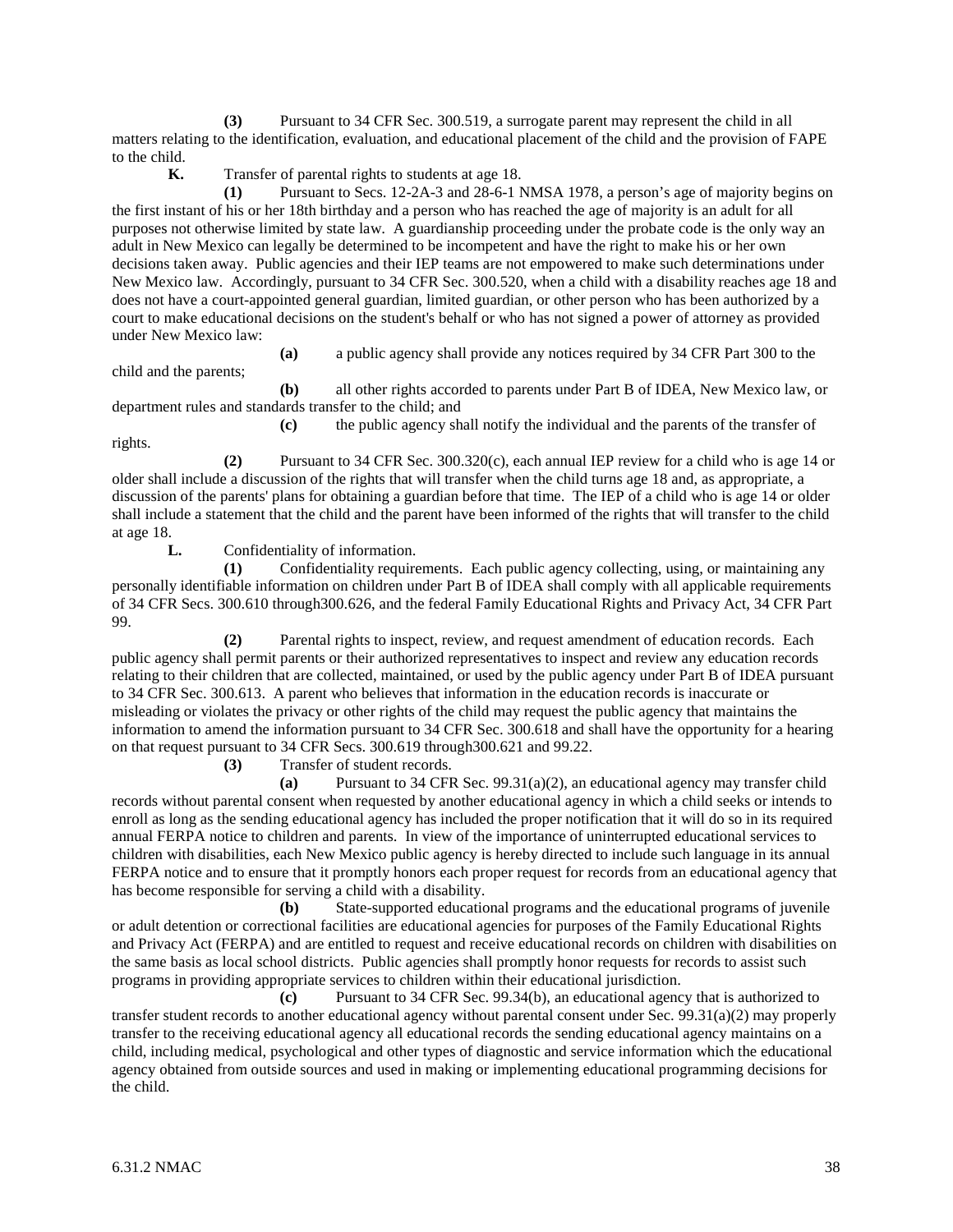**(d)** Pursuant to Paragraph (3) of Subsection E of 6.29.1.9 NMAC, 34 CFR Sec. 300.229 and the federal Elementary and Secondary Education Act of 1965 at 20 USC 7221(g), any transfer of educational records to a private or public elementary or secondary school in which a child with disabilities seeks, intends, or is instructed to enroll shall include the following:

for all students;

**(i)** transcripts and copies of all pertinent records as normally transferred

**(ii)** the child's current individualized education program with all supporting documentation, including the most recent multidisciplinary evaluations and any related medical, psychological, or other diagnostic or service information that was consulted in developing the IEP; and

**(iii)** disciplinary records with respect to current or previous suspensions or expulsions of the child.

**(4)** Parental refusals of consent for release of information. If parental consent is required for a particular release of information regarding a child with a disability and the parent refuses consent, the sending or receiving public agency may use the impartial due process hearing procedures specified in Subsection I of 6.31.2.13 NMAC to determine if the information may be released without parental consent. If the hearing officer determines that the proposed release of information is reasonably necessary to enable one or more public agencies to fulfill their educational responsibilities toward the child, the information may be released without the parent's consent. The hearing officer's decision in such a case shall be final and not subject to further administrative review.

**(5)** Destruction of information.

**(a)** Pursuant to 34 CFR Sec. 300.624, each public agency shall inform parents when personally identifiable information collected, maintained, or used under 34 CFR Part 300 is no longer needed to provide educational services to the child. As at other times, the parents shall have the right to inspect and review all educational records pertaining to their child pursuant to 34 CFR Sec. 300.613. The information shall be destroyed at the request of the parents or, at their option, the records shall be given to the parents. When informing parents about their rights to destruction of personally identifiable records under these rules, the public agency should advise them that the records may be needed by the child or the parents for social security benefits and other purposes.

**(b)** If the parents do not request the destruction of personally identifiable information about their children, the public agency may retain that information permanently. In either event, a permanent record of a student's name, address, phone number, grades, attendance record, classes attended, grade level completed, and year completed may be maintained without time limitation. Additional information that is not related to the student's IDEA services may be maintained if allowed under 34 CFR Part 99.

**(6)** Educational records retention and disposition schedules.

**(a)** Definitions as used in this paragraph:

**(i)** "destruction" means physical destruction or removal of personal identifiers from educational records so that the information is no longer personally identifiable; and

**(ii)** "educational records" means the type of records covered under the definition of "educational records" in 34 CFR Part 99 of the regulations implementing the Family Educational Rights and Privacy Act of 1974, 20 USC 1232g (FERPA).

**(b)** Pursuant to 1.20.2.102 NMAC, the public agency shall notify the parents that the public agency shall retain specific information for five years to include:

- **(i)** most recent IEP;
- **(ii)** most recent 2 years of child progress reports or referral form;
- **(iii)** related services reports;
- **(iv)** summary of academic achievement and functional performance;
- **(v)** parent communication;
- **(vi)** public agency community action;
- **(vii)** writing sample; and
- **(viii)** staff reports on behavior.

**(c)** Pursuant to 34 CFR Sec. 300.624 and Paragraph (5) of this subsection, federal rules and department rules require public agencies to inform parents of proposed destruction of special education records.

**(d)** Pursuant to 34 CFR Sec. 300.624, the information shall be destroyed at the request of the parents. However, a permanent record of a child's name, address, phone number, his or her grades, attendance record, classes attended, grade level completed, and year completed may be maintained without time limit. Notice of destruction of child records shall include: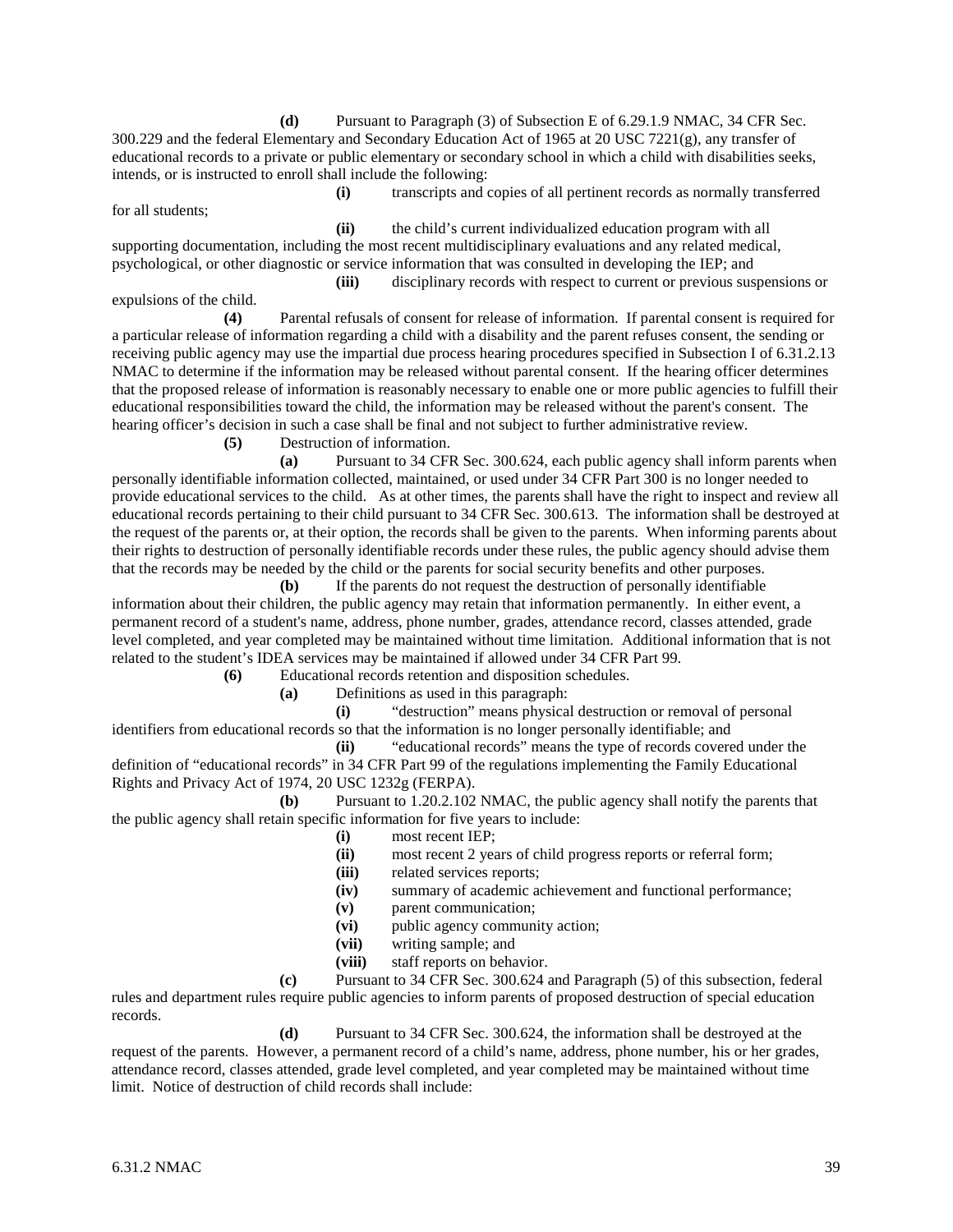**(i)** informing parents at the last IEP meeting of personally identifiable information that is no longer needed to provide special education and related service and information that shall be retained according to the state for five years under 1.20.1.102 NMAC;

**(ii)** documentation at the last IEP meeting and prior written notice of the information that is required to be maintained indefinitely;

**(iii)** documentation at the last IEP meeting and the prior written notice that the parent accepted or rejected the proposed action to maintain records;

**(iv)** if the parent requests that the public agency destroy information not required indefinitely, the public agency shall maintain the last IEP and prior written notice that states the parent required the public agency to destroy allowable information that shall be maintained for five years; and

**(v)** the public agency shall inform the parents of the proposed date of destruction of records at the last IEP meeting and document on the prior written notice of action the proposed date of destruction of records.

**M.** Computation of time.

**(1)** In computing any period of time prescribed or allowed by 6.31.2.13 NMAC, the day of the act, event, or default from which the designated period of time begins to run shall not be included. The last day of the period so computed shall be included unless it is a Saturday, a Sunday, or a legal holiday in which case the last day shall be the next business day. As used in this rule, "legal holiday" includes any day designated as a state holiday.

**(2)** Notwithstanding Paragraph (1) of this subsection, if the due date of a decision referenced in Subsection H of 6.31.2.13 NMAC falls on a Saturday, a Sunday, or a legal holiday, the decision will be due on the previous business day.

**(3)** Notwithstanding Paragraph (1) of this subsection, if the due date of a decision referenced in Subsection I of 6.31.2.13 NMAC falls on a Saturday, a Sunday, or a legal holiday, the decision shall be mailed no later than the actual due date. A decision is considered "mailed" when addressed, stamped, and placed in a United States postal service mailbox. If a parent exercises the option of receiving the decision electronically, the decision is "mailed" when transmitted electronically.

[6.31.2.13 NMAC - Rp, 6.31.2.13 NMAC, 7/14/2020]

# **6.31.2.14 RULES OF CONSTRUCTION:**

**A.** U.S. department of education interpretations. The U.S. department of education's (USDE) interpretations of the provisions of 34 CFR Part 300 as set forth in its Analysis of Comments and Changes to Part 300 at 71 Federal Register 46547-46753 (August 14, 2006), and other interpretations that are published or announced by the USDE in the federal register are recognized as the federal government's official positions regarding the requirements of IDEA. Such interpretations shall be followed by the department to the extent that they do not conflict with express provisions of IDEA or case law from the federal courts.

**B.** Uniform Statute and Rule Construction Act. The Uniform Statute and Rule Construction Act, Sections 12-2A-1 through 12-2A-20 NMSA 1978, applies to the interpretation of 6.31.2 NMAC except to the extent that these rules incorporate permissible variations under the New Mexico version of the Uniform Statute and Rule Construction Act. References in 6.31.2 NMAC to state or federal laws or rules are intended to incorporate future amendments unless a provision in these rules is irreconcilable with a future amendment under the standards of the Uniform Statute and Rule Construction Act.

**C.** Conflicts with state or federal laws or rules. If any state law or a state rule adopted by the department or a federal law or regulation grants greater rights to an individual or public agency than these rules provide, the provision(s) granting greater rights shall control to the extent necessary to avoid a conflict. [6.31.2.14 NMAC - Rp, 6.31.2.14 NMAC, 7/14/2020]

# **HISTORY OF 6.31.2 NMAC:**

# **Pre-NMAC History:**

Material in this Part was derived from that previously filed with the Commission of Public Records - State Records Center and Archives:

SBE Regulation 85-4, Educational Standards for New Mexico Schools Basic, Special Education, Vocational Programs, 10/21/1985

SBE Regulation 86-7, Educational Standards for New Mexico Schools, 9/2/1986

SBE Regulation 87-8, Educational Standards For New Mexico Schools, 2/2/1988

SBE Regulation 88-9, Educational Standards For New Mexico Schools, 10/28/1988